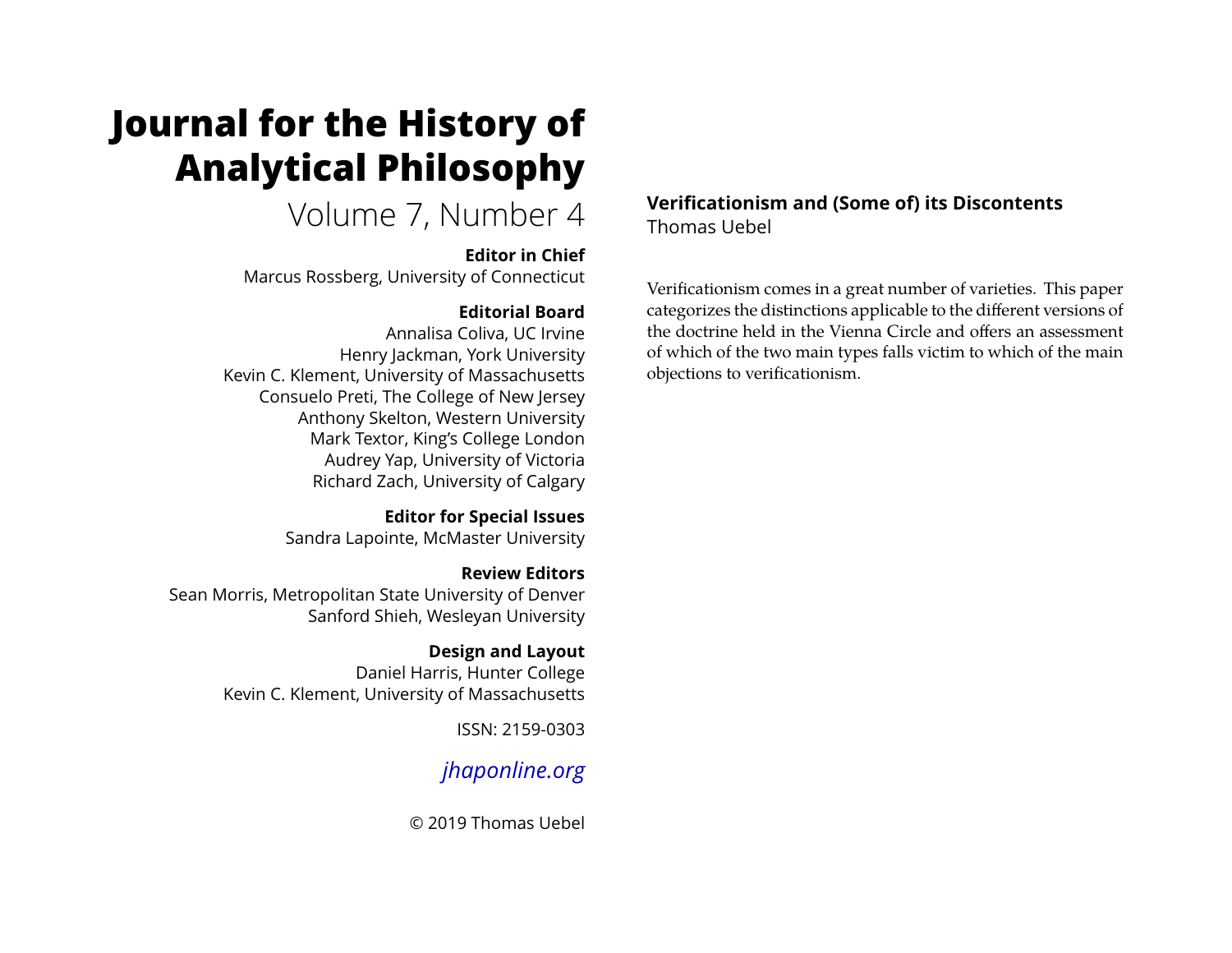## **Verificationism and (Some of) its Discontents**

### Thomas Uebel

#### **1. Introduction**

Verificationism has had a bad press for many years. The view that the meaning of our words is bound up with the discernible difference it would make if what we say, think or write were true or false, nowadays is often scorned as "positivist" though it was shared by eminent empiricists and pragmatists. This paper seeks to sort through some of the complexities of what is often portrayed as an unduly simplistic conception. I begin with an overview of its main logical empiricist varieties before considering which aspects of it fall victim to which of three major types of objection that have been raised against it. I will argue that an important distinction between two ways of understanding the idea behind verificationism is too often overlooked and that what is left standing is a modest proposal that seems worth further investigation.

#### **2. Verificationism: the Viennese Varieties**

There is no such thing as "the" verification theory of empirical meaning—even in logical empiricism[.1](#page-1-0) Different representatives had different ideas as to what it was and what it entailed. Since

even the name "verification theory of meaning" is not neutral between different conceptions, I will speak blandly of "verificationism" if the entire complex is meant to be referred to or a handy moniker is required.

To be sure, there are two common denominators. For one, there was the intention to make metaphysics impossible, but shared motivations need not make for shared implementation[.2](#page-1-1) As for what the different verificationisms positively embraced, proper appreciation is needed. Many criticisms suffer from failure to note correctly what kind of meaning or meaningfulness is supposed to be determined by verification or verifiability[.3](#page-1-2) This second common denominator was that not any old but "cognitive" meaning was to be so determined: cognitive meaning disregards whatever associations or overtones the turns of phrase may possess which are used to express the proposition at issue. Cognitive meaning only concerns whatever it is that

<span id="page-1-0"></span><sup>&</sup>lt;sup>1</sup>C. I. Lewis [\(1934,](#page-28-0) 128) pointed out that it was Berkeley who started verificationism. Yet neither their views nor those of entire philosophical schools of thought like pragmatism (see [Misak 1995,](#page-29-0) chap. 3), nor those of select representatives of still other traditions like Mach, Brentano and Husserl (on the former see [Ryle 1951,](#page-30-0) on the latter two see [Mulligan 2017\)](#page-29-1), who also employed verificationist ideas, can be considered here.

<span id="page-1-1"></span><sup>2</sup>This is one respect in which logical empiricist verificationism differs from the version proposed more recently by Michael Dummett (see, e.g., [1975](#page-28-1) and [1976\)](#page-28-2), which will not be discussed here.

<span id="page-1-2"></span><sup>&</sup>lt;sup>3</sup>It might be thought that the verificationists cannot be absolved of all blame. Thus Carnap wrote in "The Elimination of Metaphysics by Logical Analysis of Language" that when he spoke of "*the alleged statements*" of metaphysics as "*entirely meaningless*", he intended that characterization "in its strictest sense" [\(1932b,](#page-26-0) 61, original emphasis). This would seem to deny them any sort of meaning altogether. But to stop there would be to overlook that Carnap immediately went on to stress that he meant by "meaningless" more than that "it is entirely sterile to assert or ask" such seeming statements or questions and that "strictly" meant that these were not statements at all for no truth or falsity could be assigned to them (however hypothetically). In the last section Carnap even conceded that "metaphysics does indeed have a content; only it is not a theoretical content" and appealed to the notion that such sentences "serve for the expression" of an attitude  $(1932b, 78)$ . A similar distinction was drawn already in *Scheinprobleme* between "theoretical content" and mere "object representations" which are "theoretically irrelevant but frequently of great practical importance" [\(1928b,](#page-26-1) 329–30) and in the so-called manifesto between "description" and "expression" [\(Carnap, Hahn and Neurath 1929,](#page-27-0) 82). In a related vein, Carnap later distinguishes the "content" (*Gehalt*) of a proposition as "something logical" from anything "psychological" [\(1934c,](#page-26-2) 13).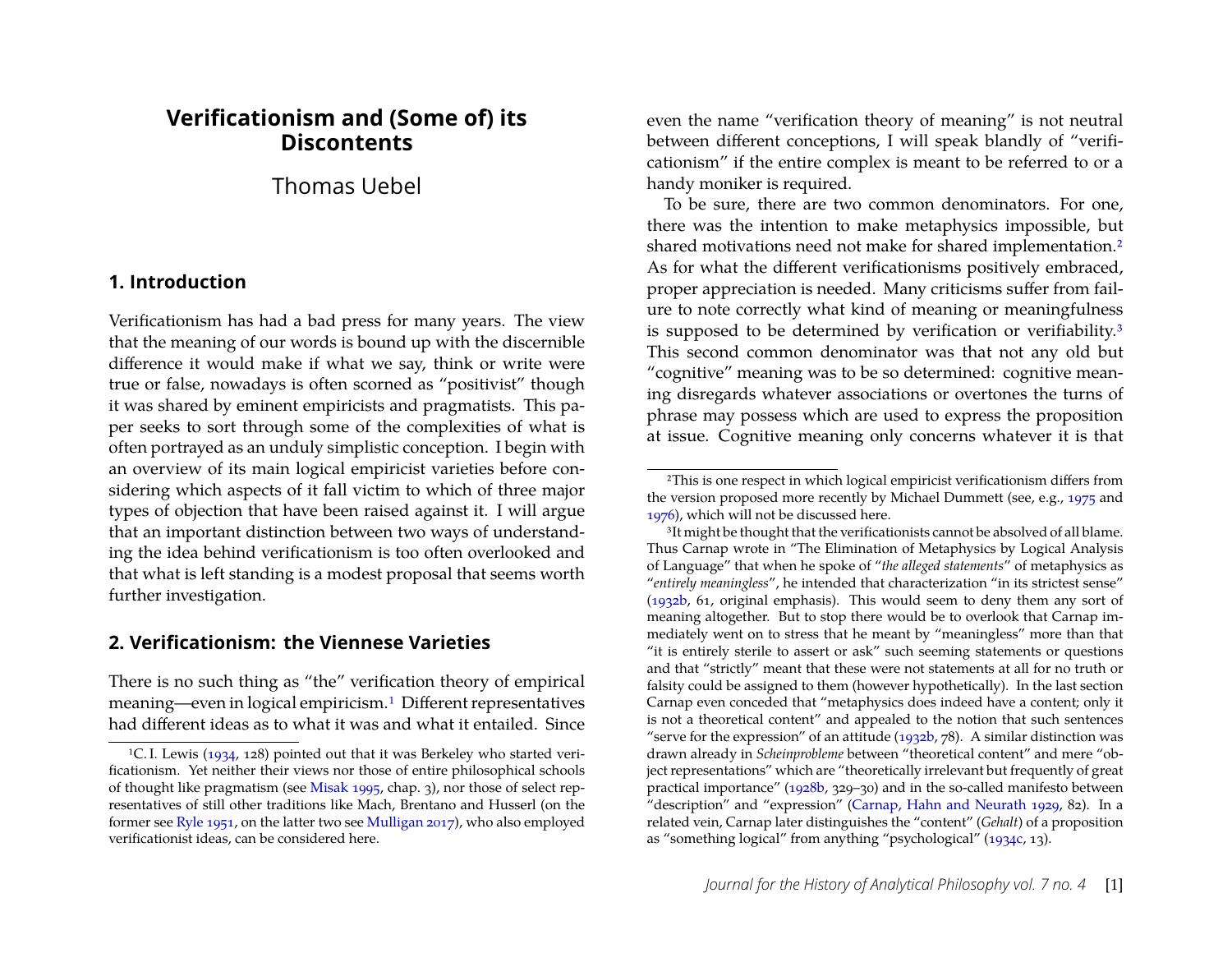determines the truth-value of a sentence, it abstracts from everything else. In concentrating on cognitive meaning verificationism did not dismiss as unimportant so-called emotive meaning (the feeling tone expressed or the evaluative reaction prompted by a sentence) or personal and social associations and cultural meanings. The exclusive concern with cognitive meaning simply indicates the domain of logical and semantic analysis for which verificationism is designed (with consequences, depending on further views, for epistemology and ontology). Cognitive meaning isolates, if you like, the subset of meanings of a sentence that matters for logic.<sup>[4](#page-2-0)</sup> To be sure, that the qualification "cognitive" was not commonly attached to the logical empiricists' talk of "meaning" early on makes it conceivable that they considered non-cognitive meaning as not properly categorized as meaning at all, but as an amorphous subjectivity only fit for treatment in psychology.[5](#page-2-1) But this does not detract from the fact that cognitive meaning was their target and only highlights the unsettled conceptual background against which their views on meaning were formed.

Consider now the main distinctions that need to be observed given that verificationism is a family of competing conceptions or theories:

*First*, verificationism as a theory of meaning of empirical propositions *versus* verificationism as a criterion of the meaningfulness of empirical propositions or their empirical significance. This distinction can be drawn in terms of the primary task pursued: was the aim to give an account of (cognitive) meaning or was it to distinguish what is and what is not a properly (cognitively) meaningful statement? This distinction between, roughly speaking, meaning-constitutive and significance-criterial versions of verificationism will emerge as the most important one below, even though, astonishingly, it has been rarely discussed as such (and will require further refinement below).

*Second*, verificationism that requires that verification has actually taken place *versus* verificationism that only requires verifiability, that verification be potentially possible. This distinction has been discussed widely in the literature about verificationism and typically was appealed to in order to defend verificationism against simple misunderstandings; among verificationists it occasioned no disagreement.

*Third*, verificationism that requires complete or conclusive verification *versus* verificationism that allows less than complete or conclusive verification. By contrast with the second, this also widely discussed distinction did cause division between different verificationists. Incomplete verification should be and properly was called "confirmation", of course, but having noted this to be understood I won't do so here.<sup>[6](#page-2-2)</sup>

*Fourth*, verificationism that conceives of the potential of verification as the nomological possibility of testing the claim expressed by the statement in question (given the physical laws obtaining) *versus* verificationism that conceives of this potential as the logical possibility of engaging in these test procedures.

<span id="page-2-0"></span><sup>4</sup>Distinguishing cognitive from emotive meaning was by no means a neopositivist invention. Already Ogden and Richards' *The Meaning of Meaning* had distinguished what they called "symbolic" from "emotive" meaning by the criterion of truth-valuability: "The best test of whether our use of words is essentially symbolic or emotive is the question—'Is this true or false in the ordinary strict scientific sense?' If this question is relevant then the use is symbolic, if it is clearly irrelevant then we have an emotive utterance" [\(1923,](#page-29-2) 150). Ogden and Richards' book was widely discussed at the time. Some twenty years later a passage from it applying emotivism to the term "good" even served as one of two mottos for [Stevenson](#page-31-0) [\(1944,](#page-31-0) vi) who then explored the notion of emotive meaning in greater depth [\(1923,](#page-29-2) chap. 2). The current challenge to the very distinction between cognitive and non-cognitive meaning is noted briefly in Section [6](#page-19-0) below.

<span id="page-2-1"></span><sup>5</sup>Carnap as a student of Frege is a prime candidate for this, setting him, like Wittgenstein, against Ogden and Richards' classification, at least initially.

<span id="page-2-2"></span><sup>6</sup>So-called falsificationism can fall under this heading as a variant of verificationism. Typically, however, as with [Popper\(1934\)](#page-29-3), falsifiability is forwarded not as a criterion of empirical significance but as a demarcation criterion of legitimate science in which capacity, as Carnap noted [\(1963,](#page-27-1) 878), it has different aims; it is not considered here.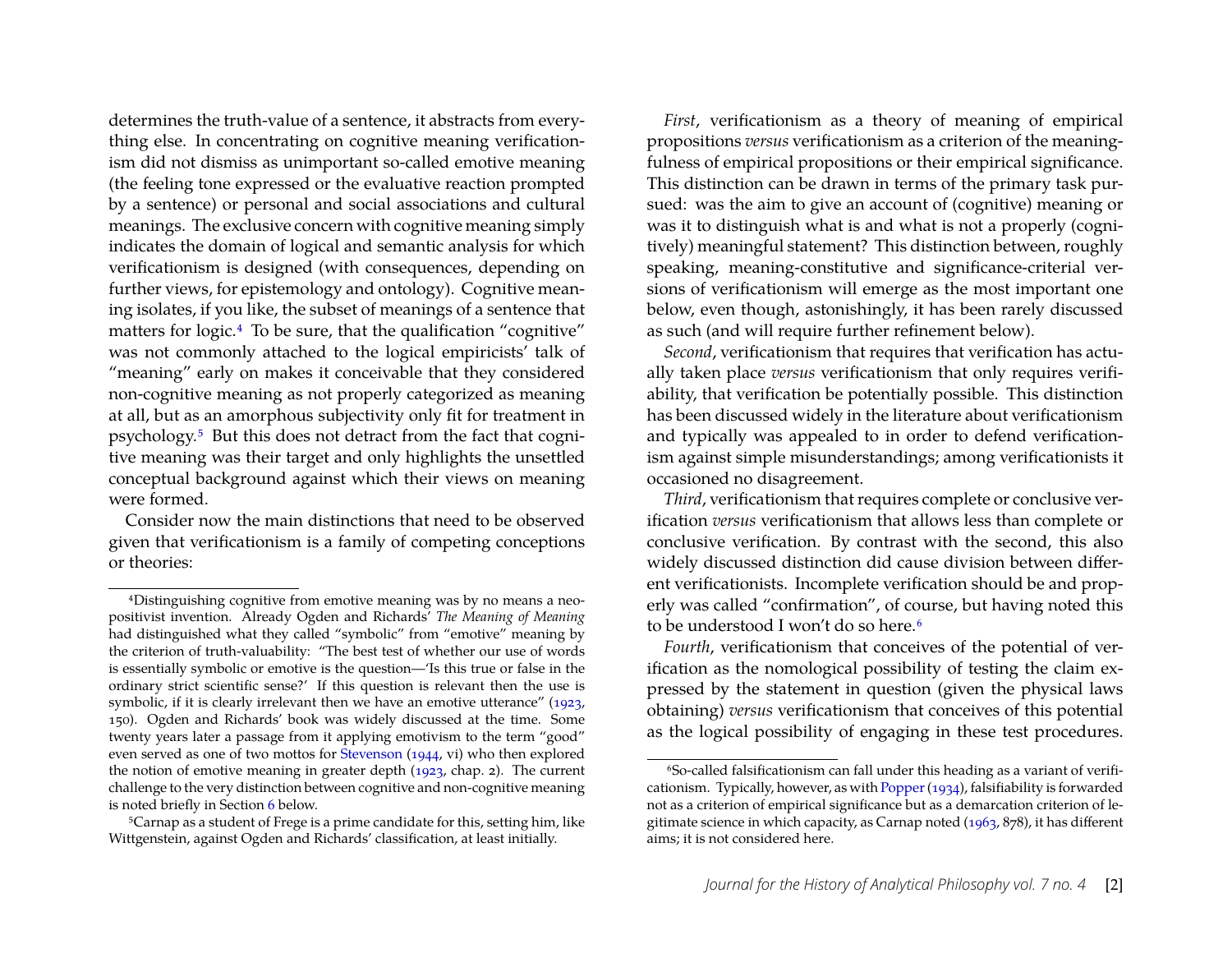This distinction was vaguely discernible already early on but emerged into the light only in the mid-1930s when its discussion was cut short by extraneous events.

*Fifth*, verificationism as a conception that applies to all languages *versus* verficationism as applying only to formally regimented or constructed languages.

*Sixth*, verificationism as focusing primarily on sentences as units of meaning *versus* verificationism as focusing on terms as primary units of meaning. Unlike the fifth which remained in the shadows, this distinction again has been widely discussed in the debates about how to formulate verification principles.

All these distinctions make a difference for the assessment of the success of verificationism.[7](#page-3-0) As noted, there appears to have been universal agreement among the verificationists considered here concerning the second distinction: all agreed that only verifiability, potential verification, is required and that no actual process of verification must have taken place.[8](#page-3-1) The remaining five distinctions remained in contention, however, even though some were rarely if ever addressed. The third, fourth and fifth of these distinctions can be seen to help to further distinguish the meaning-constitutive from the significance-criterial versions. Yet that they pair off in this way is not necessary, however natural these characterization of the all-important first pair may appear. Likewise, the sixth distinction can apply to meaning-constitutive verificationism but mainly finds use in variants of criterial verificationism.[9](#page-3-2)

Verificationism as a formal criterion of the meaningfulness of empirical propositions (hereafter "V-CRIT") was first proposed by Rudolf Carnap in *Scheinprobleme* in 1928[.10](#page-3-3) Verificationism as a theory of the meaning of empirical propositions (hereafter "V-TOM") was first announced by Ludwig Wittgenstein in conversations with Moritz Schlick and Friedrich Waismann on 22 December 1929 and 2 January 1930.<sup>11</sup> This conception was soon

<span id="page-3-3"></span>10"If a statement *p* expresses the content of an experience *E*, and if the statement *q* is either the same as *p* or can be derived from *p* and prior experiential knowledge, either through deductive or inductive inferences, then we say that *q* is 'supported by' the experience *E*. A statement *p* is said to be 'testable' if conditions can be specified under which an experience *E* would occur which supports  $p$  or the contradictory of  $p$ . A statement  $p$  is said to 'have factual content', if experiences which would support *p* or the contradictory of *p* are at least conceivable, and if their characteristics can be specified. . . . If it is impossible, not only for the moment, but in principle, to find an experience which will support a given statement then that statement does not have factual content" [\(Carnap 1928b,](#page-26-1) 327, as fixed by Richard Zach's perceptive translational revision: it is not *factual content* that is defined here, but *the having of factual content*!) Note that I disregard Carnap's *Aufbau* here because it seems to vacillate between conclusive and inconclusive verification (see [Creath 1982\)](#page-27-3) and, most importantly, because it does not announce a formal criterion even though it identifies the "verifiable meaning" of statements with the "construction formula[e]" of the objects [\(1928a,](#page-26-5) §179).

<span id="page-3-4"></span><sup>11</sup>"The sense of a proposition is [the method of] its verification" (in [McGuin](#page-29-4)[ness 1967,](#page-29-4) 47, with insertion from [McGuinness 1967,](#page-29-4) 79). It may be added that Carnap was mistaken when in his [\(1936–37,](#page-27-4) 422 n) he attributed verificationism to Wittgenstein's *Tractatus* which, broadly speaking, had a truth-conditional theory of meaning [\(1922,](#page-31-2) §4.431), but this conflation is not uncommon still

<span id="page-3-0"></span><sup>7</sup>Some readers may miss in this list another distinction, that between verification as the capacity of statements to be verified by not further specified persons *versus* verification as the capacity of statements to be verified by their speaker, hearer or reader. [Ayer](#page-26-3) [\(1936\)](#page-26-3) adopted the latter option and in retrospect often complained about the lack of discussion of the distinction as such (e.g., [1979,](#page-26-4) 325). Early on Gilbert Ryle called the latter "verifiability-by-me" and disposed of it in  $(1936, 11)$  and not even mentioned it in his  $(1951)$ . That Ayer retained it nevertheless was due to his phenomenalist epistemological starting point which he never abandoned. In Vienna similar questions were part of the debate about the tenability of methodological solipsism in the socalled protocol sentence debate (about which see [Uebel 2007\)](#page-31-1) and not discussed separately, so I will follow this practice here.

<span id="page-3-1"></span><sup>8</sup>E.g., Carnap talks of the meaning of a statement as expressing a "conceivable (not necessarily existing) states of affairs" [\(1928b,](#page-26-1) 325); at this juncture the precise modality of the conceivability was not yet addressed [\(1928b,](#page-26-1) 328).

<span id="page-3-2"></span><sup>9</sup>I have relatively little to say about the sixth distinction. It has, of course, played a considerable role in the development of solutions to the problem of formulating an adequate formal criterion of empirical significance, but this aspect of the history of verificationism I touch on only briefly in Section [3,](#page-9-0) since it has received ample treatment elsewhere; see, e.g., [Creath](#page-27-2) [\(1996\)](#page-27-2) and [Justus](#page-28-3) [\(2006\)](#page-28-3).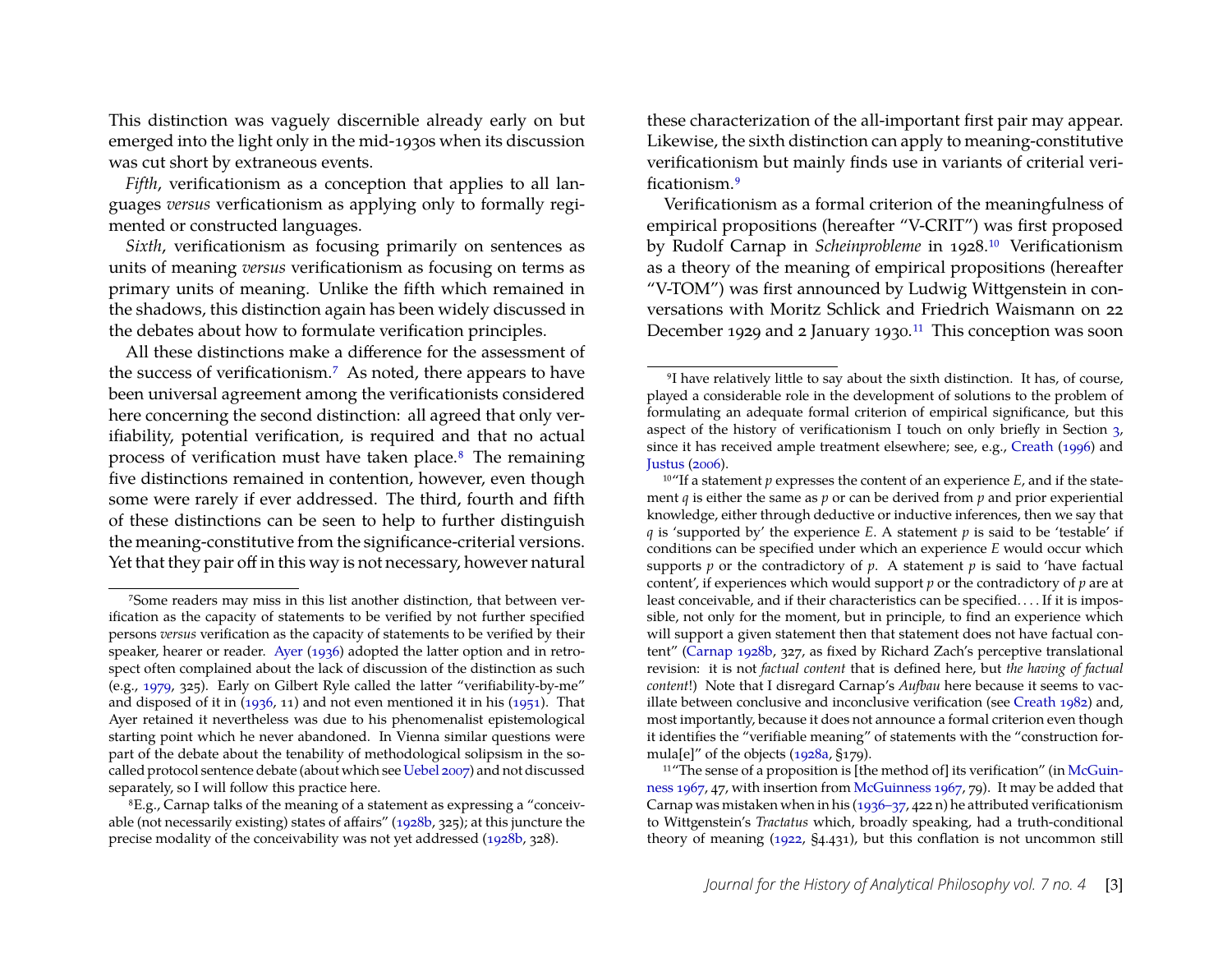endorsed, sometimes *verbatim*, by Schlick [\(1930,](#page-30-2) 156–57, [1932–](#page-31-3) [1938,](#page-31-3) 311 and [1936,](#page-31-4) 458) and Waismann in his own work [\(1930,](#page-31-5) 5) and in his Wittgensteinian "Theses" (in [McGuinness 1967,](#page-29-4)  $244$ ).<sup>12</sup>

Verificationism as allowing less than complete or conclusive verification was also introduced by Carnap in *Scheinprobleme*[.13](#page-4-1) By contrast, verificationism as requiring complete or conclusive verification was introduced by Wittgenstein also in his conversation with Schlick and Waismann on 22 December 1929[.14](#page-4-2) It too was soon endorsed by Schlick [\(1930,](#page-30-2) 159) and Waismann [\(1930,](#page-31-5) 5 and in [McGuinness 1967,](#page-29-4) 245)[.15](#page-4-3)

<span id="page-4-2"></span><span id="page-4-1"></span><sup>13</sup>See quotation in note [10](#page-3-3) above and note also Carnap [\(1928b,](#page-26-1) 328).

Clearly then, Carnap and Wittgenstein are the two founts of Vienna Circle verificationisms[.16](#page-4-4) Now it must be doubted whether the distinction between what V-CRIT and V-TOM and what they committed their holders to was always clearly drawn, even by their initiators. For instance, Waismann in his "Theses" of 1930–31 tried hard to make V-TOM compatible with the truth-conditional theory of meaning of the *Tractatus* (in [McGuin](#page-29-4)[ness 1967,](#page-29-4) 243–44) and Schlick wrote: "Stating the meaning of a sentence amounts to stating the rules according to which the sentence is to be used, and this is the same as stating the way in which it can be verified" [\(1936,](#page-31-4) 458; compare [1932–1938,](#page-31-3) 361). Likewise Carnap's "Elimination of Metaphysics" considered talk of verification conditions to be a variant of talk of truth conditions and stated that "the meaning is implicitly contained in the criterion" [\(1932b,](#page-26-0) 62–64).

That this unclarity obtained is perhaps not surprising. Even though it is clear from their inception that V-CRIT and V-TOM address different issues—one giving an operational criterion for determining whether a sentence possesses cognitive meaning and the other spelling out what that cognitive meaning consists in—it is easy to regard them as closely linked. They certainly are as far as knowledge of meaning is concerned, for, by operationalizing grasp of meaning and demanding effective decidability (at least partially and in principle), truth conditions are turned into verification conditions[.17](#page-4-5) But the apparent convergence of meaning and meaningfulness under the heading of knowledge of meaning must not mislead, even when, as with Wittgenstein

today though was criticized long ago (e.g., [Anscombe 1959,](#page-26-6) 150). For other examples of Wittgenstein's verificationism from the years 1930–1933 from sources Schlick and Waismann did not have available, see [Hymers](#page-28-4) [\(2005\)](#page-28-4), who also, contrary to the common view which in this instance is shared here, credits Schlick with having influenced Wittgenstein in this matter.

<span id="page-4-0"></span><sup>&</sup>lt;sup>12</sup>Reichenbach evolved a distinct variant of V-TOM along probabilistic lines. He added to the general verifiability condition of meaningfulness (which from the start he rendered only as assignability of a probability value: see [1930,](#page-30-3) 351; [1938,](#page-30-4) 190) the conditions of sameness of meaning for indirectly verifiable statements which follow from the conditions of deductive and inductive derivability between them and the directly verifiable sentences [\(1951,](#page-30-5) 94–96). In later years he even added certain "extension rules" so as "to extend the range of laws [meant to be covered] from observable to unobservables" [\(1951,](#page-30-5) 100).

<sup>&</sup>lt;sup>14</sup>"There are two conceptions here. One of them says that however I shall set about it, I shall never be able to verify the proposition completely. A proposition always keeps a back-door open, as it were. Whatever we do, we are never sure that we are not mistaken. The other conception, the one I want to hold, says, 'No, if you can never verify the sense of a proposition completely, then I cannot have meant anything with the proposition either. Then the proposition signifies nothing whatsoever'" (in [McGuinness 1967,](#page-29-4) 47). Over the years Wittgenstein's verificationism morphed into the use theory of meaning.

<span id="page-4-3"></span><sup>15</sup>It is unclear whether Schlick upheld this strict conception to the end: Carnap [\(1936–37,](#page-27-4) 422 and 37) attributes this to him on the basis of remarks at Schlick [\(1936,](#page-31-4) 479–80) which deny the empirical verifiability of a statement that is for Carnap capable of "indirect and incomplete testing and confirmation".

Yet Schlick also speaks of the hypothesis of survival after death as empirically meaningful even though it could, like all hypotheses, "never be established as absolutely true" [\(1936,](#page-31-4) 471).

<span id="page-4-4"></span><sup>16</sup>I leave out of consideration here forerunners like Peirce's principle or Mach's demarcation criterion; for brief comments about their possible influence on the pre-World War I discussion group with Frank, Hahn and Neurath and on the role Mach's criterion for the later Frank, see [Uebel](#page-31-6) [\(2015a\)](#page-31-6) and [\(2011\)](#page-31-7) respectively.

<span id="page-4-5"></span><sup>17</sup>Such reasoning is close to the surface in Schlick [\(1932b,](#page-30-6) 86–87).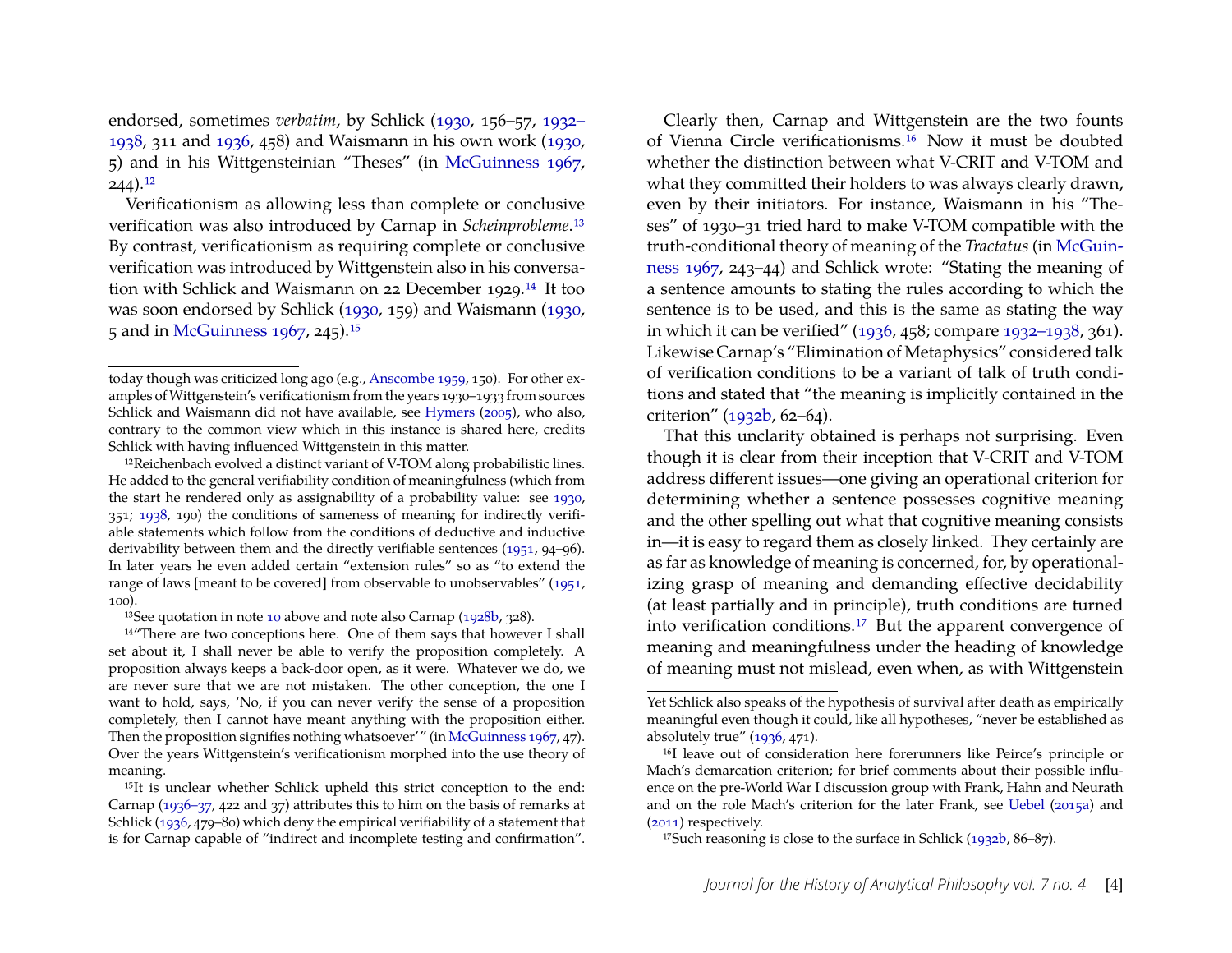and Schlick, an inchoate use theory of meaning was intended. For note that the concepts of meaning and meaningfulness themselves clearly differ, as the following consideration shows. If the meaning of a sentence is given by its truth or verification conditions (whatever our preference), then in order to state its meaning we have to indicate the conditions that are necessary *and* sufficient for its truth or verification. But that is not what we have to do to establish the meaningfulness of a sentence: to establish that we have to indicate only a necessary or a sufficient condition of its truth, but not both. (More precisely, we must indicate either a sufficient condition for its verification or a necessary condition for its falsification, whereas either will do for confirmability or disconfirmability.[18](#page-5-0)) What follows from the difference between the concepts involved is that V-CRIT is under no obligation to account for what is or constitutes the meaning in question but can take it for granted, all it has to determine is whether a given statement possesses meaning as delimited by certain criteria. V-TOM and V-CRIT do not do more or less of the same job, but perform different jobs.

The Circle's seeming convergence on V-TOM was neither longlasting nor did it signify agreement across the board. While Carnap appears to have fallen in with Wittgenstein's conception in 1930, major fissures in the united verificationist front emerged with dissent from Wittgenstein's strict conception of what's required for verifiability in "about 1931" [\(Carnap 1936–37,](#page-27-4) 37 n; compare 422 and [1963,](#page-27-1) 57–68). Members of what came to be known as the "left wing" of the Vienna Circle were no longer prepared to consider scientific laws on this account as strictly speaking meaningless, i.e., not as "statements" but "instructions for the formation of statements", as Schlick did [\(1931a,](#page-30-7) 188, trans-

<span id="page-5-0"></span><sup>18</sup>This point and distinction does not appear to have been stated explicitly until [Rynin](#page-30-8) [\(1957,](#page-30-8) 66), but Carnap recognized the independence of V-CRIT and V-TOM at least since 1935 when he sharply differentiated between truth and verification; more on this below.

lation amended; [1932b,](#page-30-6) 91) in line with Wittgenstein.<sup>[19](#page-5-1)</sup> Carnap thus reverted to his earlier position and allowed universal propositions to be meaningful as long as observable consequences could be derived from them  $(1932b, 62-65)$ .<sup>[20](#page-5-2)</sup> Hans Hahn expressed the same view even more explicitly in public lectures in 1932 (see his [1933,](#page-28-5) 39–41). In consequence, the ability of a chosen criterion (like having observable consequences) to classify all candidates as either significant or not no longer coincided with the ability of definitely establishing their truth or falsity: here V-CRIT and V-TOM began to pull apart.

While the degree of strictness demanded of verification in principle remained open for both V-CRIT or V-TOM, the choice between these variants of verificationism effectively determined the modality under which the potential verification was conceived, whether it was delimited logically or nomologically. Schlick opted for the former and Carnap for the latter. This difference did not emerge explictly until 1936 (compare [Schlick](#page-31-4) [1936,](#page-31-4) 464 with [Carnap 1936–37,](#page-27-4) 423), but it was already in play less visibly since 1932 (compare [Schlick 1932b,](#page-30-6) 265 and [1932–](#page-31-3) [1938,](#page-31-3) 311 with [Carnap 1932b,](#page-26-0) 63 and [1932a,](#page-26-7) 48).[21](#page-5-3) In Vienna, in

<span id="page-5-1"></span><sup>19</sup>"An hypothesis is not a statement, but a law for constructing statements" (Wittgenstein on 22 March 1930 in [McGuinness 1967,](#page-29-4) 99). Wittgenstein in turn appears to have adopted this view from Ramsey in 1929; see [Marion](#page-29-5) [\(2012\)](#page-29-5) and [Misak](#page-29-6) [\(2016,](#page-29-6) chap. 7). Depending on the construal of the basic language, even singular physical object statements may count as "hypotheses".

<span id="page-5-2"></span><sup>20</sup>Once the grammatical and category issues are sorted and the simplest sentence form in which a word can feature was determined (this was what Carnap called an "elementary sentence"), the verificationist criterion was applied: consider whether this elementary sentence could conceivably be shown to be either true or false. If it was either it was meaningful. While Carnap's focus on the reduction of descriptive terms allows for the conclusive verification of some statements, it must be noted that this 1932 criterion once again also allowed universally quantified statements to be meaningful, provided they were syntactically and categorically correct: conclusive verification was required (if at all) only for a term's elementary sentences.

<span id="page-5-3"></span><sup>21</sup>Presumably it was only Schlick's murder that prevented public discussion. Carnap and Schlick agreed on the example Carnap chose to focus on ("Rivers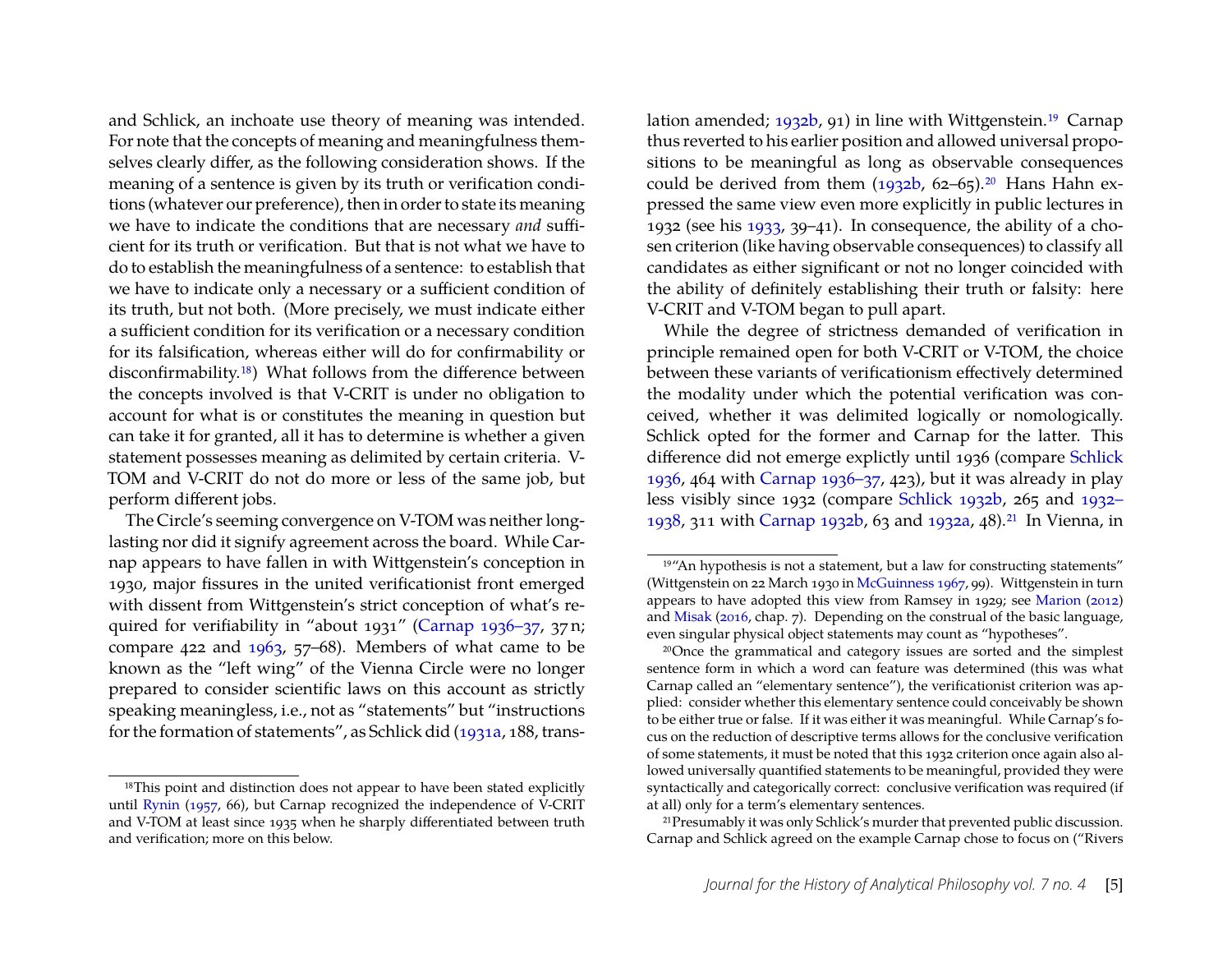short, the logical interpretation of verifiability was paired with V-TOM while the nomological one was paired with V-CRIT. Notably, their Berlin associate Reichenbach combined a nomological reading of verifiability with a distinct (probabilistic) version of V-TOM and later misleadingly claimed critically, without elaborating the qualification indicated, that "Schlick, and with him most members of the Vienna Circle, have used logical possibility"  $(1951, 97)$ .  $^{22}$  $^{22}$  $^{22}$ 

Then there was the distinction of whether the criterion or the meaning at issue was that of sentences in natural language or of sentences of a logically regimented or constructed language. Carnap was only ever interested in logically regimented or constructed languages, whereas Wittgenstein after his return to philosophy in 1929 became concerned (when not discussing mathematics) more or less exclusively with natural language. So for Wittgenstein and Schlick V-TOM pertained to natural language, with verifiability covering all of logical space, whereas for Carnap V-CRIT pertained to regimented or constructed languages, with verifiability circumscribed by nomological necessity.

Given these differences we do well to ask whether the apparent convergence of V-CRIT and V-TOM during 1930–31 ever amounted to the same thing for all protagonists. Certainly V-TOM entails V-CRIT (if meaning consists of verification conditions, then verifiability must be a criterion of meaningfulness), but does V-CRIT always entail V-TOM? To see that it does not, note first that, in addition to having settled for testability in place of strict verifiability, Carnap had no interest in his syn-

tactic period from 1932 to 1935 in a theory of meaning properly so-called.<sup>[23](#page-6-1)</sup> What accounts for Carnap's seeming conflation of V-CRIT and V-TOM during this period is rather that he appears to have approached matters of truth in an epistemic fashion (at least partly under the influence of Otto Neurath).<sup>24</sup> Yet when (under the influence of Alfred Tarski) Carnap came to distinguish truth and verification in 1935 and recognized the former as a semantic concept distinct from the latter epistemic one, he could no longer accept any version of V-TOM[.25](#page-6-3) Two possibilities remained both of which face difficulties. Carnap could have adopted a nonrestricted truth-conditional theory of meaning and so had to recognize verification as a merely sufficient criterion for meaningfulness and no longer also necessary and therefore definitive

<span id="page-6-2"></span>24Carnap's criticism of the confusion of truth and confirmation in [\(1936e\)](#page-27-5) was as much a self-criticism (see his [1932b,](#page-26-0) 62) as a criticism of colleagues like Neurath. What must be stressed, however, is that neither Neurath nor Carnap at that time endorsed an epistemic theory of truth as such (say a coherence theory of truth, as many have alleged, following Schlick and Ayer). Thus despite some unhappy formulations during the early 1930s Neurath thought that confirmation was the nearest sense to be made of the problematic concept of truth—short of, that is, abandoning it—not that that was what it meant. (After Carnap's semantic turn Neurath did prefer its outright abandonment.) In Carnap's contemporaneous syntactic phase meanwhile we must distinguish between his relative disregard for the "non-syntactic" concept of empirical truth and his endorsement of analytic truth as spelled out by potentially transfinite consequence relations (see [1934a,](#page-26-8) §34), so the term "epistemic" still applies as well.

<span id="page-6-3"></span>25Back in *Scheinprobleme*, a truth-conditional conception was basic to his conception of meaning, though importantly modulated by talk of "acceptance as true". Thus he wrote that, for purposes of indicating the factual content or meaning of a statement, "it is necessary and sufficient to specify under what experiential conditions the statement should be counted as true (not 'to be true'), under what conditions it is to be called false" [\(1928b,](#page-26-1) 325, translation amended).

flow uphill"), but Schlick's own example was first-person sentences about life after death and his recommended method was waiting until one dies [\(1936,](#page-31-4) 470–71). Concerning this example, Carnap is, I think, highly unlikely to have agreed with Schlick.

<span id="page-6-0"></span><sup>22</sup>What Reichenbach called the "first principle" of V-TOM which laid down the conditions of meaningfulness—and so was equivalent to V-CRIT—required the nomologicity of verification. Reichenbach spoke of "physical possibility" but since he distinguished it from "technical possibility" it is nomological possibility he meant. The "second principle" defined "sameness of meaning" [\(1951,](#page-30-5) 98); see note [12](#page-4-0) above.

<span id="page-6-1"></span><sup>23</sup>During this period Carnap considered explicit talk of meaning to be part of the philosophically misleading "material mode of speech" of metalinguistic discourse which was better conducted in the "formal mode of speech" of "logical syntax" which covered, Carnap believed, all the relevant meaning relations [\(1934c,](#page-26-2) 9). Still in 1936 Schlick argued against this proscription of the "material" mode [\(1936,](#page-31-4) 469-70).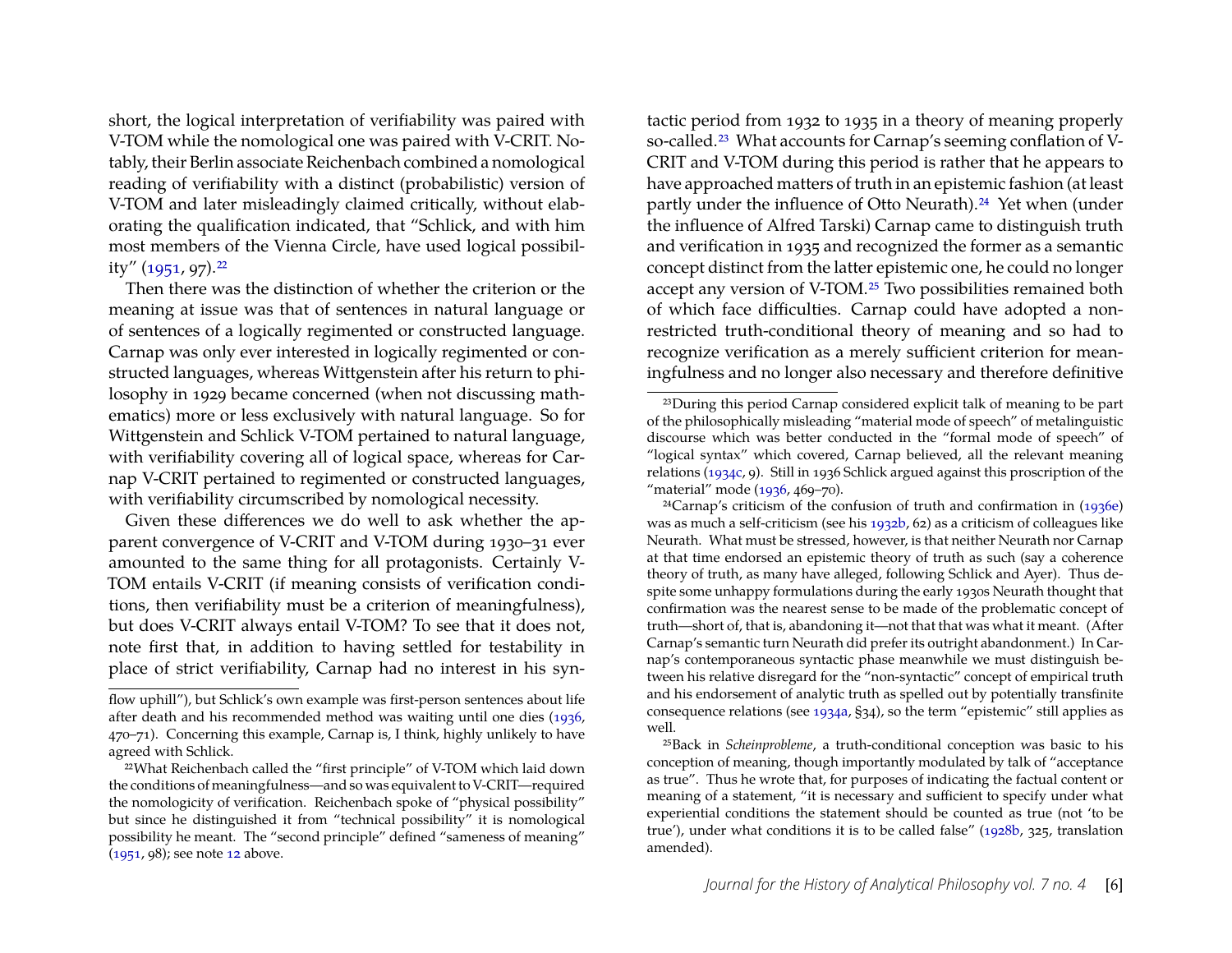of it[.26](#page-7-0) Yet rendering possession of cognitive meaning potentially recognition-transcendent would have contradicted the very spirit of the verificationist project altogether. Or Carnap could have adopted a restricted truth-conditional theory of meaning that simply discounted as inadmissible into the language under consideration sentences with recognition-transcendent truth conditions. His re-formulation of the Principle of Empiricism in "Testability and Meaning" strongly suggests that he adopted the second alternative.<sup>27</sup>

The position just ascribed to Carnap faces at least three objections which it is instructive to see overcome. First, that Carnap's proscription of statements with recognition-transcendent truth conditions is *ad hoc*: if you allow for truth conditions to bestow meaning, then why rule out some? The answer is that now cognitive meaning is thought of as the possession of *discernible* truth conditions and that the limitation to these was defended on principled albeit pragmatic grounds. Against the next objection that it is surely nonsensical to speak of truth conditions that are wholly indiscernible, as seems presupposed, it must be noted that recognition transcendence can mean exceeding the nomological or logical bounds of possible verification. Having chosen nomological possibility as his criterion Carnap can recruit as the required contrast class propositions the verification of which is merely logically conceivable. This response then prompts the third objection that this is a distinction without difference: what but the name separates a verification-conditional theory of meaning from a truth-conditional theory of meaning which discounts statements with recognition-transcendent truth conditions? The answer lies in the principles lying behind them which lead to the required differentiation.

To be sure, in a sense what cognitive meaning consists in, operationally speaking, also reveals cognitive meaningfulness: discernible truth conditions, a.k.a. verification conditions. Speaking so broadly, the class of sentences with discernible, verifiable truth conditions and the class of sentences deemed meaningful by a verificationist theory of meaning could be coextensive. But the theories of meaning and meaningfulness at hand differ and, importantly, end up with non-coextensive classes of by their light legitimate sentences that only overlap in part. Carnap's V-CRIT arrives at its class of sentences with verifiable truth conditions by first presupposing that a broader sense of meaning of sentences be fixed by truth conditions, but then demanding that this class of "cognitively meaningful" sentences is still further delimited by an additional requirement: that these sentences be such that it is physically possible that their truth conditions are identified and (inconclusively) judged satisfied. By contrast, Schlick's V-TOM arrives at its class of cognitively meaningful sentences by requiring all cognitive meaning to be constituted by the kinds of operations that it is logically conceivable would verify the sentence at issue (so no additional delimitation is required). This difference between the theory of the criterion of cognitive meaningfulness and the theory of cognitive meaning is highly significant, for not only do the theories issue in distinct classes of cognitively meaningful sentences; it also means that V-CRIT can employ (and then restrict) standard truth-conditional semantics whereas V-TOM cannot.<sup>28</sup>

<span id="page-7-0"></span><sup>26</sup>A similar weakening of his position concerning the reduction of dispositional terms to observational ones took place at the same time (see his [1936c](#page-26-9) and [1936–37,](#page-27-4) 440–41). By 1939 theoretical terms were recognized as irreducible (see his [1939,](#page-27-6) §24).

<span id="page-7-1"></span> $27$ "It seems to me that it is preferable to formulate the principle of empiricism not in the form of an assertion—'all knowledge is empirical' or 'all synthetic sentences that we can know are based on (or connected with) experiences' or the like—but rather in the form of a proposal or requirement. As empiricists we require the language of science to be restricted in a certain way; we require that descriptive predicates and hence synthetic sentences are not to be admitted unless they have some connection with possible observations, a connection which has to be characterized in a suitable way" [\(Carnap 1936–37,](#page-27-4) 33).

<span id="page-7-2"></span><sup>28</sup>It may be noted that truth conditions that fit with Carnap's notion of verifiability, indeed fit with the Ramseyfications of theories he favored in his later years (see, e.g., [1958](#page-27-7) and [1963,](#page-27-1) 961–66), are described in [Andreas](#page-26-10) [\(2017,](#page-26-10)  $\S$ 4.2).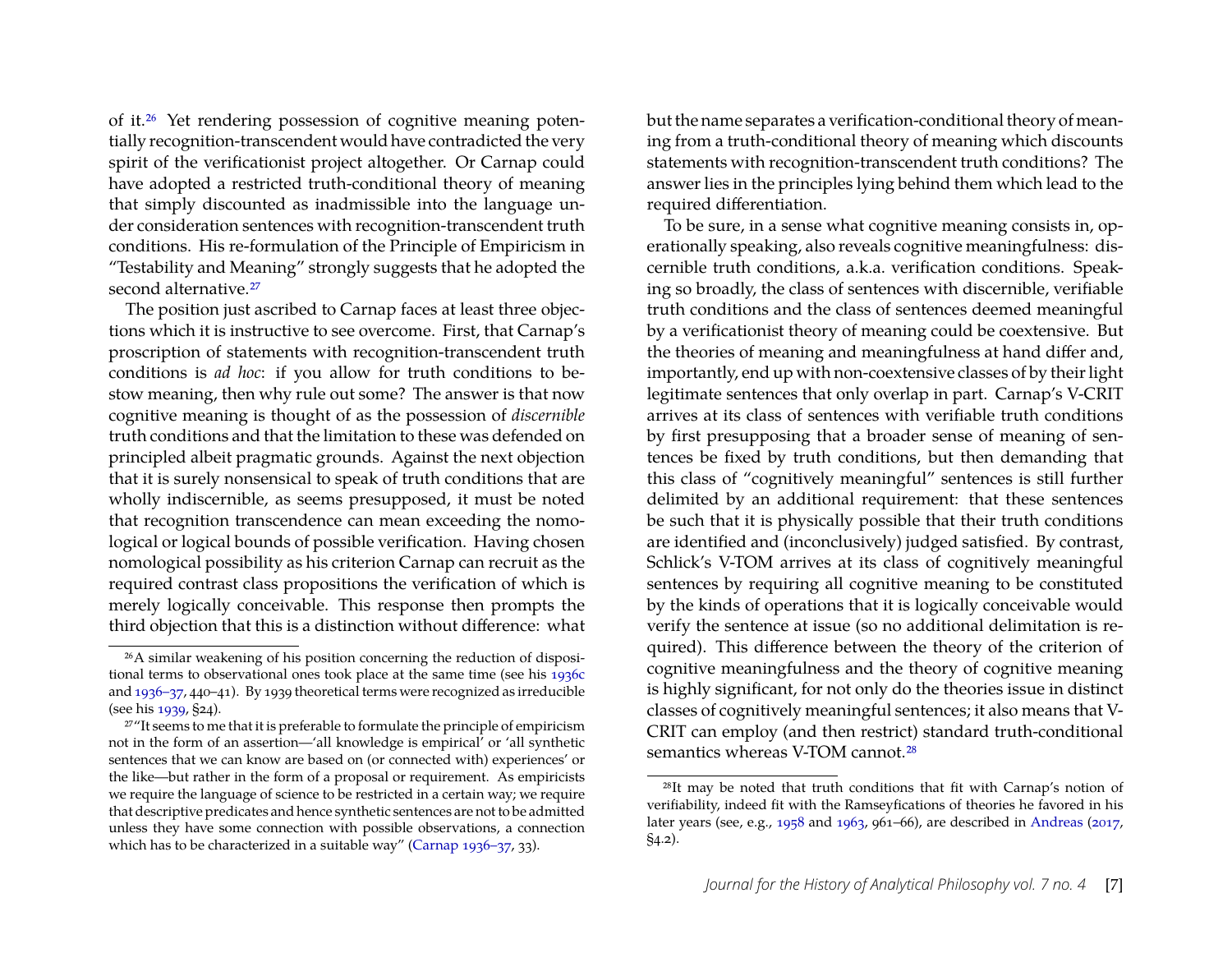So the general theory of meaning that Carnap in his semantic period paired his V-CRIT with differs markedly from that typically associated with verificationism.[29](#page-8-0) Indeed, along with the thorough integration of the Principle of Tolerance into all aspects of his philosophy—"In logic there are no morals"[30](#page-8-1)— Carnap abjured categorically prescriptive theories like V-TOM altogether, as shown by his formulation of the Principle of Empiricism in "Testability and Meaning".[31](#page-8-2) By contrast, as his response to C. I. Lewis shows, Schlick stuck with V-TOM as traditionally described, while Wittgenstein's own views on meaning as use became ever more rarified and resistant to categorization. Ultimately Wittgenstein embraced in *On Certainty* [\(1967\)](#page-31-8), as basic to all empirical knowledge, certain presuppositions (socalled hinge propositions) expressible in meaningful yet both indubitable but unjustifiable propositions—a view that presses to the very limit and ultimately rejects verificationism.

Readers will have noted that I have said little so far about other logical empiricists, but beyond pointing out that in their Vienna Circle days Waismann largely agreed with Schlick and Wittgenstein while Neurath, Hahn and Philipp Frank largely aligned with Carnap in his pre-semantic phase (later differences set in)—and that Hans Reichenbach in Berlin pursued a yet dif-

ferent course—there are only three things to add on the issue of verificationism. First, Neurath right away [\(1935\)](#page-29-8) opposed Karl Popper's "naïve falsificationism"—as Imre Lakatos came to label the view of Popper's *The Logic of Discovery* [\(1934\)](#page-29-3) in his own [\(1970,](#page-28-6) 93–94). Given his life-long anti-foundationalism (as expressed in his famous simile of sailors having to repair their boat at sea, first used in 1913), Neurath is unlikely ever to have fallen for conclusive verification (even in 1930–31) and so can be regarded as further to the "left" of Carnap. Second, Frank deserves mention for his decidedly pragmatist turn towards a practice- or exemplar-oriented understanding of verification in the 1950s, very much in the face of the mounting difficulties to pin down a logico-linguistic criterion of empirical significance. Frank's move can be considered an alternative to Carnap's return in his [\(1956\)](#page-27-8) to a term-based logical criterion that included theoretical terms in constructed languages, both of which, like Neurath's dark remarks on the matter, cannot be considered fur-ther here.<sup>[32](#page-8-3)</sup> Third, with the possible exception of Waismann, V-TOM no longer found significant support among the logical empiricists who survived into the mid-1950s, but this did not stop the tendency of critics, common to this day, to conflate V-TOM and V-CRIT.<sup>[33](#page-8-4)</sup>

<span id="page-8-0"></span><sup>29</sup>Putnam noted what he criticized as a two-track approach of Carnap's verificationism: "in effect, Carnap operates with two conceptions of meaning; he employs the customary (linguistic) conception when synonomy is at issue; he employs the Verifiability Theory of Meaning . . . when the question 'is a term in the language at all?' is at issue" [\(1965,](#page-29-7) 124, original emphasis; see also 131). Puzzlement like Putnam's disappears when it is noted that Carnap from 1935 onward was interested only in V-CRIT, but no longer in V-TOM.

<span id="page-8-1"></span><sup>30</sup>"In logic there are no morals. Everyone is at liberty to build up his own logic, i.e. his own form of language, as he wishes. All that is required of him is that if he wishes to discuss it, he must state his methods clearly, and give syntactical rules instead of philosophical arguments" [\(Carnap 1934a,](#page-26-8) §17). For further discussion of what the Principle does for Carnap, see §[§5–](#page-16-0)[6](#page-19-0) below.

<span id="page-8-2"></span><sup>31</sup>Note that the phrase "As empiricists" in the second sentence quoted in note [27](#page-7-1) above clearly states the non-categorical nature of this principle.

<span id="page-8-3"></span><sup>32</sup>See [Uebel](#page-31-7) [\(2011\)](#page-31-7) for a reconstruction of Frank's hints scattered over numerous papers.

<span id="page-8-4"></span><sup>&</sup>lt;sup>33</sup>It might be wondered whether V-CRIT theorists do not also end up with a theory of cognitive meaning, so that the distinction as I draw it is moot. My answer is that it is not, for the simple reason that not only is theirs a secondary consequence of what their theory is primarily about, but also because, as in Carnap's case, their theory of cognitive meaning legitimates a class of sentences distinct from that which a V-TOM like Schlick legitimates. So yes, V-CRIT ends up with a theory of cognitive meaning (cognitively meaningful is whatever passes the criterion), just as V-TOM also delivers a criterion (whatever delimits its class of cognitively meaningful sentences). But the distinction I draw is in terms of what's of primary interest as a consequence of which, as in the cases of Carnap and Schlick, what is a secondary result also differs.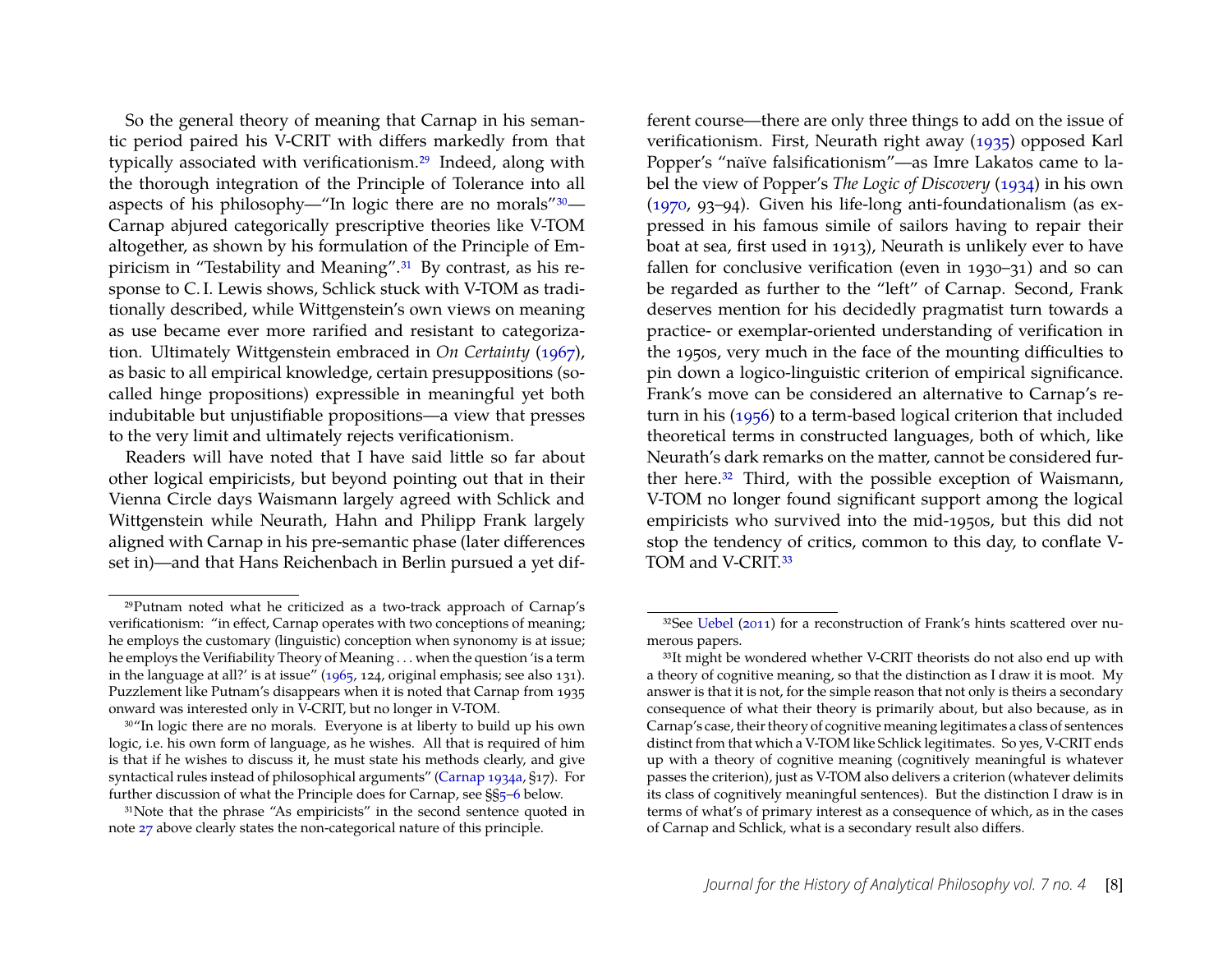#### <span id="page-9-0"></span>**3. The Main Types of Criticisms of Verificationism: Overview**

The distinctions just drawn are important when it comes to evaluating the various objections that have been raised against verificationism.

The first and perhaps most common objection is that verificationism is incoherent because according to it all philosophical sentences (including statements of verificationism itself), being neither analytic nor empirically verifiable, are meaningless. Call this the "self-refutation" objection. (Sometimes it is called the "metalogical" objection.)

The second objection seems no less devastating. It is that verificationism puts the cart before the horse: we have to understand the meaning of a proposition before we can verify it. Isaiah Berlin [\(1938–39\)](#page-26-11) called it the *hysteron proteron* objection and it was recently revived in this journal by Francis Jeffry Pelletier and Bernard Linsky [\(2018\)](#page-29-9).

The third objection has already been mentioned: it is that despite considerable efforts it has proved difficult, if not impossible, to come up with a correct formulation according to which verificationism could be applied in a way that is consistent with the intentions of its inventors. It is this objection that gives a sharp edge to the worry that verificationism wrongly discounts recognition-transcendent truth conditions. (The joint satisfaction of two crucial desiderata proved problematic: to bar as cognitively meaningless so-called metaphysical assertions and retain as meaningful the theoretical claims of science about nonobservable entities.) Call this the "unformulatability" objection.

A fourth objection, sometimes raised in connection with the third but self-standing, is that verificationism presupposes an unduly atomistic conception of meaning, the objects of knowledge and the components of scientific theories. Call this the "holism" objection. Typically it is joined by opposition, associated with W. V. Quine [\(1951\)](#page-30-9), to the distinction between analytic and synthetic statements that is fundamental to most logical empiricist theorizing.

It seems fair to say that the first two and the fourth one were not developed by friends of logical empiricist verificationism. The third objection, by contrast, naturally emerged out of the discussions of efforts to overcome the limitations imposed by the demand for strict verification and so can be regarded as at least initially "homegrown" within the camp of these verificationists themselves. But also the issues raised by the first two objections were discussed early on by proponents of verificationism and so were not neglected in the logical empiricist camp; the leading proponent of the fourth objection, moreover, embraced a distinct form of verificationism of his own. In any case, an extraordinary amount of effort has been spent on these objections, but as comprehensiveness cannot be attempted here I have to confine myself first to some general observations, followed by selected remarks about the unformulatability and holism objections, before discussing the first two objections in greater detail.

The self-refutation objection easily appears to be the most weighty and far-reaching one. If it were to hold, then any difference between V-CRIT and V-TOM is simply irrelevant—the whole verificationist idea would be shown to be incoherent. In this respect the *hysteron proteron* and unformulatability objections are different. They may appear at first to share their refutational responsibilities by dividing their duties. To argue with the *hysteron proteron* objection that verificationism puts the cart before the horse, that we have to understand the meaning of a proposition before we can verify it, most obviously argues against V-TOM. By contrast, to argue with the unformulatability objection that it has proved difficult, if not impossible, to come up with a correct formulation of a criterion of empiricist significance, is clearly to argue against V-CRIT. On second thought we may wonder, though. For instance, since V-TOM entails V-CRIT, why should an argument against V-TOM not also work against V-CRIT? The answer is that V-TOM is sufficient but not neces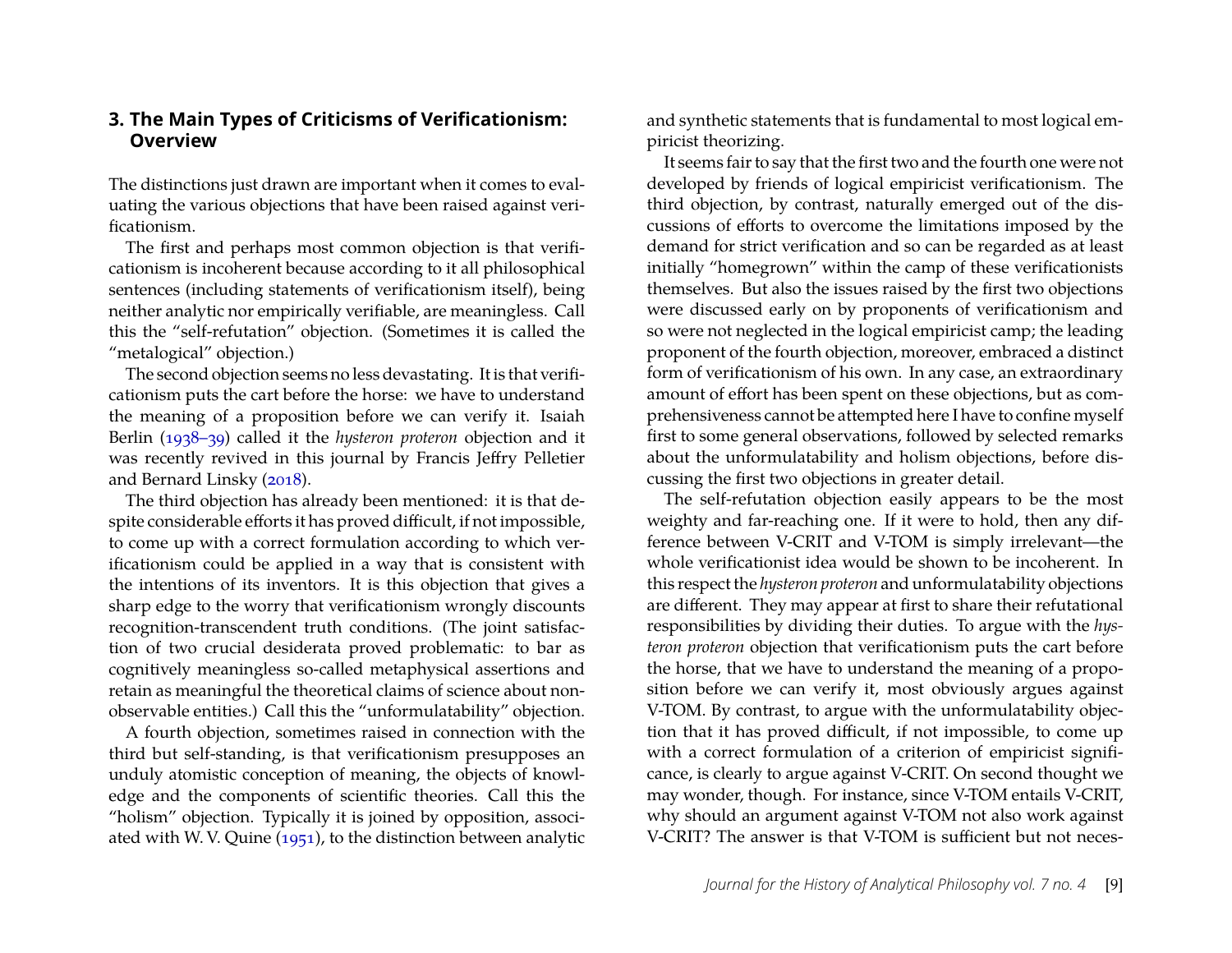sary for V-CRIT: as the case of Carnap shows, it is possible to hold V-CRIT without holding a version of V-TOM. So refuting V-TOM does not yet amount to refuting V-CRIT. On the other hand, however, given this sufficiency, an argument against V-CRIT also works against V-TOM. This—and the relative paucity of elucidations of what a V-TOM might amount to—presumably accounts for the popularity of engaging with verificationism via the unformulatability argument: it would make short work of V-TOM as well.

Now as regards the unformulatability criticism, most press was doubtlessly garnered by A. J. Ayer's *Language, Truth and Logic* which popularized a rather crude version of Viennese logical empiricism and offered two separate attempts to characterize empirical significance for sentences, one in the first edition of [1936](#page-26-3) and a replacement in the second of [1946.](#page-26-12)[34](#page-10-0) Ayer started out with criticism of Wittgenstein's and Schlick's demand for conclusive verification (in the process confusing Tractarian and verificationist reasonings) and then set to specifying what "indirect" verification may amount to. In doing so Ayer's criteria focused only on V-CRIT but this was merely the visible part of a V-TOM which was left suitably vague. "Literal" or "factual" meaning—unlike "emotive" meaning—was said to be possessed only by propositions that are either true or false [\(1946,](#page-26-12) 15–16 and  $(44-45)$  but nothing more was said about it.<sup>[35](#page-10-1)</sup>

Another logical empiricist combatant to be mentioned in this connection is C. G. Hempel. Two of his papers from around 1950 charted the difficulties of finding suitable formulations for the

criterion of empirical significance and attained canonical status in their combined form in his 1965 collection of essays.[36](#page-10-2) It is notable that while Hempel was concerned only to exhibit the formal failures to date of V-CRIT—account was taken of the failure of Ayer's repair of his first attempt as demonstrated by Church [\(1949\)](#page-27-9)—his results have been widely taken also to indicate the failure of V-TOM. This is reasonable not only in light of the entailment relations involved, but also due to Hempel's antiatomistic conclusion that empirical significance attaches only to larger chunks of discourse or entire theories, a conclusion which touches on the holism objection. As for that objection, note that it is typically directed, as the unformulatability objection cannot be, directly against V-TOM, so it might also deserve discussion. However, since Quine's opposition to the analyticsynthetic distinction, from which the holism objection springs, raises many issues independent of verificationism and so demands separate treatment, I can forgo, as noted, its consideration here—especially since Quine himself embraced what he was happy to call a "verification theory of meaning" [\(1969,](#page-30-10) 81).

The unformulatability objection has been chronicled many times from Hempel onwards and I won't duplicate these efforts here.<sup>[37](#page-10-3)</sup> But I must note that Carnap's last efforts of finding a new criterion for what are meaningful theoretical terms in a logically regimented language [\(1956\)](#page-27-8) have recently been given a new lease of life by James Justus [\(2014\)](#page-28-7), updating efforts by Richard Creath [\(1976\)](#page-27-10), while Sebastian Lutz [\(2017\)](#page-28-8) derived a criterion for theoretical sentences from Carnap's work on Ramsey-sentences, the so-called Carnap-sentence. Given then that Scott Soames's historical survey [\(2003\)](#page-31-10) neither considered Carnap's last proposal

<span id="page-10-0"></span><sup>34</sup>Ayer himself characterized his book as "populariz[ing] what may be called the classical position of the Vienna Circle" [\(1959a,](#page-26-13) 8); for a discussion of some differences between Ayer's and the Vienna Circle's conceptions, see [Uebel](#page-31-9)  $(2013).$  $(2013).$ 

<span id="page-10-1"></span><sup>35</sup>How a V-TOM is actually presupposed in Ayer's anti-metaphysical arguments of [\(1936\)](#page-26-3) cannot be shown here, but note that still in the mid-1950s he stated that "it is the way in which a statement is tested . . . that determines what it means" [\(1963,](#page-26-14) 275).

<span id="page-10-2"></span><sup>36</sup>See [Hempel](#page-28-9) [\(1950,](#page-28-9) [1951,](#page-28-10) [1965\)](#page-28-11). Hempel's critique, it may be noted, underwent a decided radicalization in the time between the first two pieces; this development is no longer discernible in their later compilation.

<span id="page-10-3"></span><sup>&</sup>lt;sup>37</sup>For succinct accounts that also cover relevant technical details, with references to all the main contributions along the way, see again [Creath](#page-27-2) [\(1996\)](#page-27-2) and [Justus](#page-28-3) [\(2006\)](#page-28-3).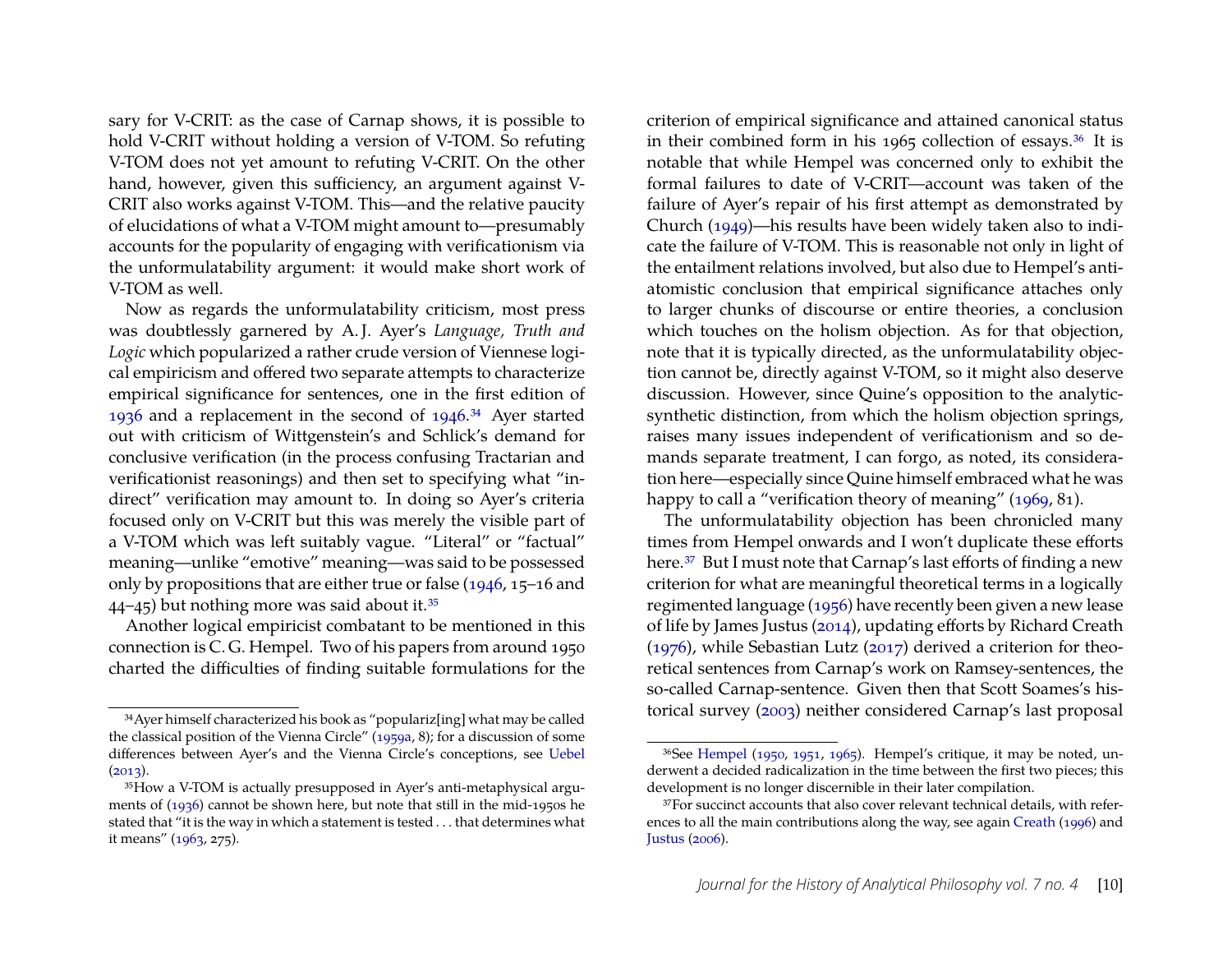for a term-based criterion, nor Crispin Wright's amendment of Ayer's second criterion [\(1993,](#page-31-11) but see [Yi 2001\)](#page-31-12), nor Frank's return to an exemplar-based practical understanding of the criterion, his widely shared negative judgment on the possibility of providing a concept of empirical significance must be tempered.[38](#page-11-0) Clearly, the discussion has not been closed and is still ongoing, though it is admittedly not high on the current agenda.

The next question is: are the other objections any more conclusive? If not, then there may be life in verificationism yet, but again close attention must be paid to the distinction between V-CRIT and V-TOM and between their variants. That it is a mistake to equate V-TOM and V-CRIT means, as noted, that we cannot accept an argument against V-TOM as an argument against V-CRIT.

#### **4. Responses to the** *Hysteron Proteron* **Objection**

Before assessing what damage it causes, let's first consider the objection itself in greater detail.[39](#page-11-1) Isaiah Berlin raised it against "the principle of verification" as given "in its earliest and most uncompromising form". In that form the principle declared that "the meaning of a proposition resided in the means of its verification; the questions 'What does the statement *p* mean?' and 'What must one do to discover whether *p* is true?' were logically equivalent—the answer to one was the answer to the other" [\(1938–39,](#page-26-11) 227–28). Berlin continued:

The most obvious objection to this doctrine, which critics were not slow to urge, was that this formulation involved a glaring *hysteron proteron*: for before I could think of possible ways of verifying a

given statement I must first know what the statement means, otherwise there could be nothing for me to verify. How can I ask whether a group of symbols asserts a truth or a falsehood if I am not certain of what it means, or indeed whether it means anything at all? [\(Berlin 1938–39,](#page-26-11) 228)

It was shown above that V-CRIT and V-TOM are not equivalent, but that is not the criticism that Berlin made. Indeed, he did not draw this distinction either, but evidently understood the argument to be addressed to V-TOM. The *hysteron proteron* criticism—which Berlin, unlike his criticism of Ayer's first criterion, did not invent<sup> $40$ </sup>—is rather that we must know the meaning of a statement before we can investigate and decide whether it is true or false.

Berlin himself commented that the *hysteron proteron* criticism "is not as formidable as it looks" and noted with agreement: $41$ 

A supporter of the theory may reply that what he means by the expression 'to know the means of the verification of *p*' is knowing in what circumstances one *would* judge the group of symbols '*p*' to convey something which was or was not the case; adding that what one means by saying that one understands a given sentence, or that the sentence has meaning, is precisely this, that *one can conceive of* a state of affairs such that if it is the case—exists—the sentence in

<span id="page-11-0"></span><sup>38</sup>"For all intents and purposes, the collapse of Ayer's final formulation signaled the end of attempts to formulate the empiricist criterion of meaning in terms of either strong or weak verifiability" [\(Soames 2003,](#page-31-10) 291).

<span id="page-11-1"></span><sup>39</sup>To be sure, not in as great detail as [Pelletier and Linsky](#page-29-9) [\(2018\)](#page-29-9), but hopefully detailed enough to support my intended points.

<span id="page-11-2"></span><sup>40</sup>To spell out Berlin's implicit reference to prior discussions, [Pelletier and](#page-29-9) [Linsky](#page-29-9) [\(2018\)](#page-29-9) point to [MacDonald](#page-29-10) [\(1933–34,](#page-29-10) 146), [Russell](#page-30-11) [\(1936\)](#page-30-11), [Ingarden](#page-28-12) [\(1936,](#page-28-12) 206), and [Lazerowitz](#page-28-13) [\(1938,](#page-28-13) 36) as pre-Berlin uses of the *hysteron proteron* argument, as well as to [Lewis](#page-28-14) [\(1929,](#page-28-14) 259) and [Schlick](#page-31-4) [\(1936,](#page-31-4) 349). On MacDonald's use of the argument and Berlin's and Schlick's reaction—as well as on its anticipation by Carnap and his response to Ingarden still much earlier—see the text below (and note [41\)](#page-11-3), on Lewis's and Russell's uses of the argument see notes [42](#page-12-0) and [45](#page-13-0) below. (Lazerowitz's argument is concerned with aspects of John Wisdom's idiosyncratic argumentation so will be left out of consideration.)

<span id="page-11-3"></span><sup>41</sup>Berlin considered this defense "*prima facie* plausible enough" [\(1938–39,](#page-26-11) 229). What he then went on to argue rendered verificationism *im*plausible were the difficulties of specifying formally strict criteria: so Berlin failed verificationism—again, he did not distinguish between V-TOM and V-CRIT not on account of the *hysteron proteron* but of the unformulatability objection.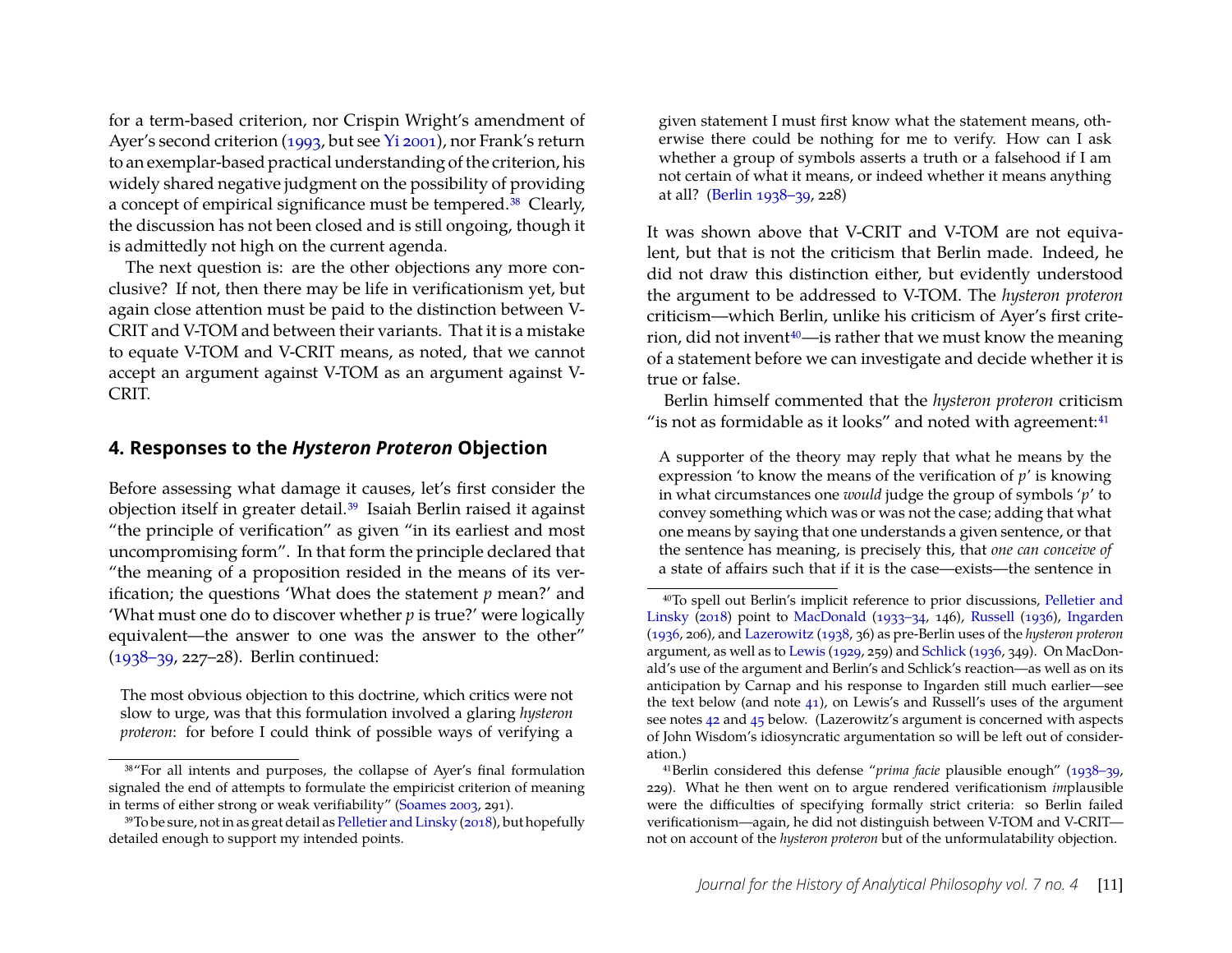question is the proper, conventionally correct description of it, i.e. the proposition expressed by the sentence is true, while if it not the case, the proposition is false. [\(Berlin](#page-26-11) [1938–39,](#page-26-11) 228, emphasis added)

This counter has been held to be "inadequate" mainly on account of begging the question: if one is ignorant of the meaning of a sentence one will not know what experiences confirm or disconfirm a sentence [\(Pelletier and Linsky 2018,](#page-29-9) 12–13). One may agree that Berlin here did not wholly dispose of the objection, but his comment is not wholly beside the point either, as can be seen once we put it in context.

One supporter of verificationism who fell under Berlin's de-scription was Schlick in "Meaning and Verification" [\(1936\)](#page-31-4), written in response to C. I. Lewis's presidential address "Experience and Meaning" [\(1934\)](#page-28-0).<sup>[42](#page-12-0)</sup> In the course of explaining his own view of what Viennese verificationism required Schlick wrote, not for the first time: "You cannot even start verifying before you know the meaning, i.e., before you have established the possibility of verification" [\(1936,](#page-31-4) 464; see also [1931b,](#page-30-12) 173). This sounds like conceding the *hysteron proteron* objection against verificationism, but that was far from Schlick's intention. His remark was intended as rebuttal to the following misconception:

Many of those who refuse to accept our criterion of meaning seem to imagine that the procedure of its application in a special case is somewhat like this: A proposition is presented to us ready made, and in order to discover its meaning we have to try various methods of verifying or falsifying it, and if one of these methods works we have found the meaning of the proposition; but if not, we say it has no meaning. [\(Schlick 1936,](#page-31-4) 463–64)

Can we identify a critic of this persuasion? Schlick may well have had Margaret MacDonald in mind who attacked the claim that "the meaning of a proposition *is* the method of its verification" [\(1933–34,](#page-29-10) 145, original emphasis) as it had been put in his London lectures "Form and Content" of November 1932: "To understand the meaning of a proposition is to understand or indicate the ways in which the proposition is verified. These are identical procedures."[43](#page-12-1) To this MacDonald replied:

What always puzzles me on this view is, how do I know what experiences will verify what propositions? . . . I must know what experience would verify my propositions; I must first understand them before I can prove them true. They would seem, then, not to be identical procedures. [\(MacDonald 1933–34,](#page-29-10) 145–46)

verified *are identical procedures*."

<span id="page-12-0"></span><sup>42</sup>In his 1934 address, incidentally, Lewis did not raise the *hysteron proteron* argument but mostly articulated worries about Viennese verificationism that depended on its perceived egocentric predicament. But even when Lewis did raise the *hysteron proteron* argument earlier in *Mind and World Order* in the course of delineating the pragmatic nature of the *a priori*, it was not directed against verificationism—to a variety of which he, as a pragmatist, was committed himself—but to pure or naïve empiricism. Lewis made the point that the contribution of the mind to experience in terms of the concepts applied to it is crucial. "We cannot even interrogate experience without a network of categories and definitive concepts. Until our meanings are definite and classifications are fixed, experience cannot conceivably determine anything. *We must first be in possession of criteria which tell us what experience would answer what questions, and how, before observation or experiment could tell us anything*" [\(1929,](#page-28-14) 259, emphasis added). Here the *hysteron proteron* argument, as expressed in the last sentence quoted, speaks against the pure empiricism which was opposed by the Circle as well (Lewis's example was also Schlick's favourite: Einstein's definition of simultaneity). It does not speak against connecting concepts more or less freely determined [\(1929,](#page-28-14) 233) to experience such that, ultimately, "it is the *a priori* element in knowledge which is thus pragmatic, not the empirical" [\(1929,](#page-28-14) 266). The broad similarity of Lewis's "conceptualistic pragmatism" [\(1929,](#page-28-14) xi) to logical empiricism should be evident. It was noted, in any case, by Herbert Feigl on his reading of *Mind and World Order* while at Harvard and communicated to Schlick already in 1930 [\(Limbeck-Lilienau 2010,](#page-28-15) 102).

<span id="page-12-1"></span>Schlick's reply to Lewis's presidential address sought to underscore it further. 43This is MacDonald's quote "from a verbatim report" of the lectures in November 1932 [\(1933–34,](#page-29-10) 145 and 145 n). (From [Stebbing 1934,](#page-31-13) 67 n, it emerges that very likely this report was MacDonald's own notes.) Schlick's lectures were not published until 1938; for the relevant published, and possibly amended, passage, see [Schlick](#page-31-3) [\(1932–1938,](#page-31-3) 361, original emphasis): "To indicate the meaning of a proposition and to indicate the way in which it is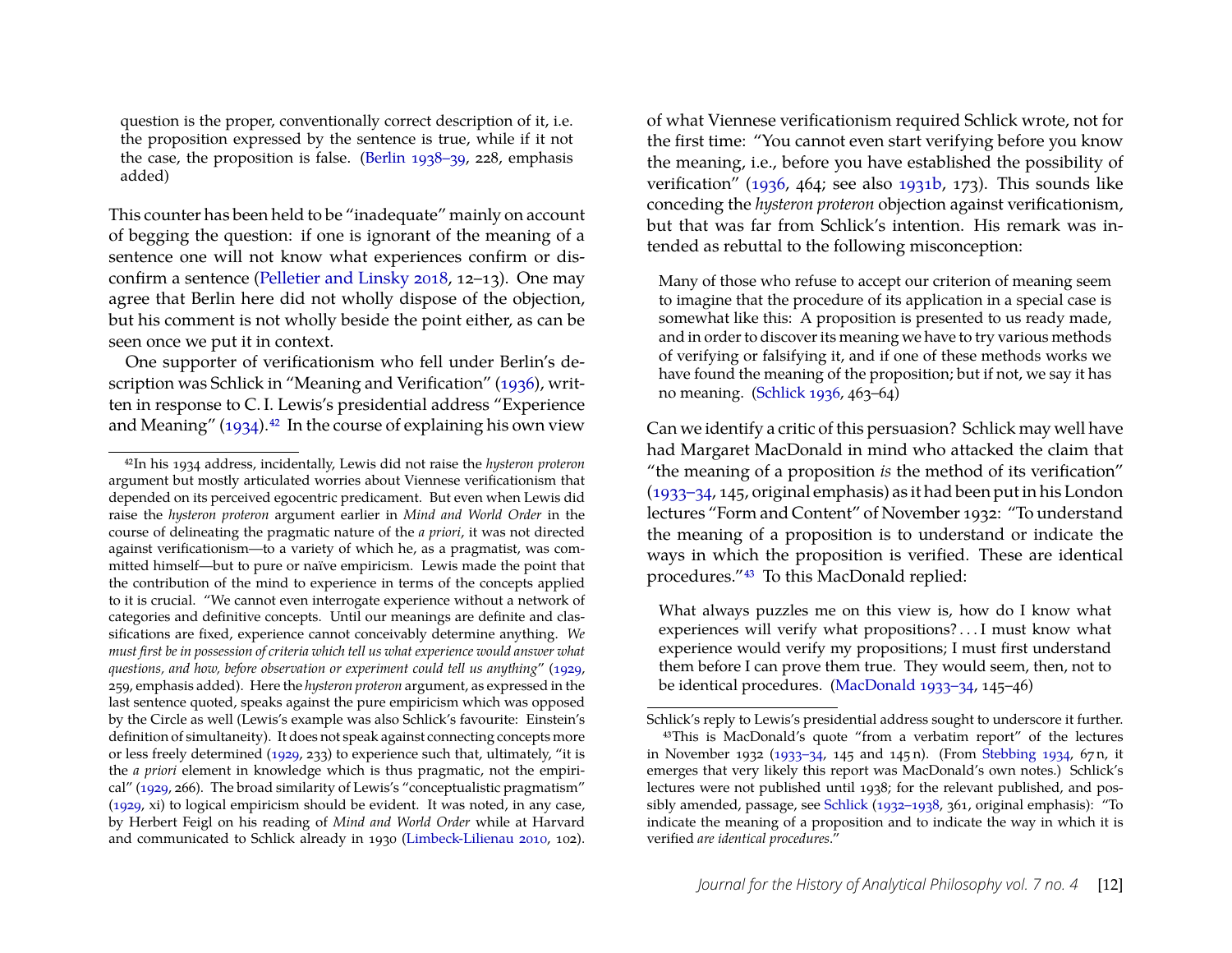Acts of verifying a proposition presupposed an understanding of its meaning.[44](#page-13-1) As Pelletier and Linsky note [\(2018,](#page-29-9) 18), Mac-Donald clearly articulated the *hysteron proteron* argument.[45](#page-13-0)

Now as Schlick portrayed this objection in his reply to Lewis, it holds that the verification that verificationism speaks of is "of the empirical sort", against which he pointed out, however, "when we speak of verifiability we mean *logical possibility* of verification" [\(1936,](#page-31-4) 464, original emphasis). Now against the *hysteron proteron* objection it would not seem to make a difference whether the modality that fixes the potential of verification is logical or nomological; what matters is that it is the possibility of verification (however conceived) that fixes empirical meaning or determines meaningfulness, so that knowledge of what the verification conditions are constitutes knowledge of meaning. (It was this condition that was taken as definitive of both V-TOM and V-CRIT by its Viennese and Berlin inventors and more or less sympathetic onlookers alike from the beginning.)<sup>[46](#page-13-2)</sup> Yet even though Schlick's defense appears somewhat muddled, it remains valid in this sense: if the *hysteron proteron* objection were to presuppose that V-TOM requires actual verification for meaning determination, then his response is adequate. And to argue, as MacDonald did, that knowledge of what would verify a statement presupposes knowing its meaning is not to disagree with how Schlick understood V-TOM: that is what he himself stated repeatedly, as we saw. Whatever the *hysteron proteron* objection opposes on this account, it was not his verificationism.

Here one may wonder not only whether Schlick understood MacDonald's objection, but also about the coherence of his understanding of verificationism: given his concern with V-TOM, how can he so happily agree that we must know the meaning before we can begin verification? There is available this simple answer: V-TOM tells us what the meaning of a sentence consists in, it spells out what a competent speaker knows. What V-TOM does not address is how it is metaphysically possible for there to be competent speakers, it only specifies what it is to be a competent speaker. Of course, what one has to do to become one follows from it and Schlick noted it: to learn the meaning of sentences, one has to learn the rules according to which they are used and that is learning the way in which they can be verified.[47](#page-13-3) So if it is the everyday sense of the possibility of speaker competency that is at issue, then Schlick's apparent concession to the *hysteron proteron* objection amounts to nothing more than spelling out that being and becoming a competent speaker are different things. Learning the meaning of a sentence is to learn under what conditions it can be verified, but this cannot presuppose that we must already know under what conditions it can be verified in order to learn its meaning. If that were the charge, Schlick's answer would be that it is simply confused.

Yet Pelletier and Linsky [\(2018,](#page-29-9) 16) still consider Schlick's answer inadequate. In response to his references to language learning they write that this "presumes knowing features of a metalanguage, which one might argue will give rise once again to a *hysteron proteron* argument at a different level". This counter, however, either puts a radically different spin on what the *hys-*

<span id="page-13-1"></span><sup>44</sup>MacDonald's criticism was fully endorsed at a subsequent joint session of the Aristotelian Society and the Mind Association by A. E. Heath [\(1934,](#page-28-16) 195–96).

<span id="page-13-0"></span><sup>45</sup>Russell's argument [\(1936,](#page-30-11) 332–33) against Ayer—"it is difficult to see how he can know that a form of words 'records' an observation. Does he know anything about the occurrence except the form of words? If not, how does he know that the words describe the occurrence?"—seems to repeat the charge. That Ayer did not respond to this criticism or Berlin's mention of the *hysteron proteron* argument would be explained if he thought Berlin had disarmed it.

<span id="page-13-2"></span> $46$ See also Ernest Nagel [\(1934,](#page-29-11) 151) and Susan Stebbing [\(1933,](#page-31-14) 65). This appreciation did not, however, stop Stebbing from criticizing the principle of verifiability, especially when it was taken in conjunction with methodological solipsism in [\(1933,](#page-31-14) 78) and [\(1934,](#page-31-13) 173). A similar concern moved [Lewis](#page-28-0) [\(1934\)](#page-28-0), thus Schlick's effort in his [\(1936\)](#page-31-4) to defend verificationism without reference to the offending doctrine.

<span id="page-13-3"></span><sup>47</sup>"Stating the meaning of a sentence amounts to stating the rules according to which the sentence is to be used, and this is the same as stating the way in which it can be verified (or falsified)" [\(Schlick 1936,](#page-31-4) 458).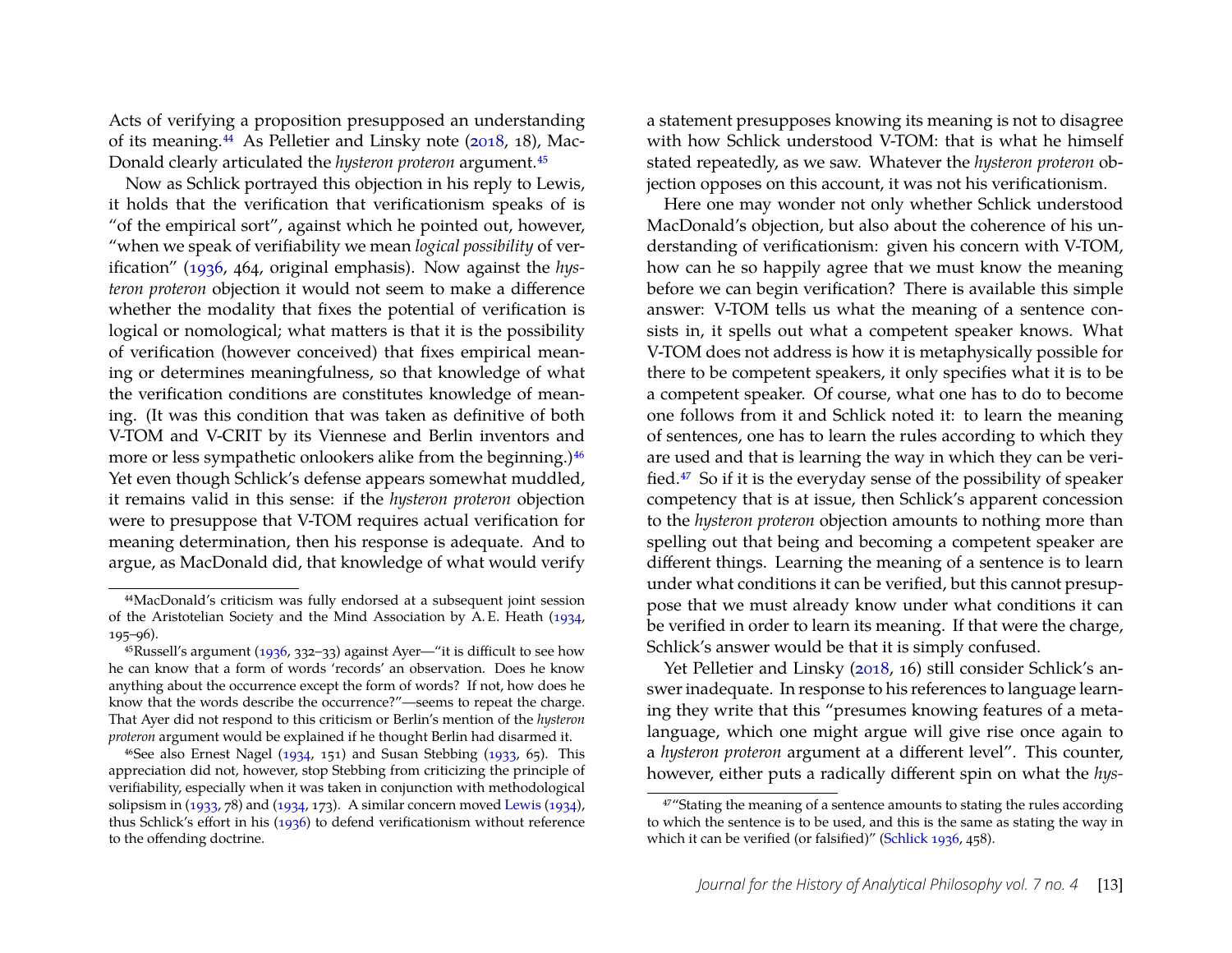*teron proteron* argument is about or brings out what it is presupposed to be about all by critics who are persuaded by it. Either way, the *hysteron proteron* objection stops being an objection to verificationism specifically and demands an answer to a quite different question. In effect, it now asks the metaphysical question of how it is possible that there should be such a thing as meaning at all. But that is not an issue that even V-TOM (never mind V-CRIT) ever was nor should be concerned with.

Next consider Carnap's response to the *hysteron proteron* charge put to him by Roman Ingarden at the International Congress for Philosophy in Prague in 1934.[48](#page-14-0) Carnap responded:

To determine whether a given sentence is verifiable or not, one does not need to already know its meaning [*Sinn*]. This can be established purely formally: one checks whether the given sentence, on the basis of the rules of the language of concern, stands in a deductive relation with sentences of a particular form, namely the so-called 'observation sentences'. [\(Carnap 1936b,](#page-26-15) 5)

*Prima facie* this is puzzling. Carnap seems to refer to syntactic analyses of given formal languages where protocol sentences are distinguished as a class from non-protocol singular sentences. Since being verifiable means standing in deductive relations to protocol sentences, the recommended procedure would indeed identify verifiable sentences, but the answer appears plainly Pickwickean: replacing meaning talk by syntax talk about formal languages would seem to miss the point of the objection. (You have to know what you are looking for if you want to verify a statement.[49](#page-14-1)) But did Carnap argue against the *hysteron proteron* argument at all? That is far from clear. Arguing with a phenomenalist like Ingarden and therefore, he thought, a card-carrying Husserlian, Carnap may have wanted to guard against appeal

to metaphysical meaning entities, which he rejected as "the supposed results of phenomenological intuition of essences" [\(1936b,](#page-26-15) 6). What Carnap was geared up to defend in his response, as the first sentence of his reply makes clear (see [1936b,](#page-26-15) 5), was his logical syntax project which held that what non-metaphysical meaning it still made sense to talk about can be encoded in the formal relations that logical syntax specified.<sup>[50](#page-14-2)</sup> For better or worse, beyond this anti-metaphysical point Carnap was not concerned with the *hysteron proteron* argument at all. And Neurath's comment on Ingarden certainly missed this point altogether (see [1936,](#page-29-12) 6). Yet failure to have found a wholly appropriate response does not by itself render the *hysteron proteron* argument valid.

In any case, after his own return to exclusive concern with V-CRIT, two years after the Prague conference, on the opening page of "Testability and Meaning", Carnap joined Schlick in stating: "Obviously, we must understand a sentence, i.e. we must know its meaning, before we can try to find out whether it is true or not" [\(1936–37,](#page-27-4) 420). Carnap evidently took his view to be unaffected by the *hysteron proteron* argument—if he had taken note of it. But even if he somehow missed it, the larger passage from which this remark is taken raises a pressing question: what are we to make of how Carnap continued?

But, from the point of view of empiricism, there is a still closer connection between the two problems. In a certain sense, there is only one answer to the two questions. If we knew what it would be for a given sentence to be found true then we would know what its meaning is. And if for two sentences the conditions under which we would have to take them as true are the same, then they have the same meaning. Thus the meaning of a sentence is in a certain sense

<span id="page-14-0"></span><sup>48</sup>See [Pelletier and Linsky](#page-29-9) [\(2018\)](#page-29-9) for a very sympathetic exposition of [Ingar](#page-28-12)[den](#page-28-12) [\(1936\)](#page-28-12).

<span id="page-14-1"></span><sup>49</sup>Pelletier and Linsky [\(2018,](#page-29-9) 20) object that the counter does not address the worries about verificationism vis-à-vis natural languages and would beg the question if it were meant to do so.

<span id="page-14-2"></span> $50$ See note [23](#page-6-1) above and note that Carnap around the time of his response to Ingarden wrote about his logical syntax: "It is possible in the case of a purely formal procedure, that is from a viewpoint in which one does not reckon with the meaning, finally to arrive to the answering of all those questions which are formulated as connotative questions", i.e., questions of meaning [\(1934c,](#page-26-2) 9). These ambitions for logical syntax were abandoned with his switch to semantics.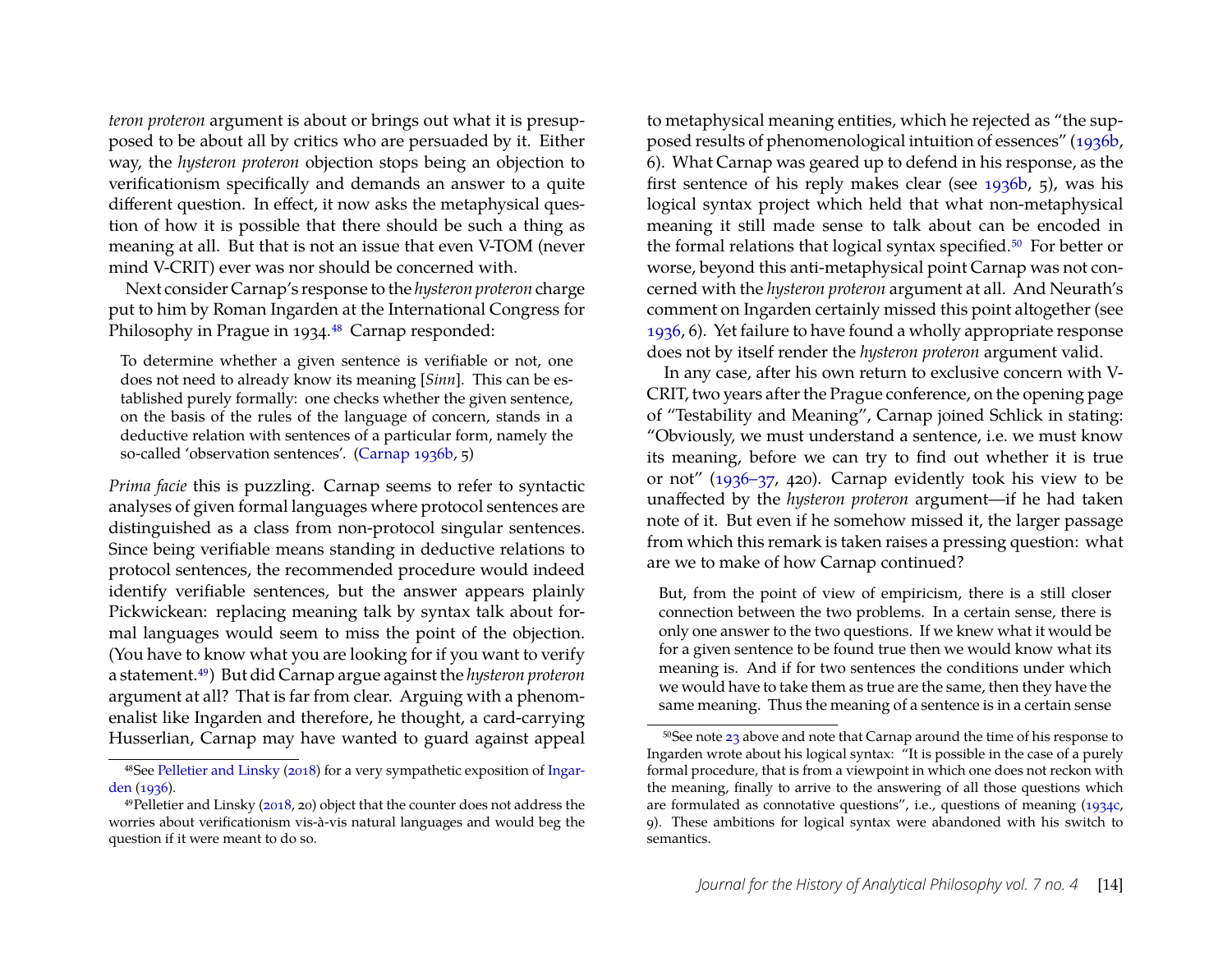identical with the way we determine its truth or falsehood; and a sentence has meaning only if such a determination is possible. [\(Carnap](#page-27-4) [1936–37,](#page-27-4) 420)

Does what Carnap wrote here take back his agreement with the "obvious" truth he had just affirmed?<sup>[51](#page-15-0)</sup> Carnap's qualification "in a certain sense" signals that he wants to make plausible why earlier discussions of the issue by members of the Vienna Circle, including his own, ran explanations of meaning (or its formal substitute) and criteria of meaningfulness together. To see this, note that Carnap began his paper prior to the sentences quoted as follows:

Two chief problems of the theory of knowledge are the question of meaning and the question of verification. The first question asks under what conditions a sentence has meaning, in the sense of cognitive, factual meaning. The second one asks how we get to know something, how we can find out whether a given sentence is true or false. The second question presupposes the first one. [\(Carnap 1936–37,](#page-27-4) 420)

Clearly, Carnap no longer regarded these two questions as identical—if, indeed, he ever did. So we can expect him to have answered the *hysteron proteron* objection much like Schlick if he were defending V-TOM. Yet being concerned with V-CRIT instead Carnap's response did not differ much either. V-CRIT says that in order to determine whether a statement  $p$  is cognitively meaningful we must assess whether it possesses truth conditions that it is nomologically possible for us to show satisfied. That what must be in place for such an assessment to take place is indeed in place is not the business of V-CRIT to establish.

Might proponents of the *hysteron proteron* argument still object that, as described so far, I have short-changed it and that both Carnap and Schlick missed the points made, respectively, by Ingarden and MacDonald? Pelletier and Linsky's illustration of the *hysteron proteron* argument has it that coming across what may or may not be a significant string of marks or sounds and having

identified them as pieces of some language, we first need to know what they mean ("step 3") before we can decide whether they are true or not ("step 4"). They reject the "merger" of these last two steps [\(2018,](#page-29-9) 11).<sup>[52](#page-15-1)</sup> Notably they also complain that Schlick and Carnap "keep saying that meaning and truth conditions are the same, without explaining how it could be possible to get truth conditions if you do not antecedently have meaning" [\(2018,](#page-29-9) 31). But Pelletier and Linsky overlook that their illustration presents a story of linguistic discovery and that, as we saw, concerning just such concrete cases both Schlick and Carnap clearly denied that such a merger was possible. Then note, second, that when Schlick and Carnap did affirm and elucidate the merger, they were not concerned with stories of discoveries but with spelling out what cognitive meaning was thought to be.

I conclude that the *hysteron posteron* objection is—as already Berlin suggested (though not with the best arguments)—not as powerful as might be thought at first. It does not touch V-CRIT and even its force against V-TOM is illusory.[53](#page-15-2) As deployed against the latter it seems to fall for an ambiguity that is also carried by my naming its office as "meaning-constitutive" and indeed demands guarding against. The objection misinterprets the nature of the "constitution" at issue: it misinterprets a spelling out of what cognitive meaning consists in as either a causal account of discovery or a metaphysical account of meaning in general. Against a version of verificationism which sets out to tell us how meaning came into the world, *the hysteron posteron* argument may well succeed, but there is no reason to think that

<span id="page-15-0"></span><sup>51</sup>This appears to be the worry of [Pelletier and Linsky](#page-29-9) [\(2018,](#page-29-9) 30–31).

<span id="page-15-1"></span><sup>52</sup>"To insist that verifying the sentence in one way is better than some other way without knowing its meaning already, is to commit the *hysteron proteron* fallacy" [\(Pelletier and Linsky 2018,](#page-29-9) 12).

<span id="page-15-2"></span><sup>53</sup>To reiterate, a theorist holding V-CRIT independently of V-TOM presupposes a broader conception of meaning (like unrestricted truth-conditional meaning in the case of Carnap) within which the notion of cognitive meaning is to be located via verifiability. Against this position the *hysteron proteron* argument is ineffective. Note, however, that the price of holding such a V-CRIT independently of V-TOM is that the criterion of verifiability is its nomological, not its logical possibility.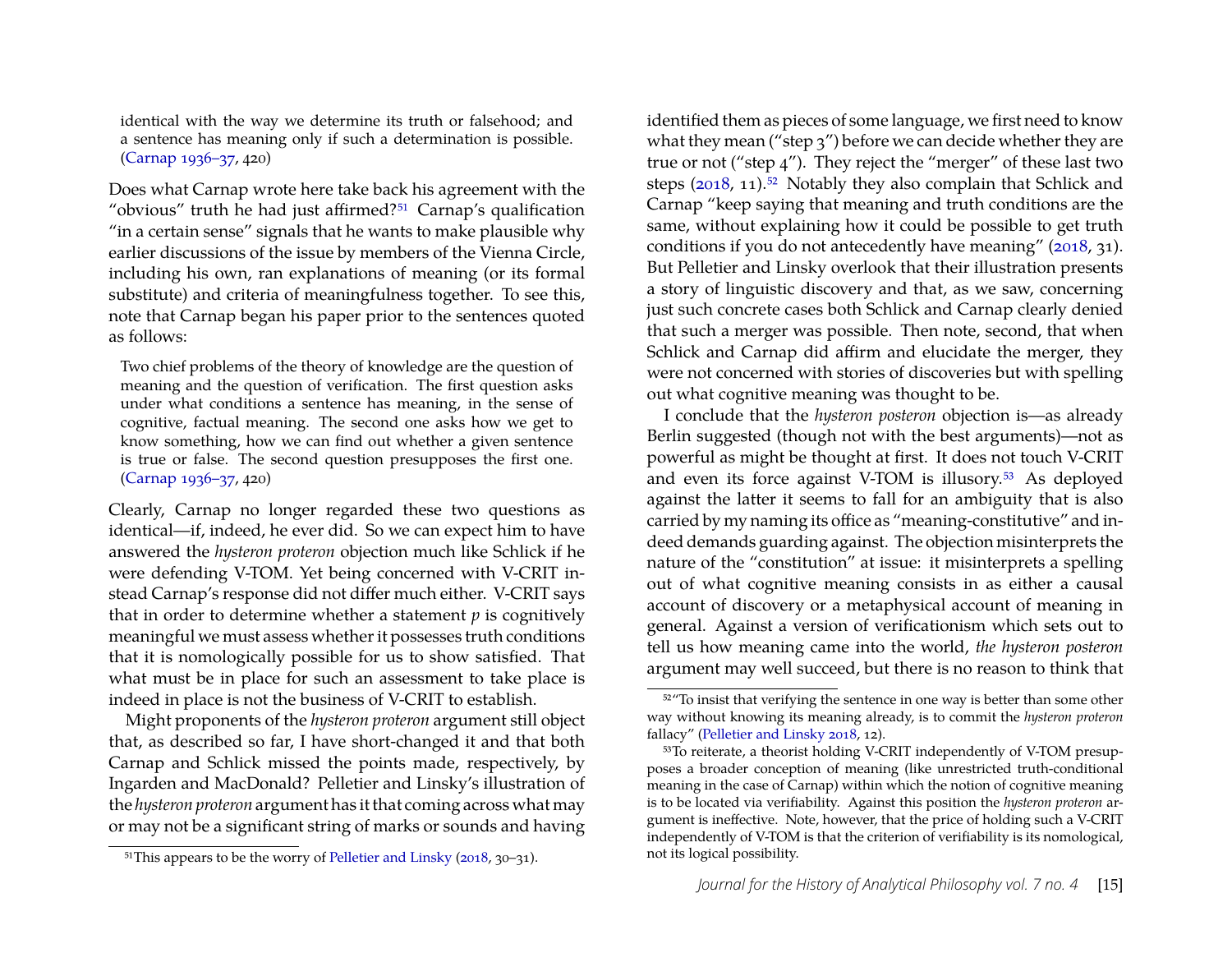any of the Vienna Circle theorists ever sought to answer such an "essence" question.

#### <span id="page-16-0"></span>**5. The Circle Meets the Self-Refutation Objection**

As regards the self-refutation objection, it would have been nice to be able to claim that, despite its wide popularity, it is wholly inconclusive against both main variants of verificationism. But reflection favors only one of these variants. Moreover, reflection on the challenge represented by this objection also requires that further account is taken of the major clarification of Viennese metaphilosophy on Carnap's part—a clarification that amounts to nothing less than a philosophical revolution that is still not as widely understood as it should be.

Ayer's remark concerning the self-refutation objection to the verification principle, that "[t]he Vienna Circle tended to ignore this difficulty"  $(1959a, 15)$ , is at best misleading.<sup>[54](#page-16-1)</sup> To begin with, could it really have escaped the attention of the proponents of this principle that it was a prime candidate for a philosophical proposition and that its endorsement threatened to conflict with the often repeated assertion that "philosophy is not a system of propositions" but an "activity", the "clarification of meanings", and that beyond the truths of formal and empirical science "there is no additional domain of 'philosophical' truths", as Schlick put it in his inaugural essay for *Erkenntnis* [\(1930,](#page-30-2) 157)? To be sure, they did not think of the verification principle as a philosophical proposition in the disparaged sense, but this very fact already indicates that some thought must have been spent on the question of its theoretical standing.[55](#page-16-2)

Long before the demand for strict verifiability split the ranks of the verificationists, when they were still engaged in their collective study of the *Tractatus*, the Circlists found themselves confronted by its pronouncements on philosophy and its paradoxical ending [\(1922,](#page-31-2) §§4.112, 6.54) with the question of the meaningfulness of their own "clarifying" discourse. Often and presumably much to the chagrin of Schlick, Neurath objected to what he regarded as the metaphysics of Wittgenstein's "elucidations"—philosophical statements at odds with his own rules for meaning—objections he did not put into print until 1931.[56](#page-16-3) Yet Schlick's position remained to the end that "the philosopher seeks to illuminate the meaning of our utterances, the scientist to decide their truth" [\(1937,](#page-31-15) 495; compare [1930,](#page-30-2) 157; [1932–1938,](#page-31-3) 367) and with this he continued to claim the special status of "activity" for philosophy. Following the Tractarian strictures against metalinguistic discourse Schlick had to assign the highly contentious status of "elucidation" to the principle of verification, a principle which, as he repeatedly stressed, expressed but a triviality or truism and did not deserve to be called a "theory" [\(1932b,](#page-30-6) 265; [1932–1938,](#page-31-3) 311; [1936,](#page-31-4) 458–59). It would seem then that Schlick's verificationism flirted with self-refutation as much as the *Tractatus* did.[57](#page-16-4)

In what follows I will therefore concentrate on Carnap's V-CRIT. For what must be added right away is that what brought on this unfortunate consequence for Schlick (and Waismann) was an idiosyncrasy of Wittgenstein's that did not generalize to all proponents of V-TOM or even V-CRIT. The divisions within the Circle about Wittgenstein's elucidations matter here. Carnap

<span id="page-16-1"></span><sup>54</sup>A similar claim was made by Putnam: "Strangely enough this criticism had very little impact on the logical positivists and did little to impede the growth of their movement" [\(1981b,](#page-29-13) 106). I turn to Putnam's criticism in the next section.

<span id="page-16-2"></span><sup>55</sup>Ayer did note the challenge the *Tractatus* posed to the Circle's understanding of philosophy [\(1959a,](#page-26-13) 24) but did not link this to the problem of the status of the verification principle.

<span id="page-16-3"></span><sup>56</sup>See the anecdote about Neurath's interventions in the Circle meetings first related in [Hempel](#page-28-17) [\(1969,](#page-28-17) 168) and compare the later criticism in [Neurath](#page-29-14) [\(1931,](#page-29-14) 52–53) and [\(1932,](#page-29-15) 59–60); in the latter incidentally he endorsed Carnap's incipient metalogic or logical syntax project.

<span id="page-16-4"></span><sup>&</sup>lt;sup>57</sup>That the verificationist account of meaning was "self-stultifying" and "cannot eliminate metaphysics without destroying itself" was precisely the view of Julius Weinberg [\(1936,](#page-31-16) 198–99) who closely associated that account with the Tractarian ineffability theses.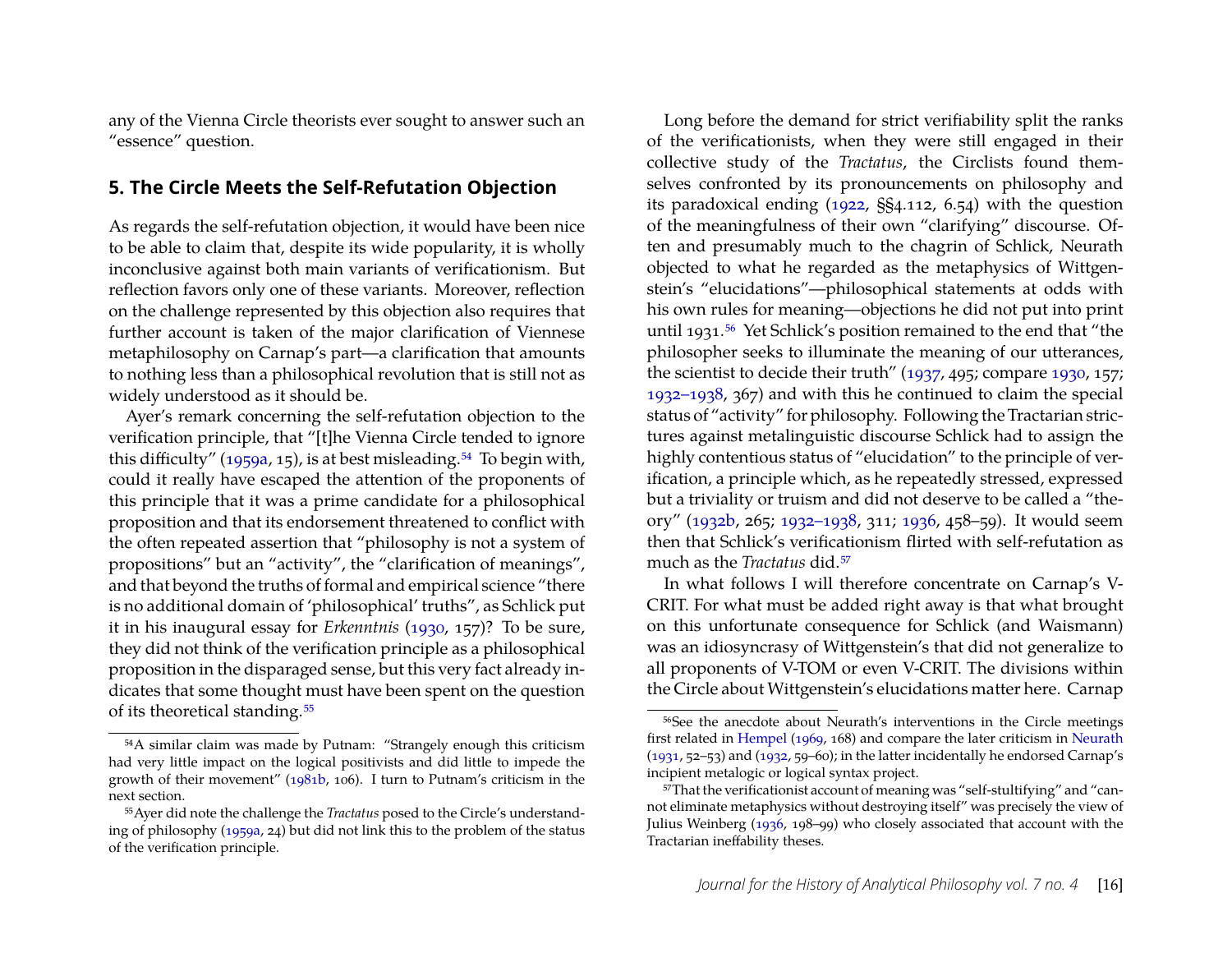dealt with the question of the possibility of making proper sense philosophically already briefly in "Elimination of Metaphysics" where he simply asserted the meaningfulness of metalinguistic discourse against the Wittgensteinian strictures  $(1932b, 77-78)$ .<sup>[58](#page-17-0)</sup> He returned to the topic for an extensive discussion in "On the Character of Philosophic Problems", his contribution to the first issue of *Philosophy of Science*.[59](#page-17-1) In between these two writings lay Carnap's consequential embrace of the metaphilosophical Principle of Tolerance—"In logic there are no morals"—which replaced ambitions to reconstruct, say, *the* logic of the scientific language with the license to explicate that logic as best may fit various purposes. Embrace of the Principle of Tolerance did not lessen Carnap's disapproval of metaphysics but in important ways modulated the tone of his rejection of it; even more importantly, it managed to render his position consistent in the face of the self-refutation objection.

In "On the Character of Philosophic Problems" Carnap formulated the self-refutation challenge as follows: "If every proposition which does not belong either to mathematics or to the empirical investigation of facts, is meaningless, how does it fare then with your own propositions? You positivists and antimetaphysi-cians yourselves cut off the branch on which you sit" [\(1934c,](#page-26-2) 7).<sup>[60](#page-17-2)</sup>

<span id="page-17-2"></span><sup>60</sup>For present purposes we can neglect the "syntactic" and reductionist aber-

Given Carnap's conception of philosophy, this challenge translated into: "Are the propositions of the logic of science meaningless?" His answer:

Here it must...be noted that a philosophic theorem...can be meant in different ways:

#### A. As *Assertion*; e.g.

- 1. In the language of science available today (or a part of it: of physics, biology, . . . ) such and such holds.
- 2. In every language (or: in every language of such and such a nature) such and such holds.
- 3. There is a language for which such and such holds.
- B. As *Proposal*; e.g.
	- 1. I propose to build up the language of science (or of mathematics, of psychology, ...) so that it acquires such and such properties.
	- 2. I wish (along with other things) to investigate a language which possesses such and such properties.

#### [\(Carnap 1934c,](#page-26-2) 15)

Apart from making clear that it is the language of science that is the proper focus of philosophy Carnap stressed the need to declare "whether a thesis is meant as an assertion or as a proposal". Understood as an *assertion* a philosophical thesis was a metalinguistic description of features of a particular language or class of languages and therefore was either true or false; for *proposals*, by contrast, questions of truth had no bearing, only whether what was proposed was "simpler or more pertinent (for certain purposes of a scientific methodological nature)" [\(1934c,](#page-26-2) 15). Metalinguistic statements are meaningful assertions whether they are issued in the pure syntax of mathematical combinatorics for constructed languages or in the descriptive syntax of historically given languages: if true, they are analytic in the former case and synthetic and verifiable in the latter case (as Carnap also replied

<span id="page-17-0"></span><sup>58</sup>As it happened, Carnap was overly optimistic when he stated there without qualification that "the metalogic which speaks about the sentences of a given language can be formulated in that very language itself" [\(1932b,](#page-26-0) 78). That this cannot be done with all languages was subsequently pointed out to him by Gödel and the moral was subsequently incorporated into *Logical Syntax*; see [Awodey and Carus](#page-26-16) [\(2007,](#page-26-16) 185).

<span id="page-17-1"></span><sup>59</sup>To judge from the (incomplete) reference to *Logik der Syntax* as published in "1933"—instead of 1934—at [\(1934c,](#page-26-2) 19) this paper was written in 1933. [Carnap](#page-26-2) [\(1934c\)](#page-26-2) thus clearly predates his attendance of the International Congress in Prague in 1934 where Ingarden presented his [\(1936\)](#page-28-12) which also raises the problem of the meaningfulness of philosophical discourse at great length (which Carnap also responded to: see text below). Carnap indicated explicitly [\(1934c,](#page-26-2) 7–8), that what prompted his reflections were Wittgenstein's paradoxical remarks about philosophical discourse in the *Tractatus* (see also [1934a,](#page-26-8) §73).

rations that make Carnap's essay a period piece and concentrate on his response to our concern which is unaffected by these.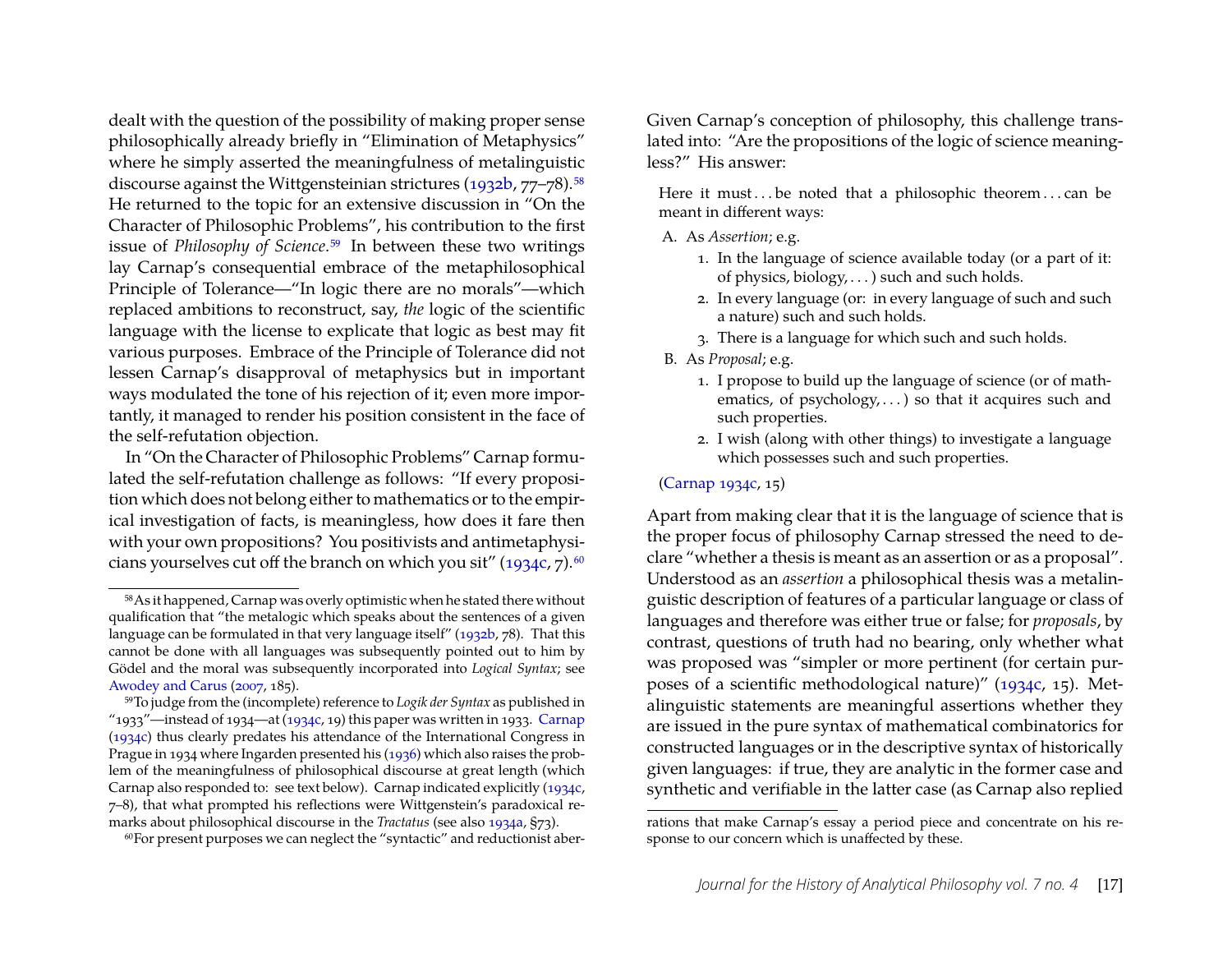to Ingarden).<sup>[61](#page-18-0)</sup> Statements offering proposals set out, in their content clause, in a metalanguage what the essential aspects of the object-languages under investigation are to be and so state analytical features of these object-languages. As Carnap also put it, proposals are "part of the definition of '*L*' (the name of the proposed language)" [\(1934b,](#page-26-17) 360).

Now in "On the Character" Carnap did not say which of candidates  $A_1$ ,  $A_2$  or  $A_3$  or  $B_1$  or  $B_2$  he preferred as interpretations of philosophical theses generally.<sup>[62](#page-18-1)</sup> Concerning seemingly ontological theses about numbers he kept his options open  $(A_3$  or  $B_1$ ), whereas concerning ways to conceive of "the given", he opted for proposals  $(B_1 \text{ or } B_2)$ . (Where previous investigations of the logic of science had made sufficient progress metalinguistic assertions became possible, but in their absence it was safer to opt for proposals.) Carnap's choice of the proposal status for verificationist theses was made explicit only in "Testability and Meaning" two years later [\(1936–37,](#page-27-4) 3, 33; see note [27](#page-7-1) above) and was retained ever since [\(1963,](#page-27-1) 917), but there is no reason to think that his view in 1934 was different.

Note that the proposal strategy does fit Carnap's verificationism. Understood à la  $B_1$ , V-CRIT proposed the (re-)construction of the language of science such that it observed the demand that all of its propositions be at least indirectly testable or, à la  $B_{2}$ , elected to investigate such a language. (Likewise, V-TOM could be construed either way.) V-CRIT understood as a proposal can be conceived of in different strengths. Carnap adopted the "Requirement of Confirmability: 'Every synthetic sentence must be confirmable.'" It is, he noted "the most liberal of the four requirements. But it suffices to exclude all sentences of a non-empirical nature, e.g. those of transcendental metaphysics inasmuch as they are not confirmable, not even incompletely" [\(1936–37,](#page-27-4) 34– 35).

In light of Carnap's explanations it is difficult to see why verificationism should be thought self-defeating or render philosophy itself impossible or meaningless, especially if it confined itself to V-CRIT as it did from 1935 onwards. (Let's grant that the self-refutation objection did not overlook the all-important qualification that it is cognitive meaning that is at issue.)

Perhaps Ayer's claim that "the propositions of philosophy themselves" are "linguistically necessary and so analytic" [\(1946,](#page-26-12) 31, see also 26) muddied the waters. Ayer's analytic truths in *Language, Truth and Logic* gave little hint, as by contrast Carnap's did, of being relative to particular languages or linguistic frameworks and appeared at least to constitute a merely linguistic *Ersatz* of the truths of reason of old. And later, in the introduction to the book's second edition, Ayer opposed criticisms of the verification principle as an "empirical hypothesis" by stating that the verification principle was a "definition . . . not supposed to be entirely arbitrary" [\(1946,](#page-26-12) 16) and so also seemed to distance himself from analyticity claims. Naturally, thinking of the verification criterion as an empirically based definition only invited the opposition to claim that, no, "the sense in which either scientific hypotheses or common-sense statements are habitually understood" [\(1946,](#page-26-12) 16) is *not* such that they satisfy it. Left unanswered was the question why one should adopt such a definition—a point Ayer himself made in later years.<sup>[63](#page-18-2)</sup>

<span id="page-18-0"></span><sup>61</sup>"One part of the syntactic (or metalogical) sentences belongs to pure syntax; then they are analytic sentences of combinatorics, i.e. pure mathematics; they do not require empirical verification. The other part of those sentences belongs to descriptive syntax; then they refer to linguistic structures as physical processes and are verifiable by observations. The syntactic sentences are therefore meaningful in both cases" [\(Carnap 1936b,](#page-26-15) 244, original emphasis, my translation).

<span id="page-18-1"></span><sup>&</sup>lt;sup>62</sup>Carnap adduced as examples seemingly incompatible philosophical theses about the language of mathematics that became compatible once they were understood along the lines of either  $A_3$  or  $B_1$  and seemingly incompatible philosophical theses about the epistemological given that required to be understood as either  $B_1$  or  $B_2$ . A further example showing the supposed compatibility of "positivism" and "realism" founders on its reductionist assumptions.

<span id="page-18-2"></span><sup>63</sup>In later years Ayer turned against what he then described as the Circle's *de facto* "adopt[ion] of the verification principle as a convention". He again agreed that it was descriptive for how empirically informative statements "actually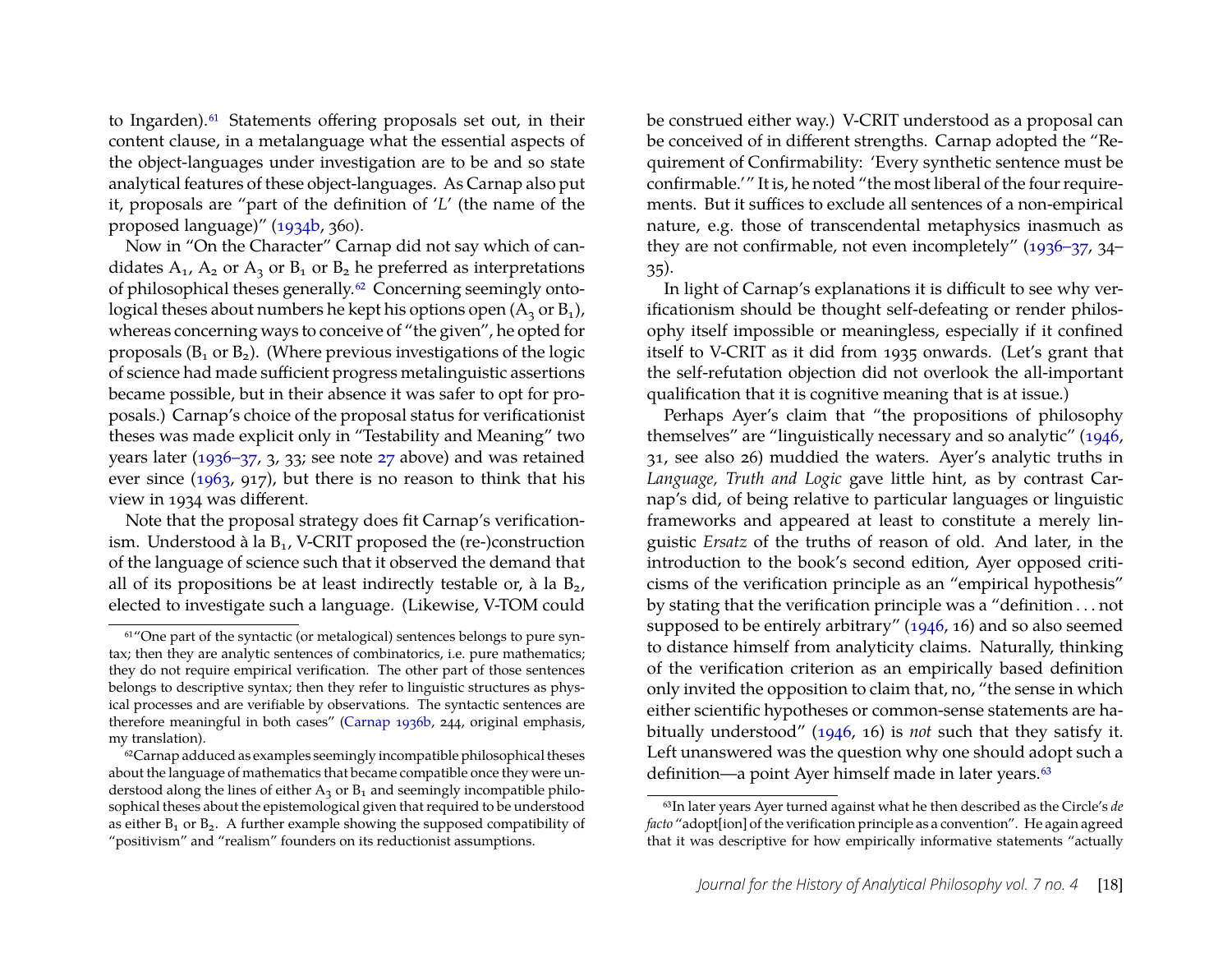But that clearly was not Carnap's view of the matter, and this seems to underscore that the popularity of the self-refutation criticism is owed in large degree to the fact that both the reach and the subtlety of Carnap's philosophy has not been understood. Let me highlight therefore that, very much in line with what he wrote in "On the Character" (but without its *faux*-syntacticism), Carnap expanded on his metaphilosophy in his response to critics in the mid-1950s as follows:

A philosophical thesis on logic or language, in contrast to a psychological or linguistic thesis, is not intended to assert anything about the speaking or thinking habits of the majority of people, but rather something about possible kinds of meanings and the relations between these meanings. In other words, a philosophical thesis does not talk about the haphazard features of natural languages, but about meaning relations, which can be represented with the help of a constructed language. The thesis on arithmetic, mentioned above, says that it is possible to construct a system of arithmetic in such a way that its theorems (which correspond to the customarily accepted theorems of arithmetic) are analytic statements. Analogously, the thesis of pure optatives is meant as saying that it is possible to construct a language in such a way that it contains pure optatives. [\(Carnap 1963,](#page-27-1) 1003)

Here Carnap very clearly stated that the theses of the analyticity of logic and arithmetic and the distinction between facts and values are not empirical hypotheses but philosophical theses about possible meaning relations. (So-called pure optatives are statements with purely expressive content.) Such theses are neither descriptive of actual language use nor in any sense ontologically committing. They represent conventions of philosophical analysis to be judged for their fruitfulness in rendering reasonings about logic, arithmetic and ethics clearer. Likewise, I suggest, the distinctions between cognitive and non-cognitive meaning and the verification criterion of cognitive meaningfulness are conventions of philosophical analysis adopted to render reasoning about language perspicuous. Such conventions are to be understood as proposals for the pursuit of philosophical analysis—or better: for the languages to pursue the logics of science—and are as such meaningful à la  $B_1$  or  $B_2$ , due to their analytical description of the target language to be developed.

#### <span id="page-19-0"></span>**6. Putnam's Anti-Positivist Gambit**

Hilary Putnam was one influential critic who refused to concede Carnap's case. In *Reason, Truth and History* Putnam aimed to develop a properly philosophical theory of rationality and, preparatory for that, mounted a very wide-ranging argument that sought to divest philosophy of all forms of "scientism", one of which was logical positivism.

In the last fifty years, the clearest manifestation of the tendency to think of the methods of 'rational justification' as given by something like a list or canon (although one that philosophers of science have admittedly not yet succeeded in fully formalizing) was the movement known as Logical Positivism. Not only was this list or canon . . . supposed to exhaustively describe the 'scientific method'; but, since, according to the logical positivists, the 'scientific method' exhausts rationality itself, and testability by that method exhausts meaningfulness ('The meaning of a sentence is its method of verification'), the list or canon would determine what is and what is not a cognitively meaningful statement. Statements testable by the methods in this list (the methods of mathematics, logic and the empirical sciences) would count as meaningful; all other statements, the positivists maintained, are 'pseudo-statements', or disguised nonsense. [\(Putnam 1981b,](#page-29-13) 105)

Putnam here attributed to the logical positivists the ambition to reduce scientific reason to a set of algorithms and the denigration of emotive meaning as nonsense. To be sure, a composite portrait collected from different utterances by different people at different times (read somewhat unsympathetically) could perhaps be

function" but rejected it as "prescriptive" for by then he was open to "the interest that metaphysical questions can have" [\(1959a,](#page-26-13) 15–16).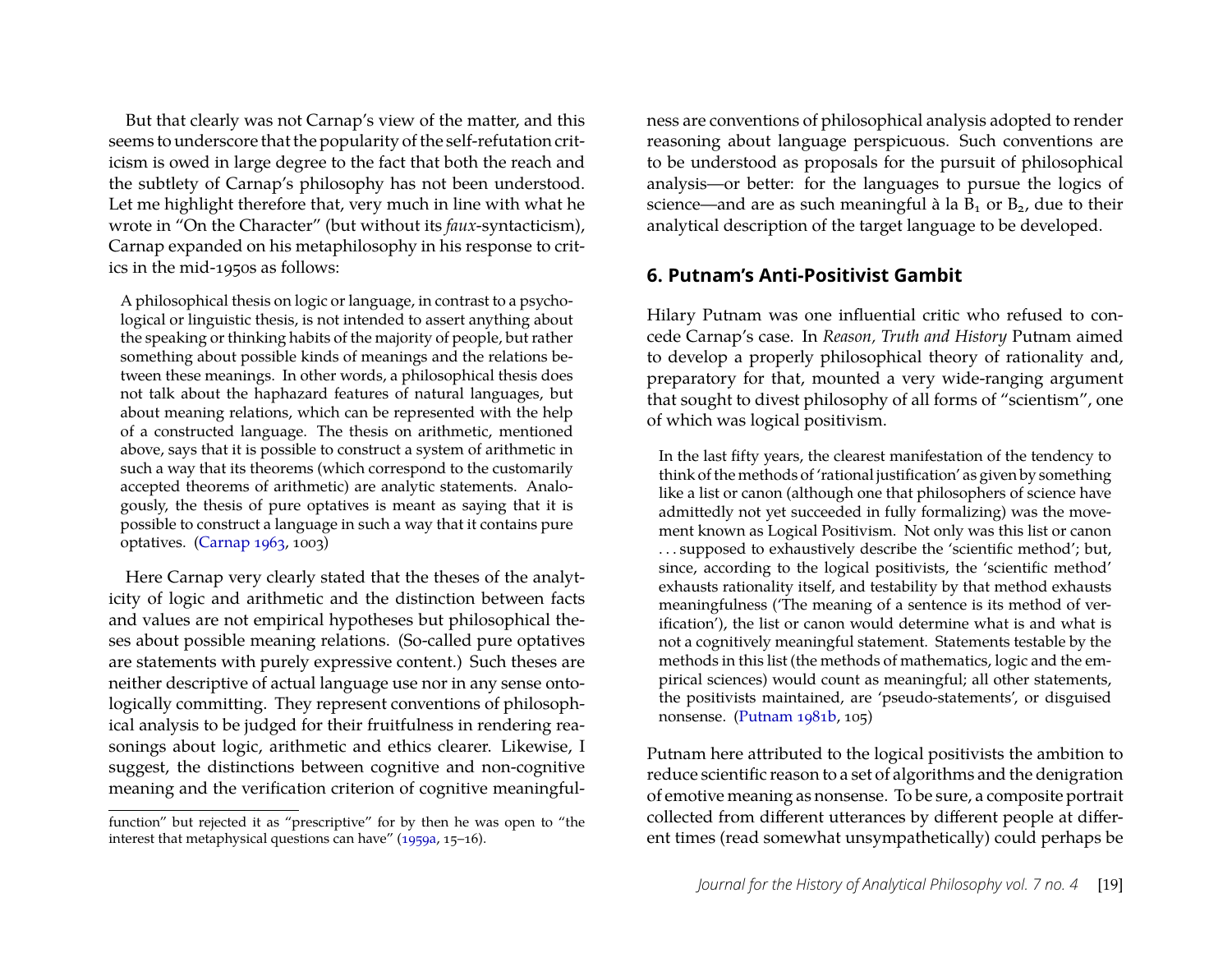created partly along the lines of the latter attribution, but the former remains at best a gross misunderstanding of Carnap's inductive logic. That said, Putnam very accurately captures the caricature of logical positivism that has long captured the popular imagination. Perhaps the rhetoric can be excused given how much Putnam believed to be at stake: nothing less than the place of reason in human affairs. While not overly conscientious in his portrayal of the logical positivists, Putnam cannot be said to have diminished their lasting importance. (Indeed, asked to justify our own seemingly antiquarian concern with verificationism, we could hardly do better than refer to Putnam's concerns.)

Against logical positivism Putnam invoked as "obvious rejoinder" the self-refutation argument—"the criterion itself is neither (a) 'analytic' ... nor (b) empirically testable"  $(1981b, 106)$ —and generalized it as follows:

[T]he gambit that refutes the logical positivists' verification principle is *deep* because it refutes every attempt to argue for a criterial conception of rationality, that is because it refutes the thesis that nothing is rationally verifiable unless it is criterially verifiable. . . . if it is true that only statements that can be criterially verifiable can be rationally acceptable, that statement itself cannot be criterially verified, and hence cannot be rationally acceptable. If there is such a thing as rationality at all—and we commit ourselves to believing in *some* notion of rationality by engaging in the activities of *speaking* and *arguing*—then it is self-refuting to argue for the position that it is identical with or properly speaking contained in what the institutionalized norms of culture determine to be instances of it. For no such argument can be verified to be correct, or even probably correct, by those norms alone. [\(Putnam 1981b,](#page-29-13) 111, original emphases)<sup>[64](#page-20-0)</sup>

So Putnam held that "we cannot appeal to *public* norms to decide what is and what is not rationally argued and justified in philosophy" [\(1981b,](#page-29-13) 111, original emphasis). But how can we decide

then? Putnam only offered bromides like "we are left with the necessity of seeing our search for better conceptions of rationality as an intentional human activity, which . . . is guided by our idea of the good" [\(1981b,](#page-29-13) 137). But if indeed it is the case that "*fact* (or truth) and *rationality* are interdependent notions"—such that "'rationally acceptable' and 'true' are notions that take in each other's wash" [\(1981b,](#page-29-13) 137, original emphases)—and if it is the case, as Putnam also claimed, that "theory of truth presupposes theory of rationality which in turn presupposes our theory of the good" and, moreover, that the latter in turn is "dependent upon assumptions about human nature, about society, about the universe (including theological and metaphysical assumptions)", then what does it mean to be told that we are "invited to engage in a truly human dialogue" [\(1981b,](#page-29-13) 215–16)?

Putnam prized that in his own conception "there is no such thing as a 'foundation'"—but anti-foundationalism is no advance over his opponents here. More distinctively Putnam held that all views for which "philosophical truth" is beholden to the same standards of evidence as scientific truth are "simply unreasonable" [\(1981b,](#page-29-13) 112), but apart from his broad reference to concern with "the good"—to normative ethics—he failed to specify what the standards of philosophy should be, even more importantly, how such superior insight could be justified and why it should command consent. Just that, of course, may well have been Putnam's point: simply to begin to reorient philosophy itself to the self-conscious pursuit of the good, without guar-antees or safety nets of any sort.<sup>[65](#page-20-1)</sup> (Fittingly, Putnam's later work became one long campaign against the positivist fact/value "dichotomy", presumably including the distinction between cog-

<span id="page-20-0"></span><sup>64</sup>Nearly the entire large-scale argument is repeated—minus its valuetheoretical dimension—more or less verbatim in Putnam [\(1981a,](#page-29-16) 184–91). A cruder variant of this "obvious rejoinder" is invoked at [\(1982,](#page-29-17) 139–40).

<span id="page-20-1"></span><sup>65</sup>Thus in the essay version of his argument against criterial rationality where Putnam invokes a "modification" of "Neurath's picture of science as the enterprise of reconstructing a boat while the boat floats on the open ocean": "First I would put ethics, philosophy, in fact the whole culture, in the boat . . . And, second, my image is not of a single boat but of a *fleet* of boats . . . no one . . . ever totally out of signaling distance from all the other boats" [\(1981a,](#page-29-16) 204, original emphasis).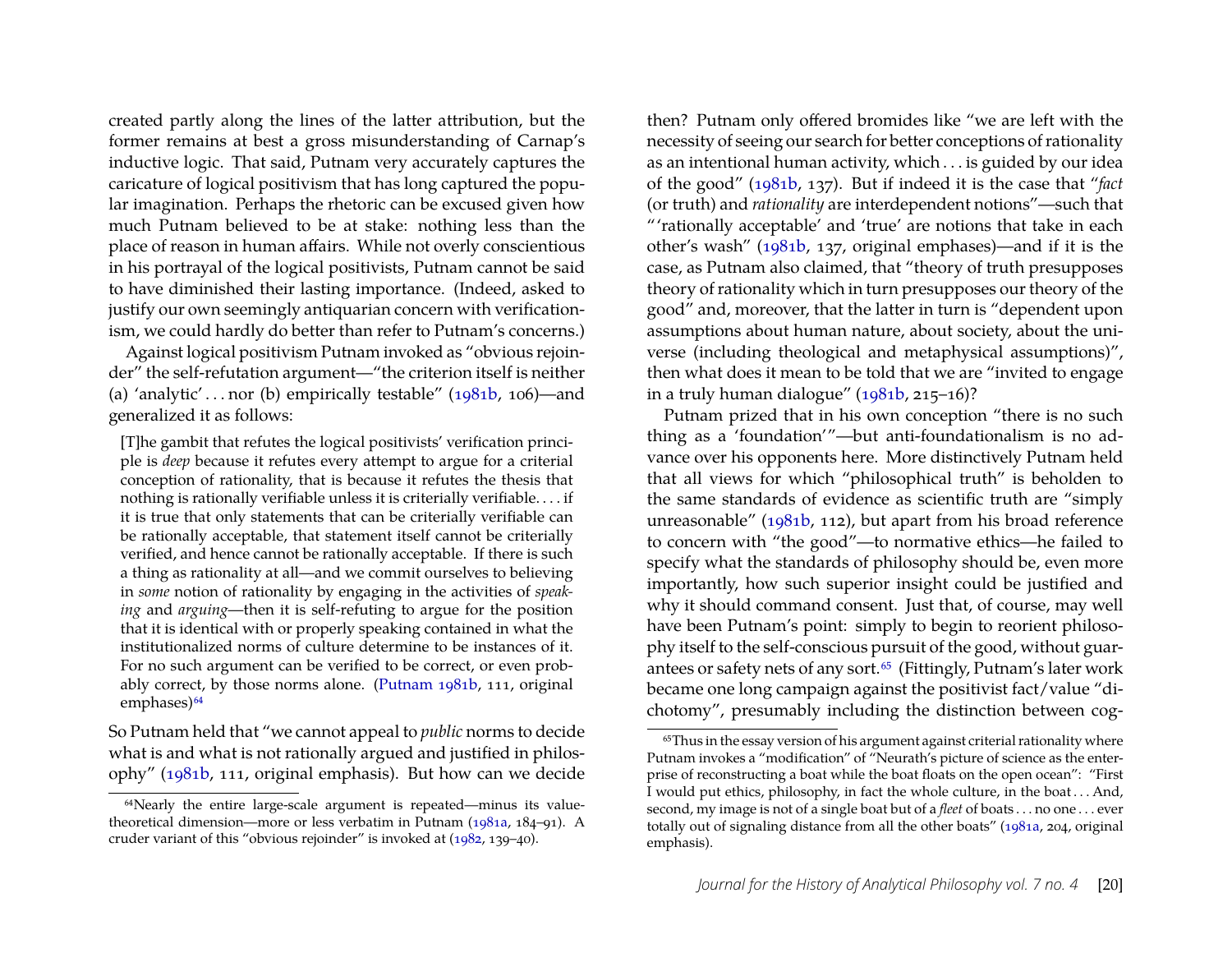nitive and non-cognitive meaning.<sup>[66](#page-21-0)</sup>) But let the battle for the standards of reason be fought another day. For while it is true that the fact/value distinction is closely related to verificationism broadly understood, our present concern is only to determine whether any variant of verificationism would be worth fighting for still. (Like Quine's attack on the analytic/synthetic distinction, Putnam's on the fact/value distinction must be discussed separately.).

Back then to the self-refutation argument. On an earlier occasion Putnam had criticized the defense of the verification principle as an "explication" as "disingenuous" for "to accomplish its purpose (ruling out metaphysics, normative ethics, theology, etc.) it was precisely necessary that the Verifiability Theory of Meaning should *fail* to explicate the customary conception of meaning" [\(1965,](#page-29-7) 123, original emphasis; see also [1969,](#page-29-18) 442). This refutation would seem to be directed against construals of verificationism of the type suggested by Ayer's remarks, but even there overlooks the emphasis on scientific language. Yet as Putnam made clear, this criticism was not intended against Carnap. So how did he argue against him?

"The positivists, I will be reminded, concluded that the verification principle was 'cognitively meaningless'. They said it was a proposal and as such not true or false" [\(1981b,](#page-29-13) 111). In light of what Carnap argued, this is misleading: a proposal, not being an assertion, is not cognitively meaningless because it cannot be true or false. Still, Putnam's challenge is to spell out why this holds without self-contradiction. One might argue that proposals are grammatical transforms of declaratives: verificationists distinguished in a likewise fashion between meaningful and meaningless questions.<sup>[67](#page-21-1)</sup> Another way might be to spell out, as above, precisely what is meant by saying that truth and falsity

do not apply to proposals. Yet Putnam discounted all rejoinders by adding: "But they argued for their proposal and the arguments were (and had to be) non-starters. So the point stands"  $(1981b, 112).$  $(1981b, 112).$ <sup>[68](#page-21-2)</sup> But the non-starter is Putnam's: why should it be a non-starter to argue for a proposal? To argue for a Carnapian proposal is not to argue for its truth but for its instrumental virtues in achieving some aim or other. To be sure, Putnam rejected what he viewed as an artificial separation of the practical from the theoretical, even more generally, of issues where there is a fact of the matter and issues where there is not. In a footnote he elaborated:

According to Carnap, all rational reconstructions are proposals. The only factual questions concern the logical and empirical consequences of accepting this or that reconstruction. (Carnap compared the 'choice' of a rational reconstruction to the choice of an engine for an airplane.) The conclusion he drew was that in philosophy one should be tolerant of divergent rational reconstructions. However, this Principle of Tolerance, as Carnap called it, *presupposes* the Verification Principle. For the doctrine that no rational reconstruction is uniquely *correct* or corresponds to the way things 'really are', the doctrine that all 'external questions' are without cognitive sense, is just the Verification Principle. To apply the Principle of Tolerance to the Verification Principle itself would be circular. [\(Putnam 1981b,](#page-29-13)  $111 n 4)$ 

So Putnam saw Carnap putting forward the verifiability demand for cognitively meaningful discourse as a *reasoned* proposal and found the reasoning in its favor to be circular for its ground, the principle of tolerance, supposedly was in turn based on the principle of verificationism. Tolerance was indicated because no fact of the matter dictated one way of speaking or proceeding rather than another, but that was only argued for on verificationist grounds.

<span id="page-21-1"></span><span id="page-21-0"></span> $66$ See, e.g., the essays in [Putnam](#page-30-13) [\(2002\)](#page-30-13) and [Putnam and Walsh](#page-30-14) [\(2012\)](#page-30-14).

 $67$ See, e.g., [Schlick](#page-30-15) [\(1932a,](#page-30-15) 231) or [\(1936,](#page-31-4) 466–67) and [Carnap](#page-26-0) [\(1932b,](#page-26-0) 61); for the distinction between meaningful and meaningless commands even see [Schlick](#page-31-3) [\(1932–1938,](#page-31-3) 457).

<span id="page-21-2"></span><sup>68</sup>Likewise Putnam wrote that "what the logical positivists and Wittgenstein (and perhaps the later Quine as well) did was to *produce philosophies which leave no room for a rational activity of philosophy*" [\(1981b,](#page-29-13) 113, original emphasis).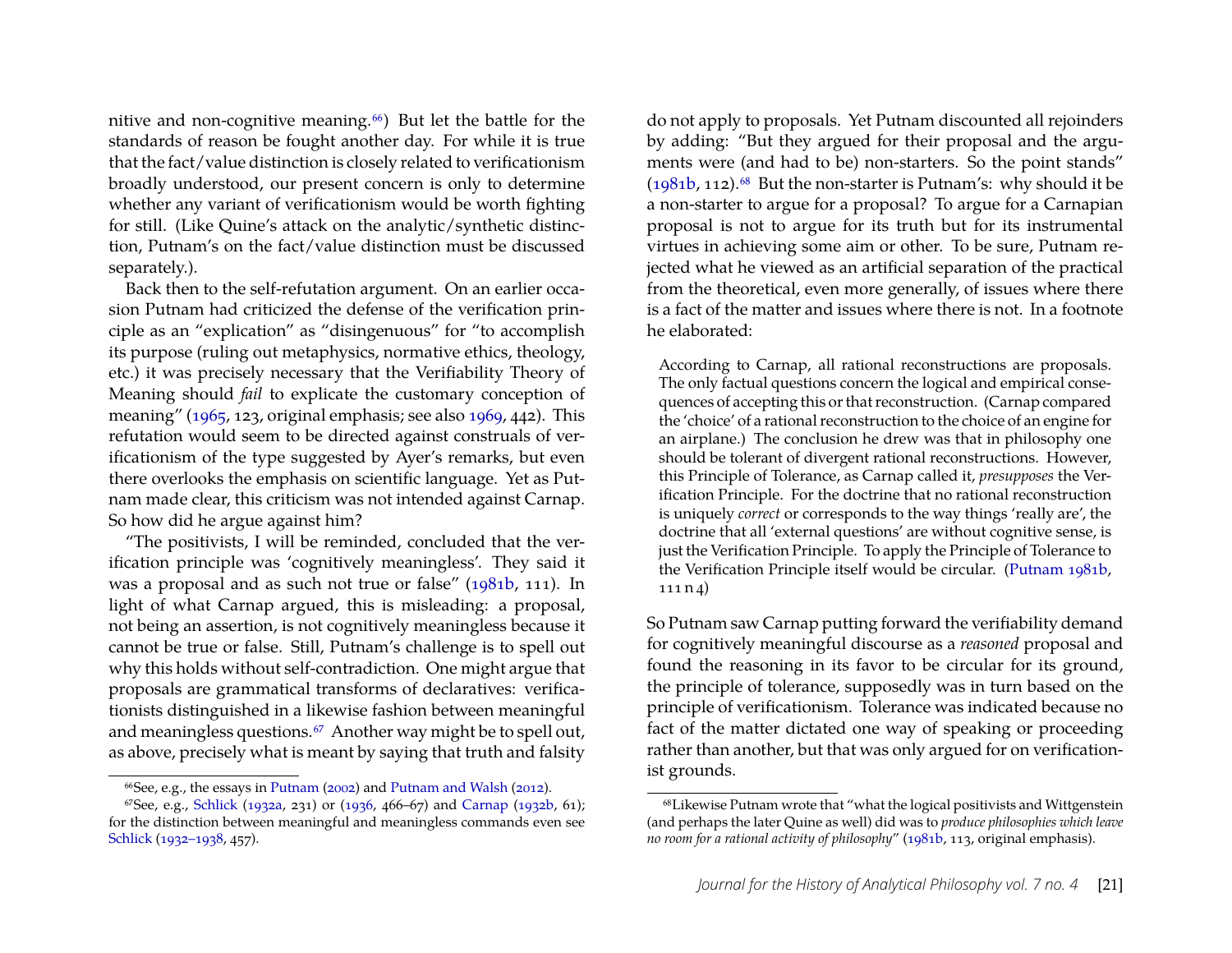Is it the case that verifiability could only be argued for on the basis of tolerance? That is not clear. Why could one not claim that the verification principle does after all codify the true nature of the logic of science? (For instance, if one believes the principle to come out as the undisputed winner in some pragmatic sweepstakes and "naturalistically" draws ontological consequences.) Needless to say, this was not Carnap's point of view, but it illustrates that there can be different paths towards the conclusion (acceptance of the proposal) that verifiability should rule in the language of science. Carnap rather would ask whether we should be coerced into tolerance by a rational argument: would it not suffice that tolerance simply be an *option*? Note that adopting this stance changes the dialectical situation quite drastically.

The power of what Richard Creath [\(2009\)](#page-27-11) called "the gentle force of tolerance" springs precisely from renouncing categorical injunctions. Rather than demand a knock-down argument against metaphysics that makes mandatory the transformation of philosophy into proposal making, going optional on tolerance demands only that pragmatic reasons be given that promise a plausible payoff. Carnap's engineering approach to philosophy demands no more. By contrast, Putnam lumbered him with the need for an impossibility proof that incurs circular reasoning. Putnam's Carnap is a militant empiricist seeking to refute a metaphysical opponent. The tolerant Carnap simply gets on with the job of logico-linguistic reconstruction of non-metaphysically significant parts of human discourse. While Putnam's Carnap gets drawn into the quicksand of philosophical argument, the tolerant Carnap stands freed of the requirement for foundations that cannot be provided.<sup>[69](#page-22-0)</sup>

We are now in a position to turn to Thomas Ricketts's important rejoinder to Putnam's argument. Putnam's objection "supposes that Carnap, in adopting the principle of tolerance, assumes an explanatory burden of excluding the general question of the representational adequacy of a language" [\(1994,](#page-30-17) 178). The circularity Putnam alleged comes about only if Carnap requires that philosophy *must* be reduced to the making of proposals because any insight into "the way things really are" is foreclosed to us. The challenge now is to show that Carnap's undeniable "recommendation of empiricism does not involve any vicious circularity" [\(1994,](#page-30-17) 179). At issue is the nature of Carnap's empiricism.

Putnam urges that the principle of tolerance depends on empiricism, for only by invoking empiricism can Carnap dismiss the question of the correctness, the descriptive adequacy, of a language as a pseudo-question. Putnam's challenge, however, assumes that the notion of fact, of the way things really are, is sufficiently clear that Carnap owes us an argument for rejecting it. Carnap would view matters differently. He would ask for a clarification of this notion. [\(Ricketts 1994,](#page-30-17) 195–96)

Now it might be thought that Carnap is committed to precisely such a notion of fact by his analytic/synthetic distinction: is it not the case that analytic truth is fixed as such by stipulation whereas synthetic truths are determined by the way the world is? But Carnap, as Ricketts shows by reference to the subtleties of *Logical Syntax*, does not endorse a language-transcendent notion of fact. To begin with, analytic sentences are not "true-invirtue-of" anything but they encode speakers' dispositions or commitments to affirm the rules which they take to govern their language. Synthetic sentences fill out, as it were, that formal framework with content ultimately answerable to observational tests but, given that different logical frameworks are possible for different languages, content need not stay constant across different languages. Factual content typically represents matters independent of the language of representation but it cannot do this representing independently of its means of representation.

For ease of intelligibility of the point at issue we may turn to how Carnap put the matter of what we nowadays think of as

<span id="page-22-0"></span><sup>69</sup>For further explorations of what tolerance buys Carnap, see also [Creath](#page-27-12) [\(2014\)](#page-27-12) and the reflections on Carnap's pragmatism in [Richardson](#page-30-16) [\(2007\)](#page-30-16) and [Carus](#page-27-13) [\(2007\)](#page-27-13).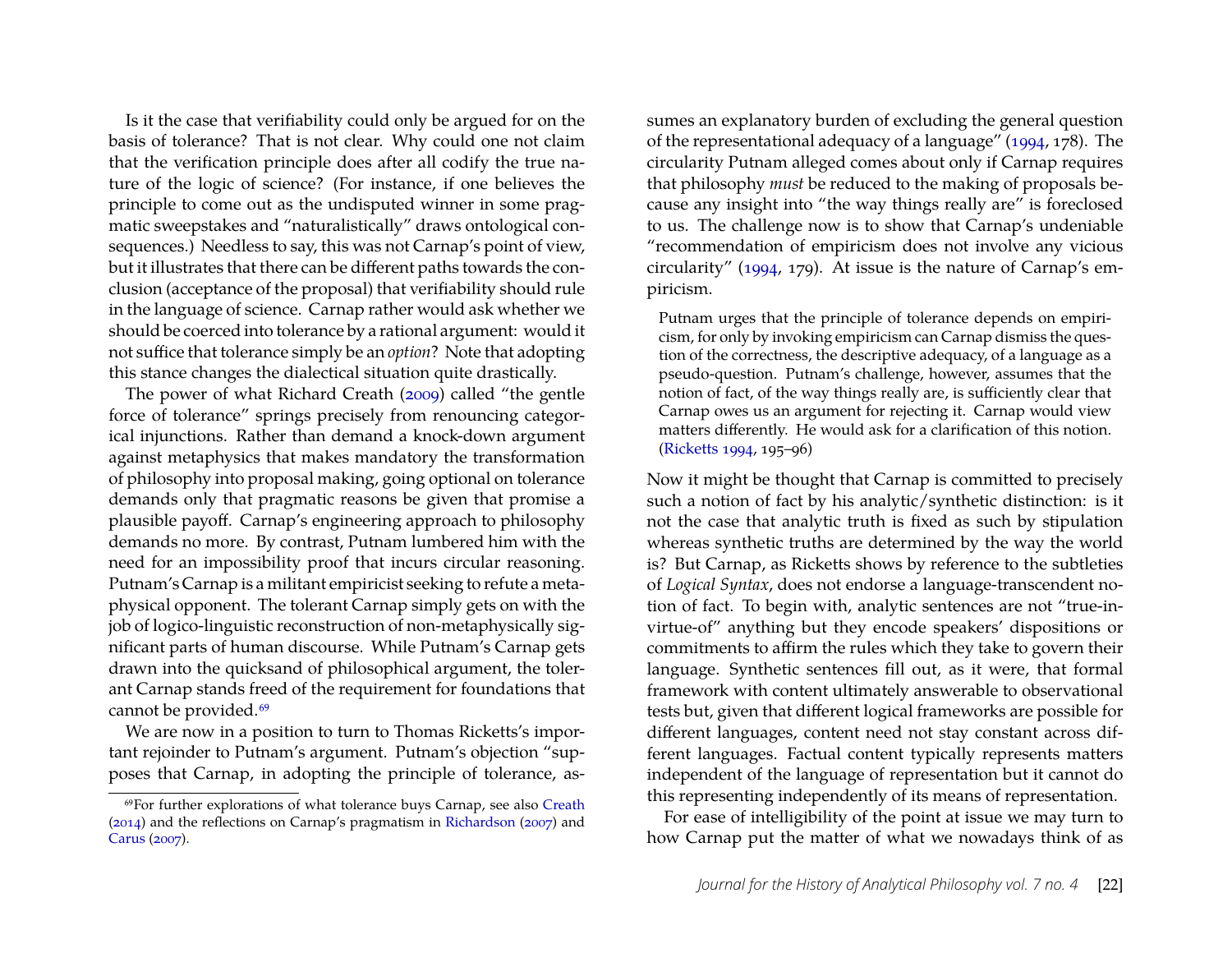Kuhnian incommensurability already at the Paris Congress in 1935:

The answer to a question concerning reality however depends not only upon that 'reality', or upon the facts but also upon the structure (and the set of concepts) of the language used for description. In translating one language into another the factual content of an empirical statement cannot always be preserved unchanged. Such changes are inevitable if the structures of the two languages differ in essential points. For example: while many statements of modern physics are completely translatable into statements of classical physics, this is not so or only incompletely so with other statements. The latter situation arises when the statement in question contains concepts (like, e.g., 'wave function' or 'quantization') which simply do not occur in classical physics; the essential point being that these concepts cannot be subsequently included since they presuppose a different form of language. [\(Carnap 1936e,](#page-27-5) 22, translation taken from [Carnap 1949,](#page-27-14) 126)

For Carnap, what truths there are is fixed in part by the language used. That does make truth language-relative, but it does not open the door to idealism but rather demands a refashioning of empiricism, the recognition of the deeply conceptual nature even of empirical truth.[70](#page-23-0)

As Ricketts put it soberly, Carnap's empiricism simply consists in the endorsement of evidential standards that are demanded by verifiable forms of language and the advocacy "to restrict our enquiries to claims formulated in empiricist languages" [\(1994,](#page-30-17) 194–95). Such an endorsement does not require proof that languages cannot match reality in some correspondentist fashion, it only requires the resolve to stick to the employment of languages whose claims are justifiable by intersubjectively available evidence. Now does this require the absolutization of the concept of criterial rationality, as Putnam feared? The answer is that there is no need to think that "rationality is *constituted* by the use of an empiricist language" [\(1994,](#page-30-17) 196, emphasis added) in an exclusivist sense. But it can be rational and make sense to use such a language—that is all that Carnap required for his V-CRIT to escape the charge of self-refutation.

Putnam's response is telling. While apparently conceding that Carnap did not employ a notion of language-transcendent fact in *Logical Syntax*, Putnam also refused "to admit that [his] criticisms of Carnap were based on misreadings" and he noted, pointing to the *Aufbau*, that "Ricketts's Carnap, the Carnap who holds no doctrines but only asks for 'clarification', without any substantive position on what clarification consists of, is just not the Carnap I knew and loved" [\(1994,](#page-30-18) 281). Putnam is right, of course, that there may well be a difference between these Carnaps.[71](#page-23-1) Yet the point must be stressed that at issue here are not just images of Carnap but the philosophical positions of the historical Carnap himself and that it is Carnap's logical tolerance that matters.

#### **7. Conclusion**

In sum, verificationism in logical empiricism was a varied set of doctrines some of which—like others of its provenance underwent considerable developments over a course of less than ten years. Representing even only all Viennese versions by

<span id="page-23-0"></span><sup>70</sup>While Schlick rejected the possibility of incommensurability that Carnap pointed to—see [Uebel](#page-31-1) [\(2007,](#page-31-1) 348–56) for discussion of this episode—it may be noted that this was Carnap's distinctive way of establishing the broad agreement with Lewis's "conceptualistic pragmatism" that Schlick was concerned to establish as well; see note [42](#page-12-0) above.

<span id="page-23-1"></span><sup>71</sup>More recently Putnam returned to the matter to "strongly disagree" with Ricketts and asserted that the late Carnap's conception of individual fact "remained strongly influenced by classical empiricism", namely fixated on statements with "completely interpreted" observation terms [\(2002,](#page-30-13) 24, 153 n 38). But, tellingly, no reason was given why even such a strategy chosen in the spirit of tolerance should undermine that tolerance, especially when the insufficiency of this observational base to account for all scientific knowledge claims is freely admitted. (It was Carnap, after all, who defended logical empiricism against Einstein's doubts by invoking Neurath's boat; see [1963,](#page-27-1) 38.) For more on the tolerant Carnap, see again [Creath](#page-27-11) [\(2009,](#page-27-11) [2014\)](#page-27-12).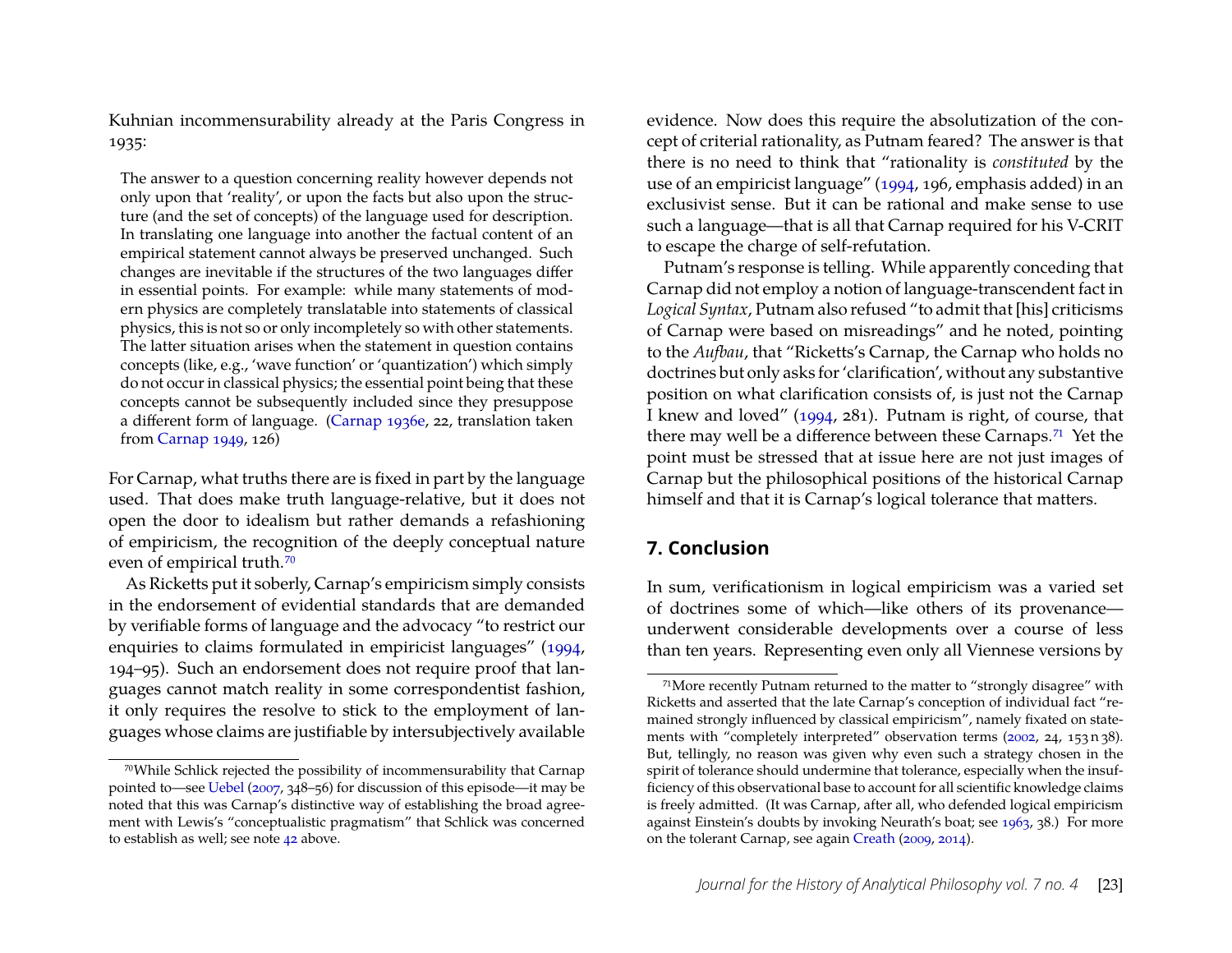Wittgenstein's motto "The sense of a proposition is the method of its verification" misleads substantially. Of the two strands of verificationism readily discernible, the Schlick-Waismann variant deriving from Wittgenstein (V-TOM) and the Carnapian one (V-CRIT), the former focused on explicating what constitutes (cognitive) meaning, whereas the latter sought to provide only a criterion of empirical meaningfulness. With that difference of primary focus came a difference in how the secondary object of interest was thought of. This led not only to differences concerning the strictness of verification and the type of modality under which verifiability was conceived, but also to differences in how meaning and knowledge of meaning was understood. Schlick remained committed to what were at best programmatic outlines of an admittedly suggestive use theory of meaning with which to the present day many philosophers hope to be able to comprehend the multitude of natural language phenomena. Having entertained an equally vague conception of acceptance conditions when he proposed his first criterion of empirical meaningfulness, Carnap later returned to a restricted truth-conditional theory to underwrite the concept of discernible cognitive meaning by means of which his constructed languages were to engage in unraveling conceptual puzzles in our theoretical understanding of the world.

These differentiations between Viennese verificationisms which the historical record demands make a difference to their standing. V-TOM and V-CRIT differ in how they hold up under the standard criticisms here discussed. My claim above that the unformulatability objection remains inconclusive depends on ongoing research of how in formally constructed languages the criterion of cognitive significance is to be suitably formulated. This already may appear to put Schlick's V-TOM with its focus on natural language at a distinct disadvantage. What speaks against it more decisively, however, is that, given its adoption of the logical modality for the verifiability condition, Schlick's V-TOM cannot provide a criterion of *empirical* meaningfulness, quite apart from its questionable status vis-à-vis the self-refutation objection.

Since tolerance is required to escape the self-refutation charge, it is Carnap's approach to V-CRIT that deserves further research, if any version of verificationism does.[72](#page-24-0) But in expressing such modest optimism I may be thought to have betrayed one of the essential lessons of Quine's "Two Dogmas" [\(1951\)](#page-30-9), the failure of reductionism. Quine's argument there was that sentences other than ones strictly keyed to observation can be confirmed or disconfirmed only in the context of entire theories (this confirmational holism was later reduced to more manageable proportions). As noted, Hempel quickly drew the consequence that the proper units of confirmation were entire theories (or suitable chunks of those) and he concluded that the prospect of formulating empiricist criteria of significance for them were exceedingly slim. Of course, this holism did not stop Quine himself from continuing to affirm a Peircean type of verificationism, so why should it stop development of an appropriate version of Carnap's V-CRIT?[73](#page-24-1)

Here the thought may be that, unlike Quine, all a Carnapian could do was relativize the meanings of words and sentences to languages, but given his strict distinction between analytic and synthetic truths, not also to theories (so that the relativization to

<span id="page-24-0"></span><sup>&</sup>lt;sup>72</sup>That even the militant Neurath acceded to Carnap's metaphilosophy of proposal making (for instance with regard to his own favored form for protocol sentences: [1935,](#page-29-8) 128) surely lends weight to Creath's claim that far from weakening the anti-metaphysical position, tolerance puts it "in an extremely strong rhetorical position" [\(2009,](#page-27-11) 209).

<span id="page-24-1"></span><sup>&</sup>lt;sup>73</sup>Trying to frighten logical positivists with references to Duhem is a vain undertaking: Carnap referred to Duhem's confimational holism some twenty years before Quine added the footnote reference to the French original of *Aim and Structure of Physical Theory* [\(1906\)](#page-27-15) and [Lowinger](#page-28-18) [\(1941\)](#page-28-18) to the reprint of "Two Dogmas" at the prompting of Frank, amongst others; see Carnap [\(1934a,](#page-26-8) §82, 318), Quine [\(1951/](#page-30-9)1953, note 17), Quine [\(1991\)](#page-30-19). Frank, Hahn and Neurath meanwhile had digested Duhemian lessons already the early 1910s; for discussion of their early reception of French conventionalism, see [Haller](#page-28-19) [\(1985\)](#page-28-19) and [Uebel](#page-31-17) [\(2003\)](#page-31-17).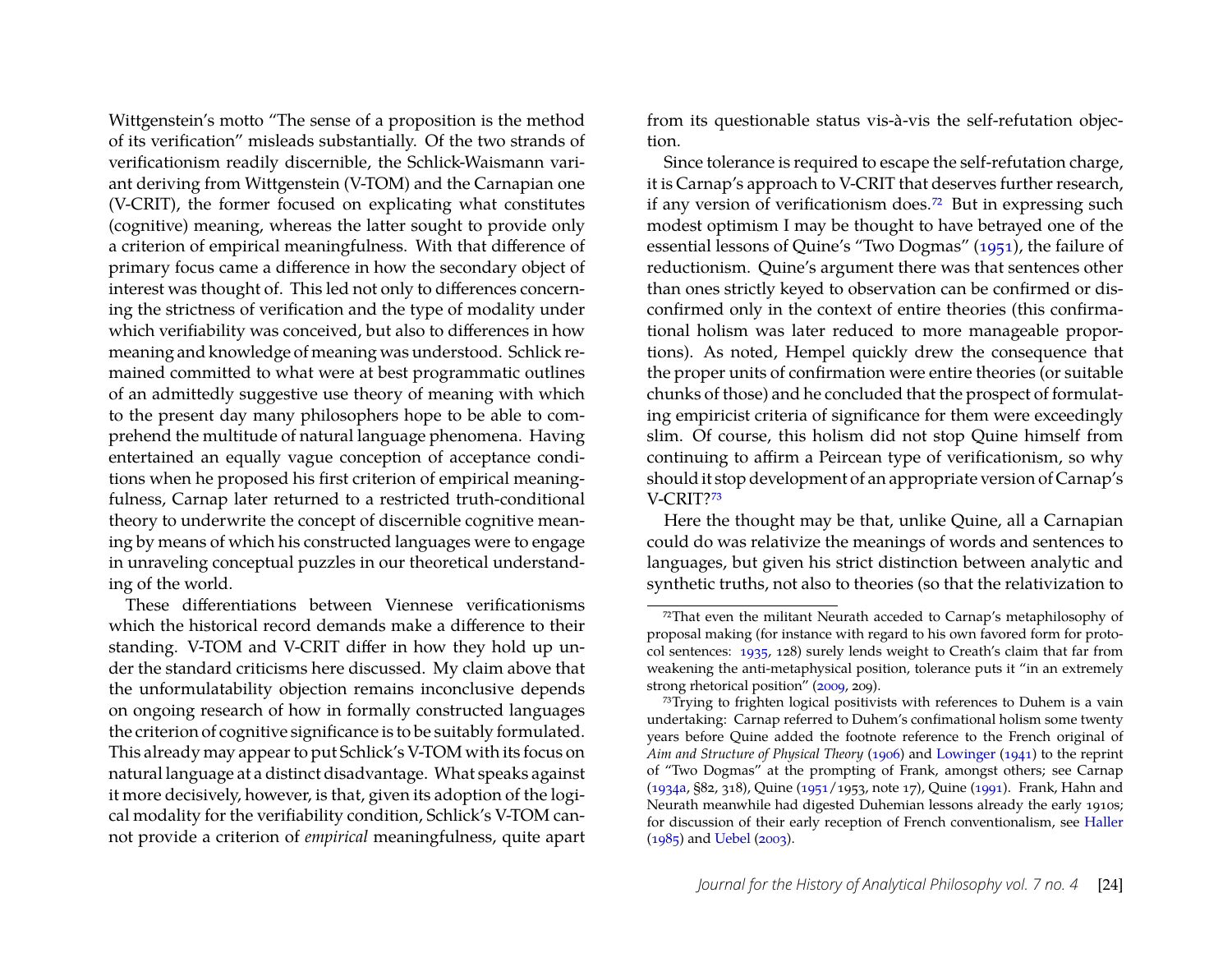suitable theory chunks was unavailable to him). But this, I believe, is a mistake, for it overlooks that for Carnap the boundary between what customarily is counted as language and as theory was no less flexible than it was for Quine. Just as the logical nature of Carnapian frameworks was up for conventional decision, so was the dividing line between frame and content. By means of employing in his logico-linguistic frameworks alongside the socalled L-rules, the formation and inference rules defining the language in question, also so-called P-rules, which included empirical laws and generalizations, Carnap was able to make these frameworks as theory-specific as the reconstructive task demanded [\(1934a,](#page-26-8) §51). There is no reason therefore to think that Carnap was unable to relativize any of the meaning determinations by his formal reconstructions to theories once these were in effect built into the logico-linguistic frameworks. In other words, the verificationism which logical tolerance afforded Carnap no longer lumbered him with the atomistic presuppositions of the reductionist schemes that had inspired the empiricisms of old and against which Quine had argued successfully. Quine's objection may well tell against Schlick's V-TOM, but not against versions of Carnap's V-CRIT.

If it is objected here that it is difficult to see how the resulting complexity of reconstruction could be mapped onto ordinary discourse in natural language, the answer is simple. They were not meant to be so mapped. As noted, unlike Schlick's V-TOM, Carnap's V-CRIT was meant to be applied to constructed languages only as part of the logic of science or what became "theoretical philosophy". But *pace* what even Burt Dreben once suggested [\(1994,](#page-27-16) 441) and what many others believe, misled by Quine's rhetoric, even that does not mean that Carnap needed to occupy an Archimedean point outside of or above the languages we speak. To begin with, his explications were never more than partial and provisional clarifications, liable to be revised in future, and so, more to the point, count as pragmatically and so contextually motivated proposals. Nevertheless, while

the formal explications of contested concepts and natural language conundra like Neurath's "*Ballungen*" (concepts of multiple semantic valences that can pull apart) rarely if ever can be mapped back into the very forms of discourse they sought to clarify, they can inspire new ways of speaking that change and improve the kind of discourse that prompted the explication.[74](#page-25-0)

I return to the outstanding challenge (bar Quine's to the analytic/synthetic distinction). To say that the unformulatability objection has proved inconclusive so far is neither to concede that V-CRIT scrapes through on a technicality, nor to brag that it is in rude health—although it certainly contradicts the numerous obituaries verificationism has received in the past. What it does is indicate that further investigations are needed, as noted above. Neurath had a point when he called unified science the work of generations.

#### **Acknowledgements**

For encouraging critical comments I wish to thank Roman Frigg and Fraser MacBride. Further thanks are due to two anonymous referees for their exceptionally close reading and numerous critical suggestions for improvements and corrections.

> **Thomas Uebel** University of Manchester thomas.uebel@manchester.ac.uk

<span id="page-25-0"></span><sup>74</sup>For discussion of what Carus, following [Stein](#page-31-18) [\(1992\)](#page-31-18), calls the "dialectic" between explicandum and explicans in Carnap, see his [\(2007,](#page-27-13) chap. 11); for the later Carnap's switch to the locution "theoretical philosophy", see [Uebel](#page-31-19)  $(2018).$  $(2018).$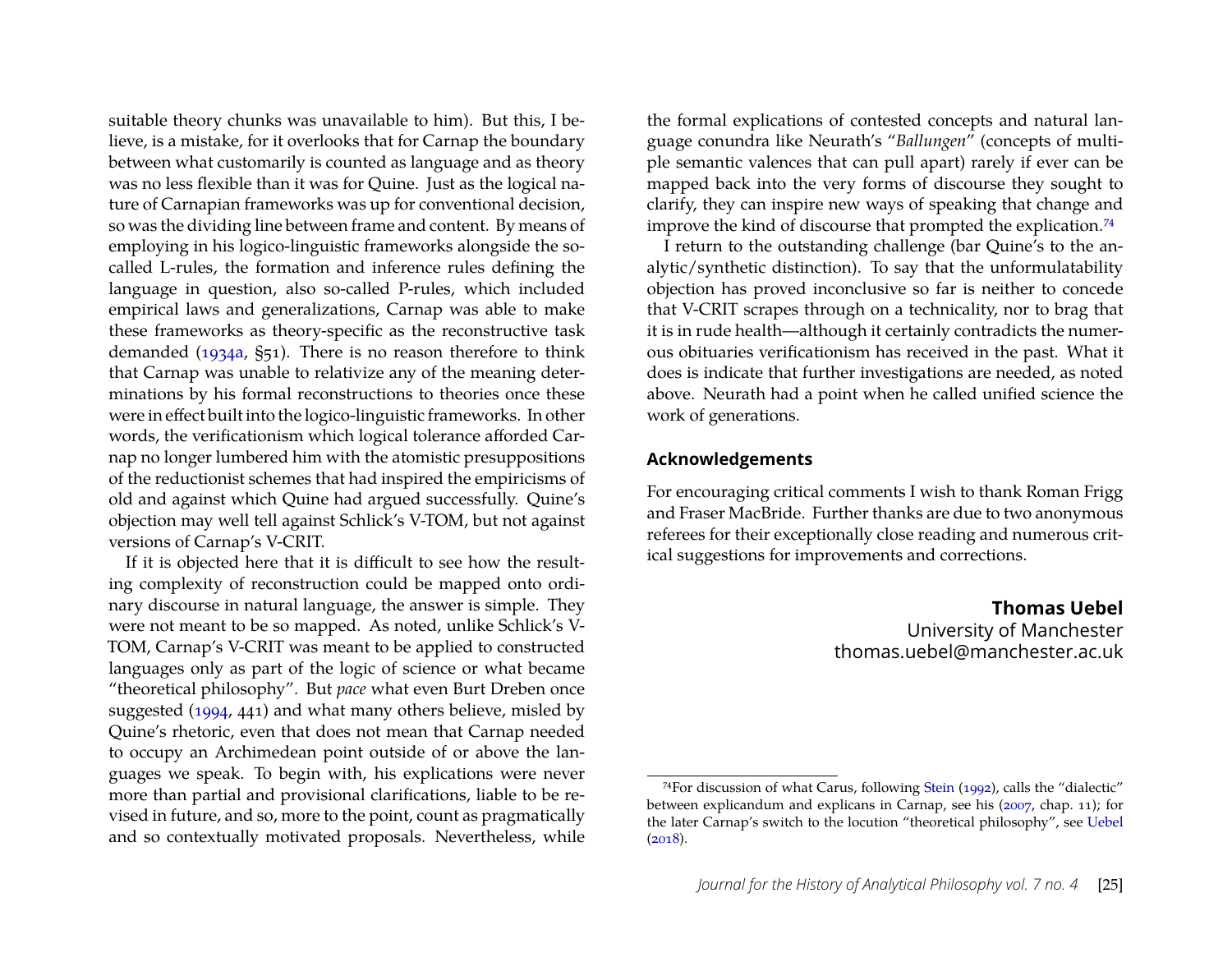#### **References**

- <span id="page-26-19"></span>Achinstein, Peter and Stephen F. Barker, eds., 1969. *The Legacy of Logical Positivism*. Baltimore: John Hopkins Press.
- <span id="page-26-10"></span>Andreas, Holger, 2017. "Theoretical Terms in Science." *Stanford Encyclopedia of Philosophy*, [https://plato.stanford.edu/](https://plato.stanford.edu/entries/theoretical-terms-science/) [entries/theoretical-terms-science/](https://plato.stanford.edu/entries/theoretical-terms-science/), accessed 20 May 2019.
- <span id="page-26-6"></span>Anscombe, G. E. M., 1959. *An Introduction to Wittgenstein's* Tractatus. London: Hutchison.
- <span id="page-26-16"></span>Awodey, Steve and André Carus, 2007. "The Turning Point and the Revolution. Philosophy of Mathematics in Logical Empiricism from *Tractatus* to *Logical Syntax*." In *The Cambridge Companion to Logical Empiricism*, edited by A. Richardson and T. Uebel, pp. 165–92. Cambridge: Cambridge University Press.
- <span id="page-26-3"></span>Ayer, Alfred J., 1936. *Language, Truth and Logic*, 1st ed. London: Gollancz.
- <span id="page-26-12"></span>, 1946. *Language, Truth and Logic*, 2nd ed. London: Gollancz.
- <span id="page-26-13"></span>, 1959a. "Editor's Introduction." In [Ayer](#page-26-18) [\(1959b\)](#page-26-18), pp. 3–28.
- <span id="page-26-18"></span>, ed., 1959b. *Logical Positivism*. New York: The Free Press.
- <span id="page-26-14"></span>, 1963. "Carnap's Treatment of the Problem of Other Minds." In [Schilpp](#page-30-20) [\(1963\)](#page-30-20), pp. 269–81.
- <span id="page-26-4"></span>, 1979. "Replies." In *Perception and Identity*, edited by Graham Macdonald, pp. 277–333. London: Macmillan.
- <span id="page-26-11"></span>Berlin, Isaiah, 1938–1939. "Verification." *Proceedings of the Aristotelian Society* 39: 225–48.
- <span id="page-26-5"></span>Carnap, Rudolf, 1928a. *Der logische Aufbau der Welt*. Berlin: Weltkreisverlag. Translated into English in [Carnap](#page-27-17) [\(2003\)](#page-27-17), pp. 3–300.
- <span id="page-26-1"></span>, 1928b. *Scheinprobleme in der Philosophie*. Berlin: Weltkreisverlag. Translated into English in [Carnap](#page-27-17) [\(2003\)](#page-27-17), pp. 301–343.
- <span id="page-26-7"></span>, 1932a. "Die physikalische Sprache als Unversalsprache der Wissenschaft." *Erkenntnis* 2: 432–65. Translated into English as *The Unity of Science*, by M. Black. London: Kegan, Paul, Trench Teubner and Co., 1934.
- <span id="page-26-0"></span>, 1932b. "Überwindung der Metaphysik durch logische Analyse der Sprache." *Erkenntnis* 2: 219–41. Translated into English as "The Elimination of Metaphysics through Logical Analysis of Language," by A. Pap, in [Ayer](#page-26-18) [\(1959b\)](#page-26-18), pp. 60–81.
- <span id="page-26-8"></span>, 1934a. *Logische Syntax der Sprache*. Vienna: Springer. Revised and translated into English as *The Logical Syntax of Language*, by A. Smeaton. London: Kegan, Paul, Trench, Tuebner and Co., 1937; reprint Chicago: Open Court, 2002.
- <span id="page-26-17"></span>, 1934b. "Meaning, Assertion and Proposal." *Philosophy of Science* 1: 359–60.
- <span id="page-26-2"></span>, 1934c. "On the Character of Philosophic Problems." *Philosophy of Science* 1: 5–19.
- , 1936a. "Die Methode der logischen Analyse." In *Actes du 8e Congrès Internationale de Philosophie, Prague 1934*, pp. 142–45. Prague: Orbis.
- <span id="page-26-15"></span>, 1936b. "Diskussionsbemerkung." In *Actes du 8e Congrès Internationale de Philosophie, Prague 1934*, p. 244. Prague: Orbis. Translated in English as "Discussion," by B. Linsky in [Ingarden](#page-28-12)  $(1936)$ , pp. 5–6.
- <span id="page-26-9"></span>, 1936c. "Über die Einheitssprache der Wissenschaft. Logische Bemerkungen zum Project einer Enzyklopädie." In *Actes du Congrès Internationale de Philosophie Scientifique, Sorbonne, Paris 1935*, vol. 2, *Unité de la Science*, pp. 60–70. Paris: Hermann & Cie.
- , 1936d. "Von der Erkenntnistheorie zur Wissenschaftslogik." In *Actes du Congrès Internationale de Philosophie Scientifique, Sorbonne, Paris 1935*, vol. 1, *Philosophie Scientifique et Empirisme Logique*, pp. 36–41. Paris: Hermann & Cie.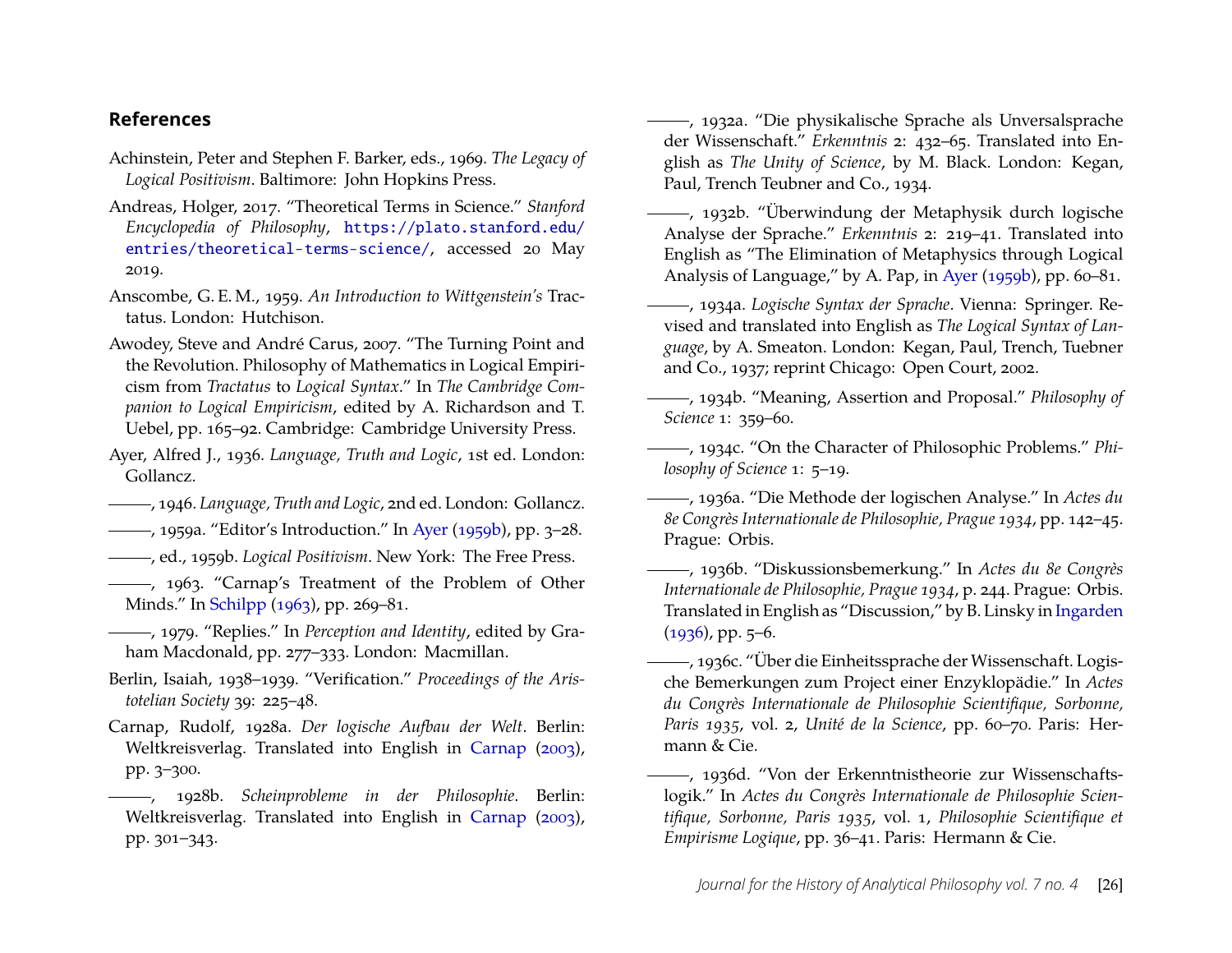<span id="page-27-5"></span>, 1936e. "Wahrheit und Bewährung." In *Actes du Congrès Internationale de Philosophie Scientifique, Sorbonne, Paris 1935*, vol. 4, *Induction et Probabilité*, pp. 18–23. Paris: Hermann & Cie.

<span id="page-27-4"></span>, 1936–1937. "Testability and Meaning." *Philosophy of Science* 3: 419–71 and 4: 1–40. Reprinted with corrections and additions, New Haven: Yale Graduate Philosophy Club, 1954. , 1939. *Foundations of Logic and Mathematics*. Chicago: University of Chicago Press.

<span id="page-27-14"></span><span id="page-27-6"></span>, 1949. "Truth and Confirmation." In *Essays in Philosophical Analysis*, edited by H. Feigl and W. Sellars, pp. 119–27. New York: Appleton-Century-Crofts.

(1955), "Meaning and Synonomy in Natural Language." *Philosophical Studies* 7: 33–47. Reprinted in *Meaning and Necessity*, 2nd ed., pp. 233–47. Chicago: University of Chicago Press, 1956.

<span id="page-27-8"></span>, 1956. "The Methodological Character of Theoretical Concepts." In *The Foundations of Science and the Concepts of Psychology and Psychoanalysis*, edited by H. Feigl and M. Scriven, pp. 38–76. Minneapolis: University of Minnesota Press.

<span id="page-27-7"></span>, 1958. "Beobachtungssprache und theoretische Sprache." *Dialectica* 12: 236–48. Translated into English as "Observational Language and Theoretical Language," in *Rudolf Carnap. Logical Empiricist*, edited by J. Hintikka, pp. 75–85. Dordrecht: Reidel, 1975.

<span id="page-27-1"></span>, 1963. "Intellectual Autobiography" and "Comments and Replies." In [Schilpp](#page-30-20) [\(1963\)](#page-30-20), pp. 3–84, 859–1013.

<span id="page-27-17"></span>, 2003. *The Logical Structure of the World / Pseudoproblems in Philosophy*, translated by R. A. George. Berkeley: University of California Press. Reprint Chicago: Open Court, 2003.

<span id="page-27-0"></span>Carnap, Rudolf, Hans Hahn and Otto Neurath, 1929. *Wissenschaftliche Weltauffassung—Der Wiener Kreis*. Vienna: Wolf. Translated into English as "The Scientific Conception of the

World—The Vienna Circle," in *Empiricism and Sociology*, by O. Neurath, edited by M. Neurath and R. S. Cohen. pp. 299–318. Dordrecht: Reidel. Revised translation "The Scientific World-Conception: The Vienna Circle," in *Wissenschaftsliche Weltauffassung. Der Wiener Kreis*, edited by F. Stadler and T. Uebel, pp. 75–116. Vienna: Springer.

<span id="page-27-13"></span>Carus, André, 2007. *Carnap and Twentieth Century Thought. Explication as Enlightenment*. Cambridge: Cambridge University Press.

<span id="page-27-9"></span>Church. Alonzo, 1949. Review of *Language, Truth and Logic*, 2nd ed., by A. J. Ayer. *Journal of Symbolic Logic* 14: 52–53.

<span id="page-27-18"></span>Clark, Peter and Bob Hale, eds., 1994. *Reading Putnam*. Oxford: Blackwell.

<span id="page-27-10"></span>Creath, Richard, 1976. "Kaplan on Carnap on Significance." *Philosopical Studies* 30: 393–400.

<span id="page-27-3"></span>, 1982. "Was Carnap a Complete Verificationist in the *Aufbau*?" In *PSA 1982*, vol. 1, pp. 384–93. East Lansing: Philosophy of Science Association.

<span id="page-27-2"></span>, 1996. "Verifiability Principle." In *The Encyclopedia of Philosophy. Supplement*, edited by P. Edwards, pp. 578–80. New York: Macmillan.

<span id="page-27-11"></span>, 2009. "The Gentle Strength of Tolerance: *The Logical Syntax of Language* and Carnap's Philosophical Programme." In *Carnap's Logical Syntax of Language*, edited by P. Wagner, pp. 203– 16. Basingstoke: Palgrave Macmillan.

<span id="page-27-12"></span>(2014. "(Anti-)Metaphysics in the Thirties: And Why Should Anyone Care Now?" In *European Philosophy of Science: Philosophy of Science in Europe and the Viennese Heritage*, edited by M.-C. Galavotti, E. Nemeth and F. Stadler, pp. 67–76. Dordrecht: Springer.

<span id="page-27-16"></span>Dreben, Burt, 1994. "In Mediis Rebus." *Inquiry* 37: 441–47.

<span id="page-27-15"></span>Duhem, Pierre, 1906. *La Theorie Physique: Son Object Sa Structure*. Paris: Chevalier & Rivière. Translated into English as *The*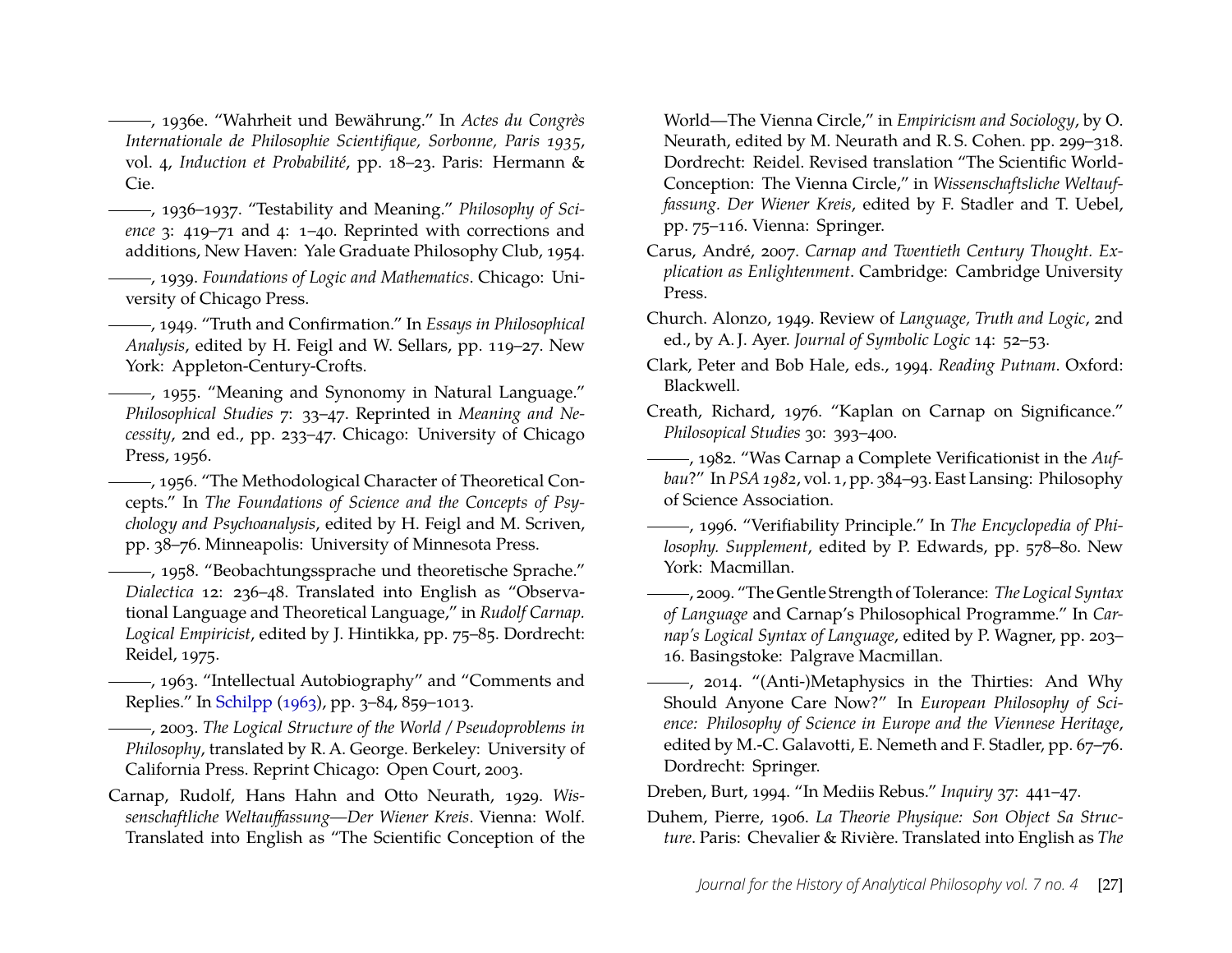*Aim and Structure of Physical Theory*, by P. Wiener. Princeton: Princeton University Press, 1954.

- <span id="page-28-1"></span>Dummett, Michael, 1975. "What Is a Theory of Meaning?" In *Mind and Language*, edited by S. Guttenplan, pp. 97–128. Oxford: Oxford University Press.
- <span id="page-28-2"></span>, 1976. "What Is a Theory of Meaning? (II)." In *Truth and Meaning*, edited by G. Evans and J. McDowell, pp. 67-137. Oxford: Clarendon Press.
- <span id="page-28-5"></span>Hahn, Hans, 1933. *Logik, Mathematik und Naturerkennen*. Vienna: Gerold. Partial English translation in [Ayer](#page-26-18) [\(1959b\)](#page-26-18), pp. 147–64; full translation in [McGuinness](#page-29-19) [\(1987\)](#page-29-19), pp. 24–45.
- <span id="page-28-19"></span>Haller, Rudolf, 1985. "Der erste Wiener Kreis." *Erkenntnis* 22: 341–58. Translated into English as "The First Vienna Circle," in *Rediscovering the Forgotten Vienna Circle*, edited by T. Uebel, pp. 95–108. Dordrecht: Kluwer.
- <span id="page-28-16"></span>Heath, A. E., 1934. "Communication and Verification III." *Proceedings of the Aristotelian Society* suppl. vol. 13: 194–202.
- <span id="page-28-9"></span>Hempel, Carl Gustav, 1950. "Problems and Changes in the Empiricist Criterion of Meaning." *Revue International de Philosophie* 4: 41–63. Reprinted in [Ayer](#page-26-18) [\(1959b\)](#page-26-18), pp. 108–29.

<span id="page-28-10"></span>, 1951. "The Concepts of Cognitive Significance: A Reconsideration." *Proceedings of the American Academy of Arts and Sciences* 80: 61–77.

- <span id="page-28-11"></span>, 1965. "Empiricist Criteria of Cognitive Significance: Problems and Changes." In *Aspects of Scientific Explanation*, pp. 101– 22. New York: The Free Press.
- <span id="page-28-17"></span>, 1969. "Logical Positivism and the Social Sciences." In [Achinstein and Barker](#page-26-19) [\(1969\)](#page-26-19), pp. 163–94.
- <span id="page-28-4"></span>Hymers, Michael, 2005. "Going around the Vienna Circle: Wittgenstein and Verification." *Philosophical Investigations* 28: 205–34.
- <span id="page-28-12"></span>Ingarden, Roman, 1936. "Der logistische Versuch einer Neuorientierung der Philosophie. Eine kritische Bemerkung." In *Actes du 8e Congrès Internationale de Philosophie, Prague 1934*, pp. 203– 08. Prague: Orbis. Translated as "The Logical Attempt at a New Formulation of Philosophy: A Critical Remark," by B. Linsky, *Journal for the History of Analytical Philosophy* 6.6: 1–6.
- <span id="page-28-3"></span>Justus, James, 2006. "Cognitive Significance." In *Philosophy of Science. An Encyclopedia*, edited by S. Sarkar and J. Pfeiffer, pp. 131–40. Abingdon: Routledge.
- <span id="page-28-7"></span>, 2014. "Carnap's Forgotten Criterion of Empirical Significance." *Mind* 123: 415–36.
- <span id="page-28-6"></span>Lakatos, Imre, 1970. "Falsification and the Methodology of Scientific Research Programmes." In *Criticism and the Growth of Knowledge*, edited by I. Lakatos and A. Musgrave, pp. 91–196. Cambridge: Cambridge University Press.
- <span id="page-28-13"></span>Lazerowitz, Morris, 1938. "Meaninglessness and Conventional Use." *Analysis* 5: 33–42.
- <span id="page-28-14"></span>Lewis, Clarence Irving, 1929. *Mind and the World Order*. New York: Scribners. Reprint New York: Dover, 1956.
- <span id="page-28-0"></span>, 1934. "Experience and Meaning." *Philosophical Review* 43: 125–46.
- <span id="page-28-15"></span>Limbeck-Lilienau, Christoph, 2010. "Rudolf Carnap und die Philosophie in Amerika. Logischer Empirismus, Pragmatismus, Realismus." In *Vertreibung, Transformation und Rückkehr der Wissenschaftstheorie*, edited by F. Stadler, pp. 85–196. Münster: LIT. Excerpts translated in "Carnap's Encounter with Pragmatism," in *Rudolf Carnap and the Legacy of Logical Empiricism*, edited by R. Creath, pp. 67–88. Dordrecht: Springer, 2012.
- <span id="page-28-18"></span>Lowinger, Armand, 1941. *The Methodology of Pierre Duhem*. New York: Columbia University Press.
- <span id="page-28-8"></span>Lutz, Sebastian, 2017. "Carnap on Empirical Significance." *Synthese* 194: 217–52.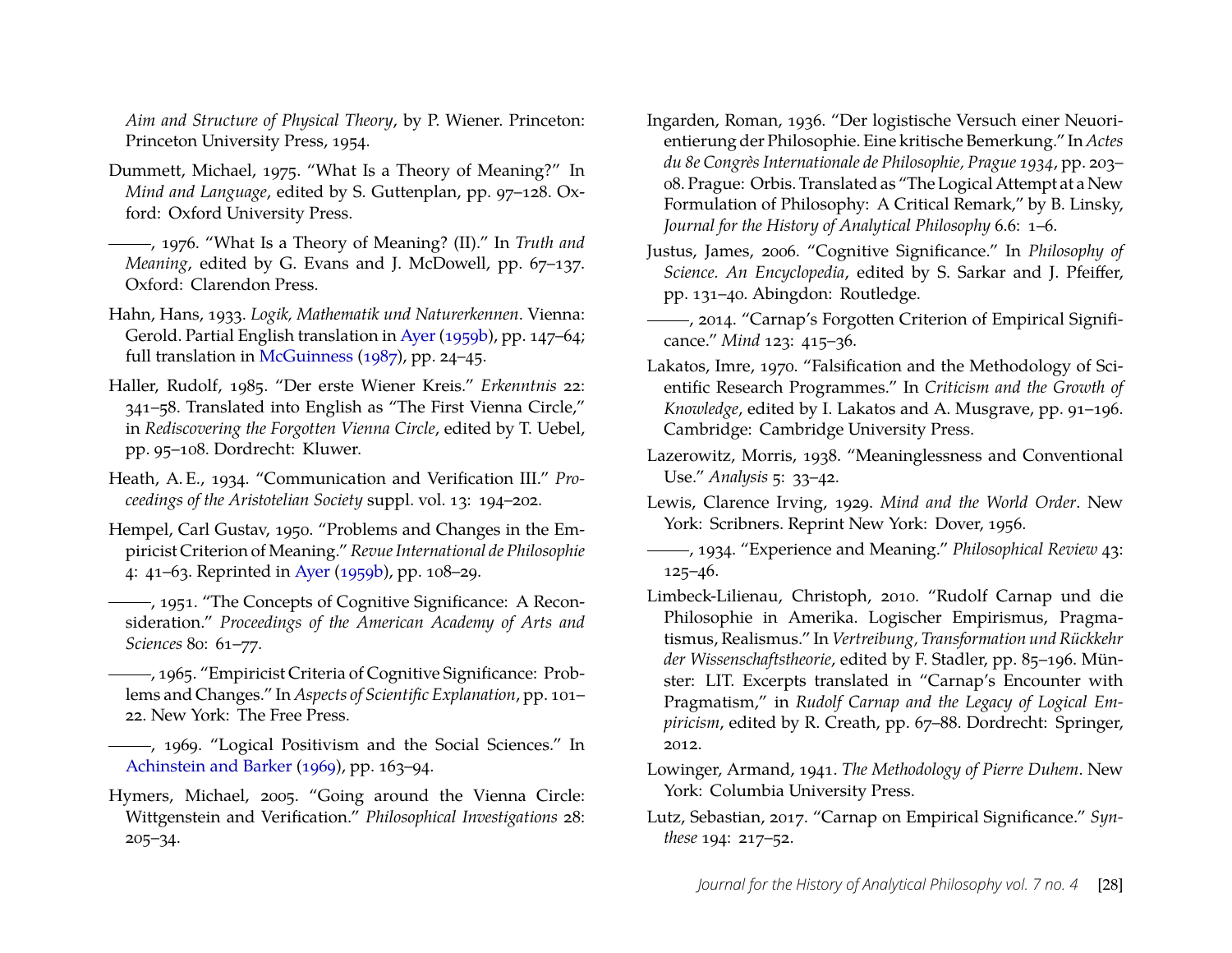- <span id="page-29-5"></span>Marion, Matthieu, 2012. "Wittgenstein, Ramsey and British Pragmatism." *European Journal of Pragmatism and American Philosophy* 4: 1–26.
- <span id="page-29-10"></span>MacDonald, Margaret, 1933–1934. "Verification and Understanding." *Proceedings of the Aristotelian Society* 34: 143–56.
- <span id="page-29-4"></span>McGuinness, Brian, ed., 1967. *Wittgenstein und der Wiener Kreis. Gespräche aufgezeichnet von Friedrich Waismann*. Frankfurt am Main: Suhrkamp. Translated into English as *Wittgenstein and the Vienna Circle. Conversations Recorded by Friedrich Waismann*. Oxford: Blackwell, 1979.
- <span id="page-29-19"></span>, ed., 1987. *Unified Science*. Dordrecht: Springer.
- <span id="page-29-0"></span>Misak, Cheryl, 1995. *Verificationism. Its History and Prospects*. London: Routledge.
- <span id="page-29-6"></span>, 2016. *Cambridge Pragmatism*. Cambridge: Cambridge University Press.
- <span id="page-29-1"></span>Mulligan, Kevin, 2017. "Brentano's Knowledge, Austrian Verificationisms and Epistemic Accounts of Truth and Value." *The Monist* 100: 88–105.
- <span id="page-29-11"></span>Nagel, Ernest, 1934. "Verifiability, Truth and Verification." *Journal of Philosophy* 31: 141–48. Reprinted in *Logic Without Metaphysics and Other Essays in the Philosophy of Science*, pp. 143–52. Glencoe: The Free Press.
- <span id="page-29-14"></span>Neurath, Otto, 1931. "Physikalismus." *Scientia* 50: 297–303. Translated into English as "Physicalism," in [Neurath](#page-29-20) [\(1983\)](#page-29-20), pp. 52–57.
- <span id="page-29-15"></span>, 1932. "Soziologie im Physikalismus." *Erkenntnis* 2: 393– 431. Translated into English as "Sociology and Physicalism," in [Ayer\(1959b\)](#page-26-18), pp. 282–320, and as "Sociology in the Framework of Physicalism," in [Neurath](#page-29-20) [\(1983\)](#page-29-20), pp. 58–90.
- <span id="page-29-8"></span>, 1935. "Pseudorationalismus der Falsifikation." *Erkenntnis* 5: 353–65. Translated into English as "Pseudorationalism of Falsification," in [Neurath](#page-29-20)  $(1983)$ , pp. 121-31.
- <span id="page-29-12"></span>, 1936. "Diskussionsbemerkung." In *Actes du 8e Congrès Internationale de Philosophie, Prague 1934*, p. 245. Prague: Orbis. Translated in English as "Discussion," by B. Linsky in [Ingarden](#page-28-12) [\(1936\)](#page-28-12), p. 6.
- <span id="page-29-20"></span>, 1983. *Philosophical Papers 1913–1946*, edited by R. S. Cohen and M. Neurath. Dordrecht: Reidel.
- <span id="page-29-2"></span>Ogden, C. K. and I. A. Richards, 1923. *The Meaning of Meaning*. London: Routledge and Kegan Paul.
- <span id="page-29-9"></span>Pelletier, Francis Jeff and Bernard Linsky, 2018. "Verification: The Hysteron Proteron Argument." *Journal for the History of Analytical Philosophy* 6.6: 7–36.
- <span id="page-29-3"></span>Popper, Karl, 1934. *Die Logik der Forschung*. Vienna: Springer. Translated into English with additions as *The Logic of Scientific Discovery*. London: Hutchison, 1958.
- <span id="page-29-7"></span>Putnam, Hilary, 1965. "How Not to Talk About Meaning." In *Boston Studies in the Philosophy of Science*, vol. 2, edited by R. C. Cohen and M. Wartofsky, pp. 117–31. New York: Humanities Press. Reprinted in [Putnam](#page-29-21) [\(1975\)](#page-29-21), pp. 117–31.
- <span id="page-29-18"></span>, 1969. "Logical Positivism and the Philosophy of Mind." In [Achinstein and Barker\(1969\)](#page-26-19), pp. 211–23. Reprinted in [Putnam](#page-29-21) [\(1975\)](#page-29-21), pp. 441–51.

<span id="page-29-21"></span>, 1975. *Mind, Language and Reality. Philosophical Papers Vol. 2*. Cambridge: Cambridge University Press.

<span id="page-29-16"></span>, 1981a. "Philosophers and Human Understanding." In *Scientific Explanation. Papers Based on the Herbert Spencer Lectures*, edited by A. F. Heath. Oxford: Clarendon Press. Reprinted in *Realism and Reason. Philosophical Papers Vol. 3*, pp. 184–204. Cambridge: Cambridge University Press.

<span id="page-29-13"></span>, 1981b. *Reason, Truth and History*. Cambridge: Cambridge University Press.

<span id="page-29-17"></span>, 1982. "Beyond the Fact/Value Dichotomy." *Critica* 14: 3– 12. Reprinted in *Realism with a Human Face*, edited by J. Conant, pp. 135–41. Cambridge, MA: Harvard University Press, 1990.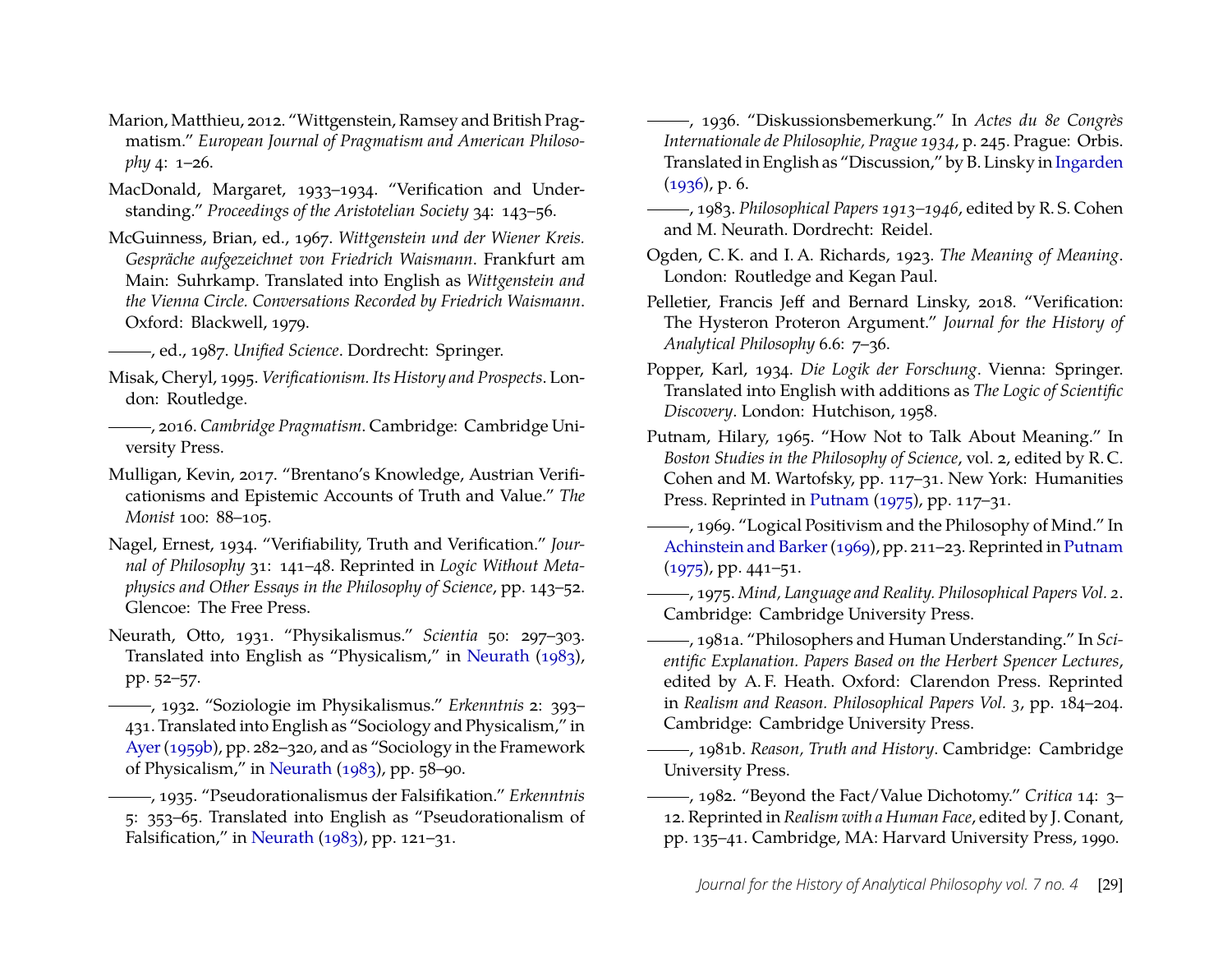<span id="page-30-18"></span>, 1994. "Comments and Replies." In [Clark and Hale](#page-27-18) [\(1994\)](#page-27-18), pp. 242–95.

- <span id="page-30-13"></span>, 2002. *The Collapse of the Fact/Value Dichotomy And Other Essays*. Cambridge, MA: Harvard University Press.
- <span id="page-30-14"></span>Putnam, Hilary and Vivian Walsh, eds., 2012. *The End of Value-Free Economics*. Abingdon: Routledge.
- <span id="page-30-9"></span>Quine, W. V., 1951. "Two Dogmas of Empiricism." *Philosophical Review* 60: 20–43. Revised and reprinted in *From a Logical Point of View*, rev. ed., pp. 20–46. Cambridge, MA: Harvard University Press, 1980 [1953].
- <span id="page-30-10"></span>, 1969. "Epistemology Naturalized." In *Ontological Relativity and Other Essays*, pp. 69–90. New York: Columbia University Press.
- <span id="page-30-19"></span>, 1991. "Two Dogmas in Retrospect." *Canadian Journal of Philosophy* 21: 265–74.
- <span id="page-30-3"></span>Reichenbach, Hans, 1930. "Der physikalische Wahrheitsbegriff." *Erkenntnis* 2: 156–71. Translated into English as "The Physical Concept of Truth," in *Selected Writings 1909–1953*, vol. 1, edited by M. Reichenbach and R. S. Cohen, pp. 343–56. Dordrecht: Reidel, 1979.
- <span id="page-30-4"></span>, 1938. *Experience and Prediction*. Chicago: University of Chicago Press.
- <span id="page-30-5"></span>, 1951. "The Verifiability Theory of Meaning." *Proceedings of the American Academy of Arts and Sciences* 80: 46–50. Reprinted in *Readings in the Philosophy of Science*, edited by H. Feigl and M. Brodbeck, pp. 93–102. New York: Appleton-Century-Crofts, 1953.
- <span id="page-30-16"></span>Richardson, Alan, 2007. "Carnapian Pragmatism." In *The Cambridge Comanion to Carnap*, edited by M. Friedman and R. Creath, pp. 295–315. Cambridge: Cambridge University Press.
- <span id="page-30-17"></span>Ricketts, Thomas, 1994. "Carnap's Principle of Tolerance, Empiricism and Conventionalism." In [Clark and Hale](#page-27-18) [\(1994\)](#page-27-18), pp. 176–200.
- <span id="page-30-11"></span>Russell, Bertrand, 1936. Review of *Language Truth and Logic*, by A. J. Ayer. *The London Mercury* 33: 541–43. Reprinted in *The Collected Papers of Bertrand Russell*, vol. 10, *A Fresh Look at Logical Empiricism*, edited by J. G. Slater, pp. 331–33. London: Routledge.
- <span id="page-30-1"></span>Ryle, Gilbert, 1936. "Unverifiability-By-Me." *Analysis* 4: 1–11.
- <span id="page-30-0"></span>, 1951. "The Verification Principle." *Revue International de Philosophie* 5: 243–50. Reprinted in *Collected Papers*, vol. 2, *Collected Essays 1929–1968*, pp. 287–93. London: Hutchison, 1971.
- <span id="page-30-8"></span>Rynin, David, 1957. "Vindication of L\*G\*C\*L P\*S\*T\*V\*SM." *Proceedings and Addresses of the American Philosophical Association* 30: 45–67. Reprinted in *Essential Readings in Logical Positivism*, edited by O. Hanfling, pp. 60–82. Oxford: Blackwell, 1981.
- <span id="page-30-20"></span>Schilpp, Paul A., ed., 1963. *The Philosophy of Rudolf Carnap*. La Salle, IL: Open Court.
- <span id="page-30-2"></span>Schlick, Moritz, 1930. "Die Wende in der Philosophie." *Erkenntnis* 1: 4–11. Translated into English as "The Turning Point in Philosophy," in [Ayer](#page-26-18) [\(1959b\)](#page-26-18), pp. 53–59, and in [Schlick](#page-31-20) [\(1979\)](#page-31-20), pp. 154–60.
- <span id="page-30-7"></span>, 1931a. "Die Kausalität in der gegenwärtigen Physik." *Die Naturwissenschaften* 19: 145–62. Translated into English as "Causality in Contemporary Physics," in [Schlick](#page-31-20) [\(1979\)](#page-31-20), pp. 176–209.
- <span id="page-30-12"></span>, 1931b. "The Future of Philosophy." In *Proceedings of the Seventh International Congress of Philosophy, Held At Oxford 1930*, pp. 112–16. London: Oxford University Press. Reprinted in [Schlick](#page-31-20) [\(1979\)](#page-31-20), pp. 171–75.
- <span id="page-30-15"></span>, 1932a. "A New Philosophy of Experience." *College of the Pacific Publications in Philosophy* 1: 63–78. Reprinted in [Schlick](#page-31-20) [\(1979\)](#page-31-20), pp. 225–37.
- <span id="page-30-6"></span>, 1932b. "Positivismus und Realismus." *Erkenntnis* 3: 1–31. Translated into English as "Positivism and Realism," in [Ayer](#page-26-18) [\(1959b\)](#page-26-18), pp. 82–107, and in [Schlick](#page-31-20) [\(1979\)](#page-31-20), pp. 259–84.